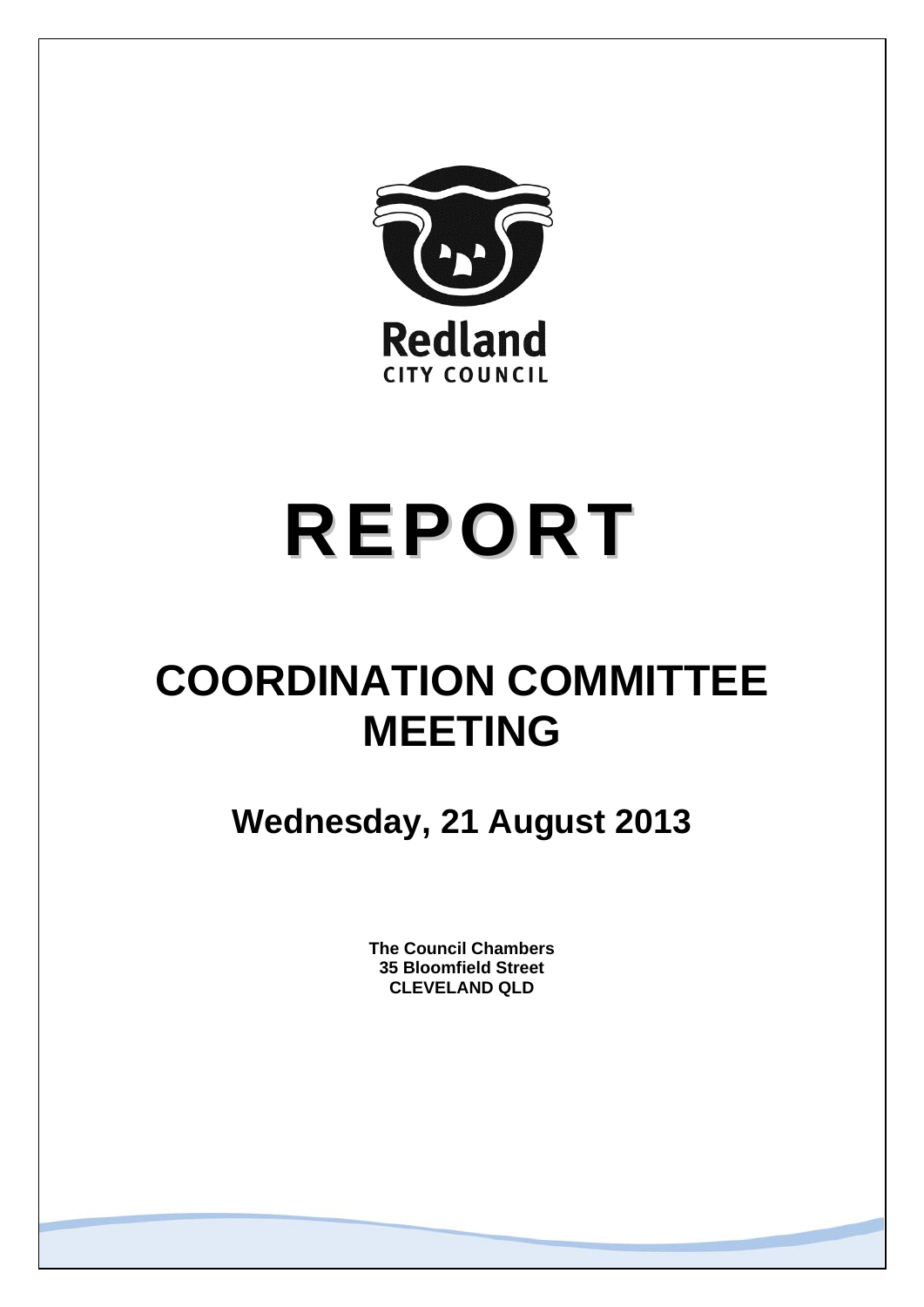# **Table of Contents**

| <b>Item</b>    |                                                                                                                                                          |       | <b>Subject</b>                                                                                 | Page No |
|----------------|----------------------------------------------------------------------------------------------------------------------------------------------------------|-------|------------------------------------------------------------------------------------------------|---------|
| 1              |                                                                                                                                                          |       |                                                                                                |         |
| $\mathbf{2}$   |                                                                                                                                                          |       | RECORD OF ATTENDANCE AND LEAVE OF ABSENCE 1                                                    |         |
| 3              |                                                                                                                                                          |       | DECLARATION OF MATERIAL PERSONAL INTEREST OR                                                   |         |
| 4              |                                                                                                                                                          |       |                                                                                                |         |
| 5              | PORTFOLIO 2 (MAYOR KAREN WILLIAMS) (SUPPORTED BY<br>DEPUTY MAYOR CR BEARD) ECONOMIC DEVELOPMENT,<br><b>GOVERNANCE, SERVICE DELIVERY, REGULATIONS AND</b> |       |                                                                                                |         |
|                | 5.1                                                                                                                                                      |       |                                                                                                |         |
|                |                                                                                                                                                          | 5.1.1 | OPERATIONAL PLAN 2012/13 QUARTERLY PROGRESS                                                    |         |
|                |                                                                                                                                                          | 5.1.2 | 2013 LOCAL GOVERNMENT ASSOCIATION OF                                                           |         |
| 6              |                                                                                                                                                          |       | PORTFOLIO 6 (CR MARK EDWARDS) CORPORATE SERVICES  9                                            |         |
|                | 6.1                                                                                                                                                      |       |                                                                                                |         |
|                |                                                                                                                                                          | 6.1.1 | DELEGATED AUTHORITY - EDRMS PROCUREMENT                                                        |         |
|                |                                                                                                                                                          | 6.1.2 | AUDIT COMMITTEE CHARTER AND INTERNAL AUDIT                                                     |         |
|                | 6.2                                                                                                                                                      |       |                                                                                                |         |
|                |                                                                                                                                                          | 6.2.1 |                                                                                                |         |
|                | 6.3                                                                                                                                                      |       |                                                                                                |         |
|                |                                                                                                                                                          | 6.3.1 | CEO DELEGATED AUTHORITY TO SIGN CONTRACT FOR                                                   |         |
| $\overline{7}$ |                                                                                                                                                          |       | PORTFOLIO 7 (CR JULIE TALTY) PLANNING & DEVELOPMENT  23                                        |         |
|                | 7.1                                                                                                                                                      |       |                                                                                                |         |
|                |                                                                                                                                                          | 7.1.1 |                                                                                                |         |
|                |                                                                                                                                                          | 7.1.2 | DECISIONS MADE UNDER DELEGATED AUTHORITY FOR<br>CATEGORY 1, 2 AND 3 DEVELOPMENT APPLICATIONS27 |         |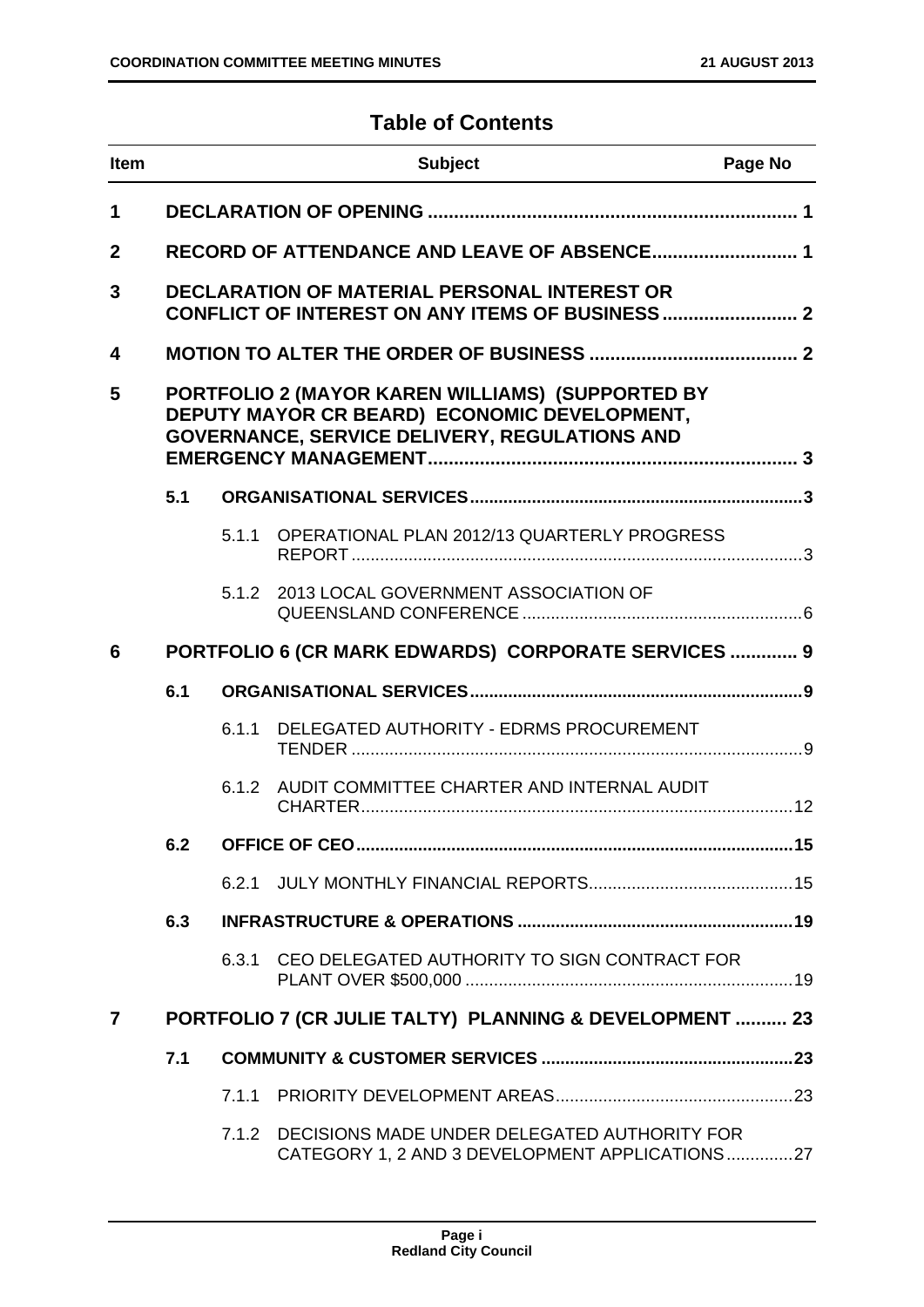| 9 |     |                                                    | 45 |
|---|-----|----------------------------------------------------|----|
|   |     |                                                    |    |
|   |     |                                                    |    |
|   | 8.1 |                                                    |    |
| 8 |     | PORTFOLIO 8 (CR MURRAY ELLIOTT) INFRASTRUCTURE 34  |    |
|   |     | 7.1.3 APPEALS LIST - CURRENT AS AT 31 JULY, 201331 |    |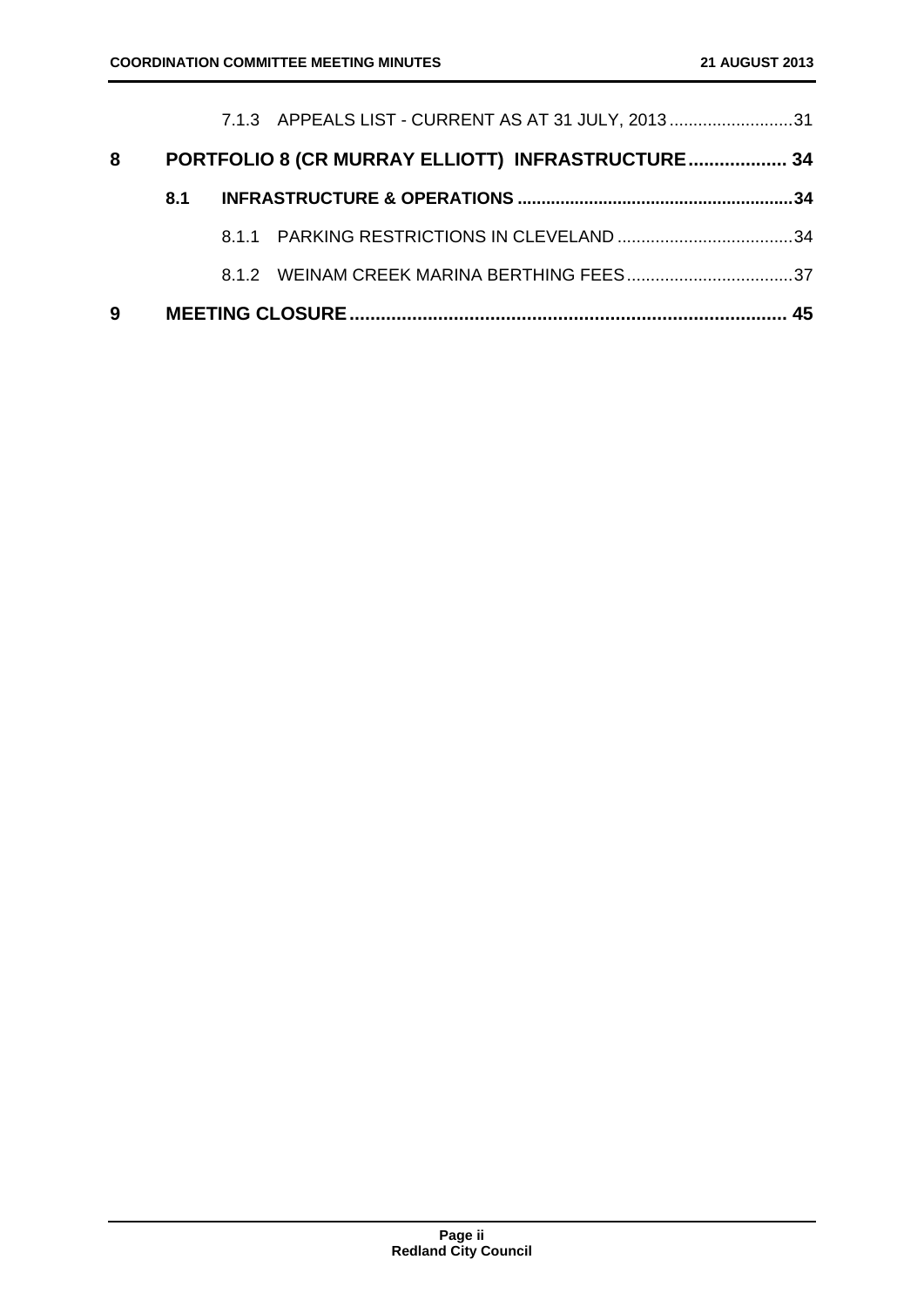The Mayor is the Chair of the Coordination Committee. Coordination Committee meetings comprise of *Portfolios* chaired by Council's nominated spokesperson for that portfolio as follows:

| <b>PORTFOLIO</b>                                                                                                       | <b>SPOKESPERSON</b>                                                 |
|------------------------------------------------------------------------------------------------------------------------|---------------------------------------------------------------------|
| Community & Environmental Health and Wellbeing;<br>1.<br>Animal Management; Compliance & Regulatory<br><b>Services</b> | Cr Wendy Boglary                                                    |
| Economic Development, Governance, Service<br>2.<br>Delivery, Regulations and Emergency Management                      | Mayor Karen Williams<br>supported by the Deputy<br>Mayor Alan Beard |
| Tourism and CBD Activation<br>3.                                                                                       | Cr Craig Ogilvie                                                    |
| Commercial Enterprises (Water, Waste, RPAC, etc)<br>4.                                                                 | Cr Kim-Maree Hardman                                                |
| 5.<br>Open Space, Sport and Recreation                                                                                 | <b>Cr Lance Hewlett</b>                                             |
| 6.<br><b>Corporate Services</b>                                                                                        | Cr Mark Edwards                                                     |
| <b>Planning and Development</b><br>7.                                                                                  | Cr Julie Talty                                                      |
| 8.<br>Infrastructure                                                                                                   | <b>Cr Murray Elliott</b>                                            |
| 9.<br><b>Environment; Waterways and Foreshores</b>                                                                     | Cr Paul Gleeson                                                     |
| 10. Arts, Culture and Innovation                                                                                       | Cr Paul Bishop                                                      |

# **1 DECLARATION OF OPENING**

The Mayor declared the meeting open at 11.06am.

# **2 RECORD OF ATTENDANCE AND LEAVE OF ABSENCE**

#### **MEMBERS PRESENT:**

| Cr K Williams       | Mayor                                |
|---------------------|--------------------------------------|
| Cr A Beard          | Deputy Mayor & Councillor Division 8 |
| Cr W Boglary        | <b>Councillor Division 1</b>         |
| Cr C Ogilvie        | <b>Councillor Division 2</b>         |
| Cr K Hardman        | <b>Councillor Division 3</b>         |
| <b>Cr L Hewlett</b> | <b>Councillor Division 4</b>         |
| Cr M Edwards        | <b>Councillor Division 5</b>         |
| Cr J Talty          | <b>Councillor Division 6</b>         |
| <b>Cr M Elliott</b> | <b>Councillor Division 7</b>         |
| Cr P Gleeson        | <b>Councillor Division 9</b>         |
| Cr P Bishop         | <b>Councillor Division 10</b>        |
|                     |                                      |

# **EXECUTIVE LEADERSHIP GROUP:**

| Mr B Lyon    | <b>Chief Executive Officer</b>                           |
|--------------|----------------------------------------------------------|
| Mr L Wallace | <b>Acting General Manager Organisational Services</b>    |
| Mrs L Rusan  | <b>General Manager Community &amp; Customer Services</b> |
| Mr G Soutar  | <b>General Manager Infrastructure &amp; Operations</b>   |
| Mr G Holdway | <b>Chief Financial Officer</b>                           |

# **MINUTES:**

|  | Mrs E Stripli |  |  |  |  |
|--|---------------|--|--|--|--|
|--|---------------|--|--|--|--|

In **External Corporate Meetings & Registers Team Officer**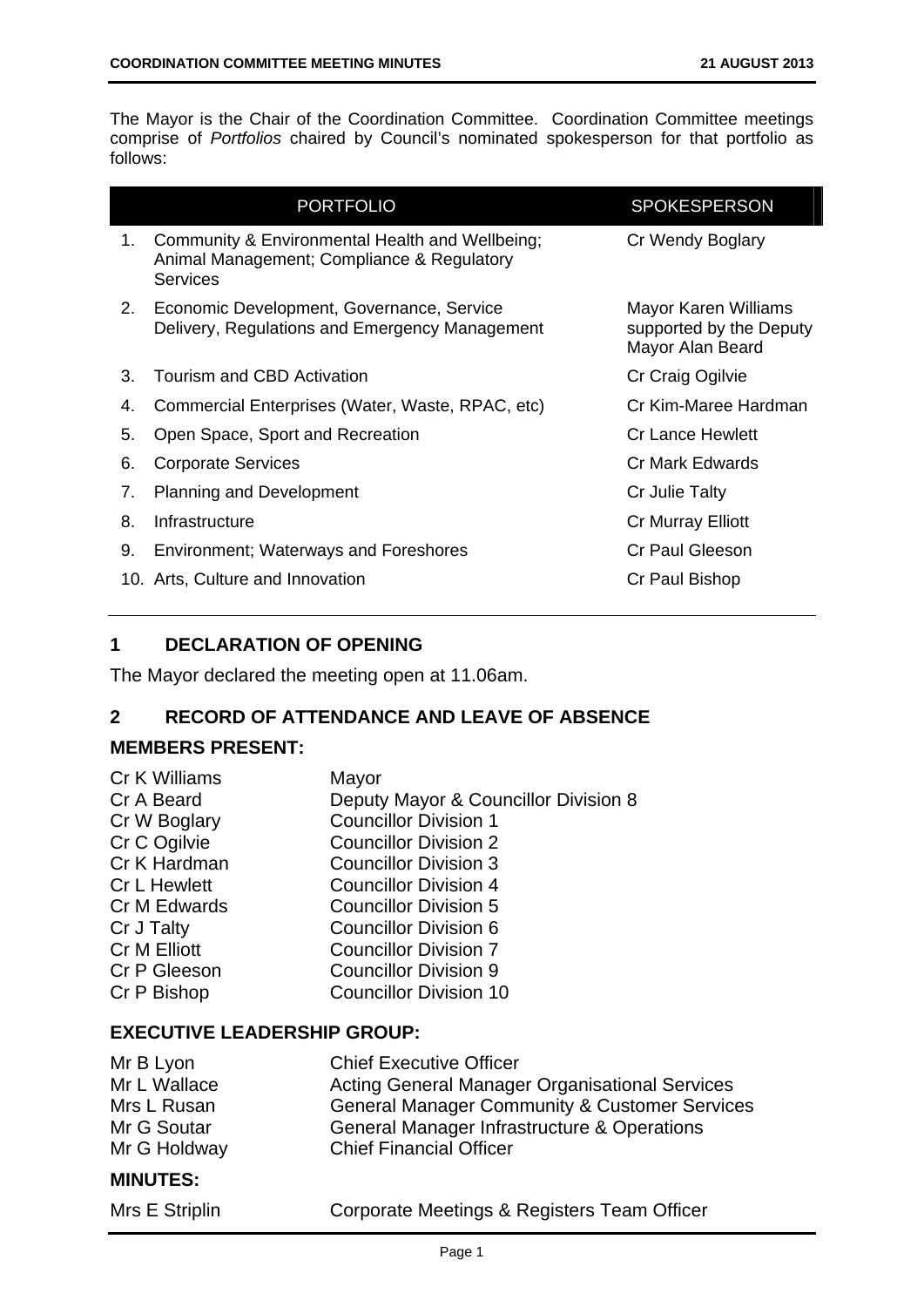#### **3 DECLARATION OF MATERIAL PERSONAL INTEREST OR CONFLICT OF INTEREST ON ANY ITEMS OF BUSINESS**

Nil

**4 MOTION TO ALTER THE ORDER OF BUSINESS** 

Nil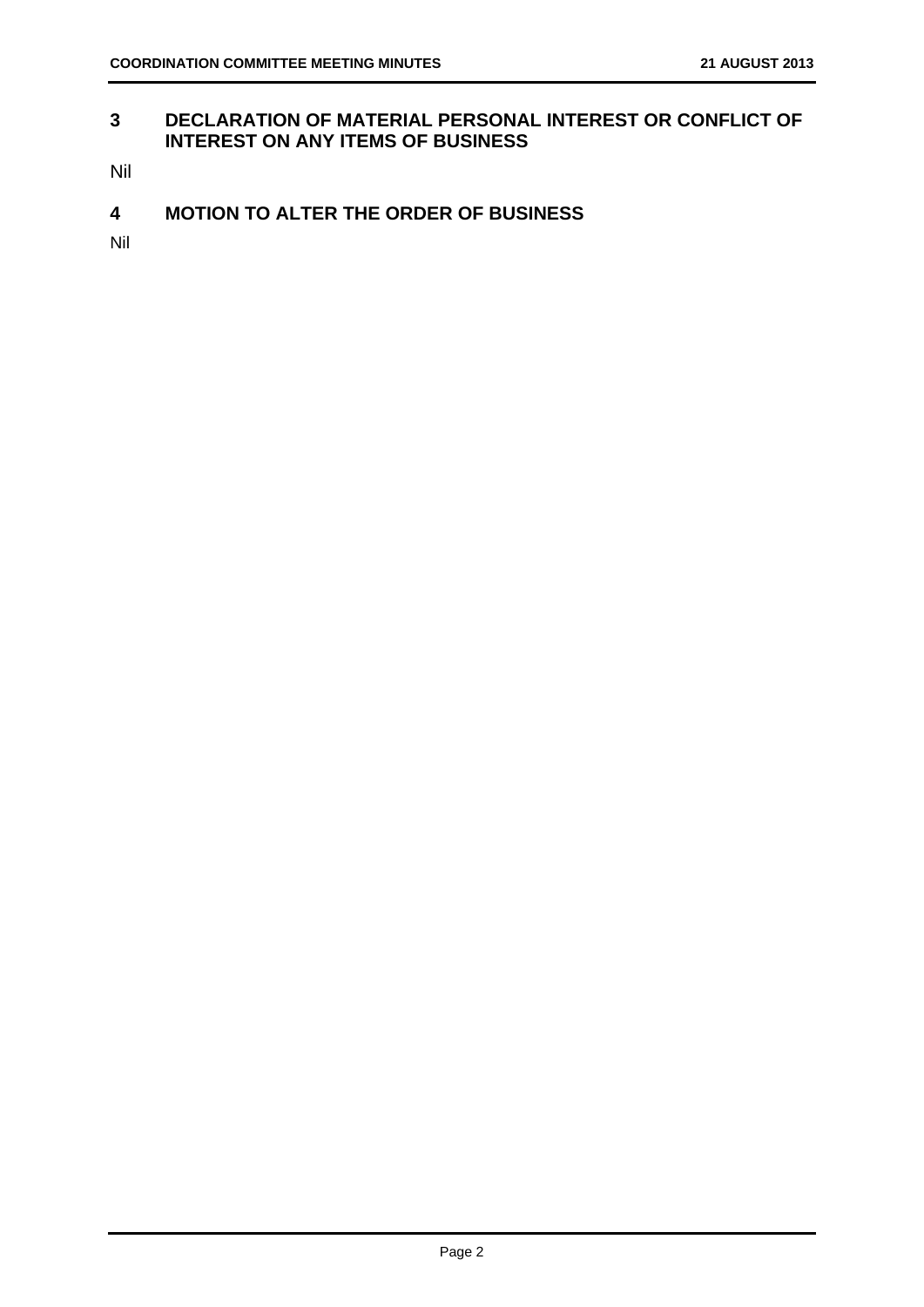| $\overline{\mathbf{5}}$                 | <b>PORTFOLIO 2</b>                          | (MAYOR KAREN WILLIAMS)<br>(Supported by Deputy Mayor Cr Beard)                   |  |  |
|-----------------------------------------|---------------------------------------------|----------------------------------------------------------------------------------|--|--|
|                                         | <b>REGULATIONS AND EMERGENCY MANAGEMENT</b> | ECONOMIC DEVELOPMENT, GOVERNANCE, SERVICE DELIVERY,                              |  |  |
| 5.1                                     | <b>ORGANISATIONAL SERVICES</b>              |                                                                                  |  |  |
| 5.1.1                                   |                                             | <b>OPERATIONAL PLAN 2012/13 QUARTERLY PROGRESS REPORT</b>                        |  |  |
| Dataworks Filename:                     |                                             | <b>GOV Corporate Performance Reporting -</b><br>Quarterly                        |  |  |
| Attachment:                             |                                             | <b>June 2013 Quarterly Operational Plan</b>                                      |  |  |
| <b>Responsible/Authorising Officer:</b> |                                             | 117<br><b>Nick Clarke</b><br><b>General Manager Organisational Services</b>      |  |  |
| Author:                                 |                                             | Jo Jones<br><b>Services Manager Corporate Planning and</b><br><b>Performance</b> |  |  |

#### **PURPOSE**

The purpose of this report is to present Council with an update regarding delivery of the Operational Plan 2012/13. This report is the final report and provides an update to 30 June 2013.

Under the *Local Government Act 2009* Council must review progress against the annual operational plan at least quarterly.

#### **BACKGROUND**

The Operational Plan 2012/13 was adopted in June 2012 and outlines key projects which contribute to the delivery of the Corporate Plan 2010-2015. The attached report outlines the status of each project, together with a comment from the responsible area within Council.

The report aims to provide a year end summary of the delivery of the plan.

#### **ISSUES**

The attached report includes the status of each project together with a comment from the relevant area of Council. The table below provides a summary as at 30 June 2013. This summary includes those projects which were carried forward from 2011/12.

|                                        | <b>Number</b> |
|----------------------------------------|---------------|
| Completed                              | 67            |
| Cancelled                              |               |
| Carried forward for ongoing monitoring | 10            |
| Included in Operational Plan 2013/14   | 6             |
| <b>Total</b>                           | 84            |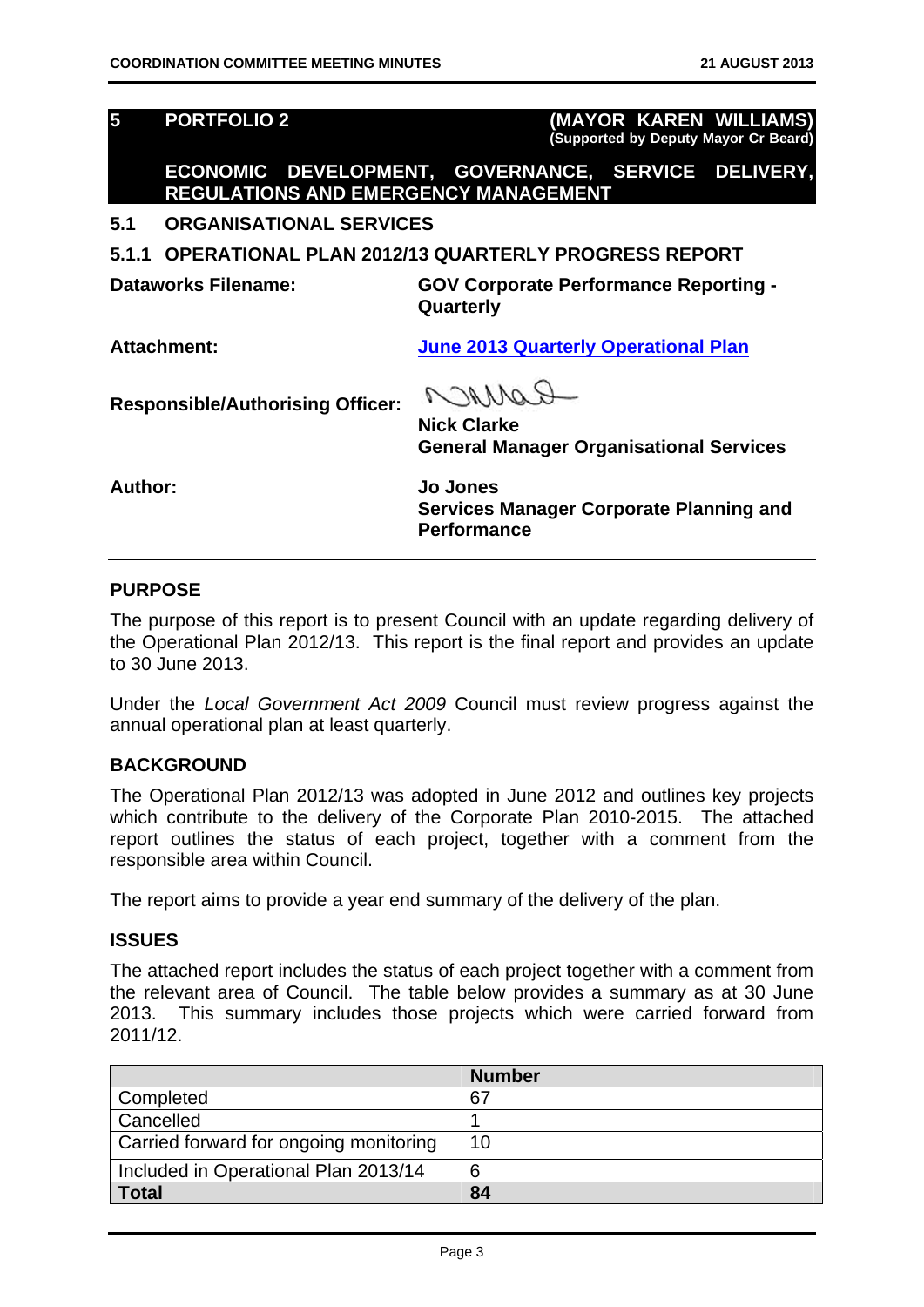In the final quarter, one project is cancelled from the operational plan. The cardboard recycling project will progress through the Portfolio Management Office (PMO).

Ten projects were not completed at 30 June 2013 and will continue to be monitored as part of the quarterly reports until they are complete.

Six projects have been included in the Operational Plan 2013/14.

# **STRATEGIC IMPLICATIONS**

Council's Operational Plan 2012/13 is an important statutory plan which sets out Council's plans to deliver the Corporate Plan 2010-2015 to achieve the vision, outcomes and goals of the Redlands 2030 Community Plan. The Operational Plan 2012/13 includes a wide range of projects which directly contribute to the delivery of Council's agreed outcomes. Tracking progress against this plan provides a useful assessment of Council's performance in delivering against its plans.

#### **LEGISLATIVE REQUIREMENTS**

The *Local Government Regulation 2012* (section 174) states that "*the chief executive officer must present a written assessment of the local government's progress towards implementing the annual operational plan at meetings of the local government held at regular intervals not more than 3 months."* Under the same section of the regulation, Council is allowed to amend the plan at any time before the end of the financial year.

#### **Risk Management**

The risk of not delivering against Council's operational plan is that Council does not achieve the commitments set out in the longer term corporate and community plans. Each project would have associated risks which would be managed by the relevant area of Council.

# **Financial**

The Operational Plan 2012/13 is funded from the annual budget.

#### **People**

Projects within the Operational Plan 2012/13 are managed by the appropriate area of Council. The status and comments in the attached report have been provided by the relevant officer and compiled by Council's Corporate Governance Group. Although the delivery of the plan itself is dependent on staff resources and some projects relate to people issues, there are not direct impacts on people issues resulting from this report.

The attached report does not reflect the changes made in the recent organisational restructure Corporate Governance are working to update the performance reporting system to reflect the new structure. The next report for quarter one of 2013/14 will reflect the new departments and groups.

#### **Environmental**

Some projects within the Operational Plan 2012/13 directly contribute to Council's environmental commitments, in particular those related to Council's outcome 'Healthy Natural Environment'. However, this report does not have any direct environmental impacts.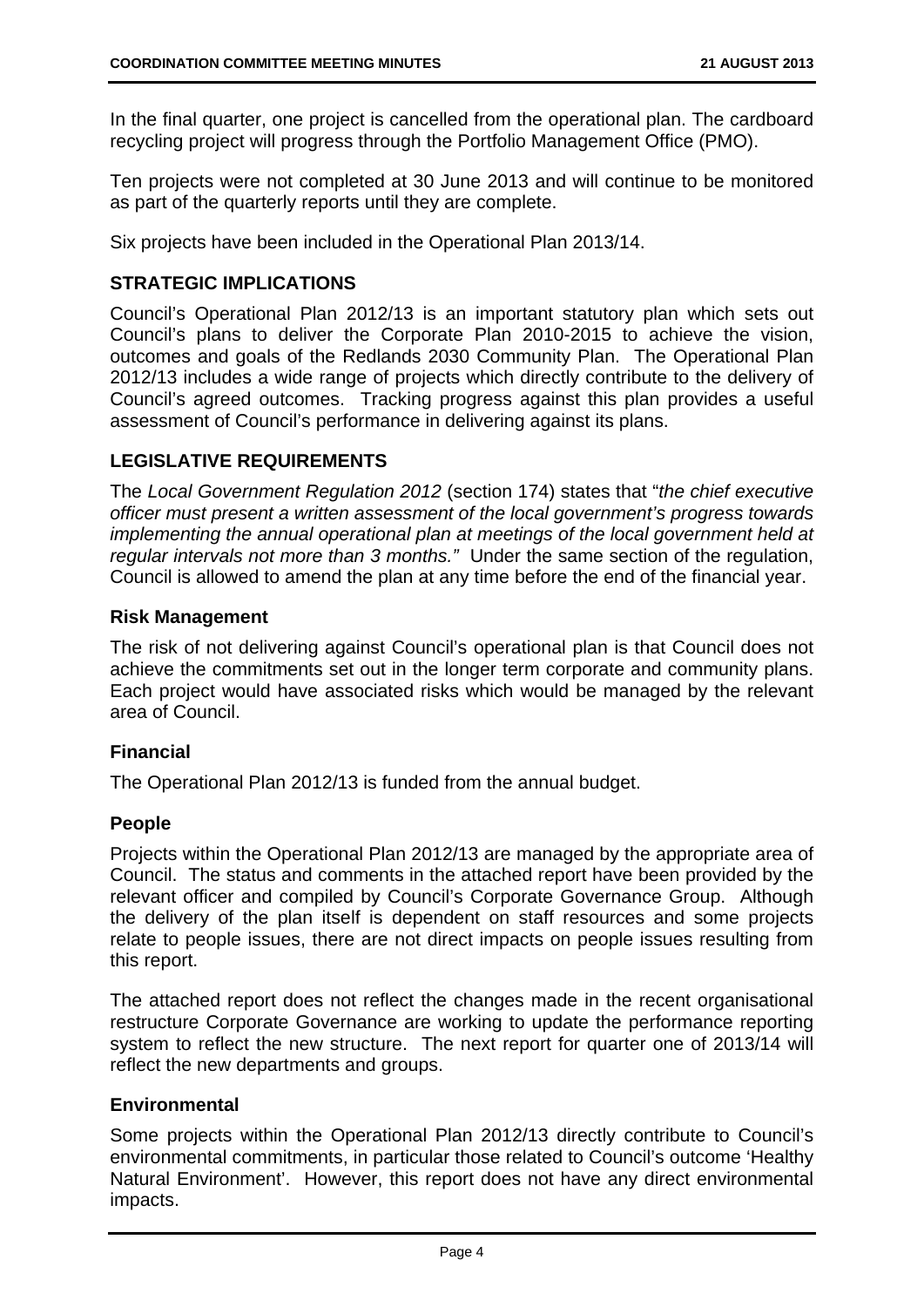#### **Social**

Some projects within the Operational Plan 2012/13 directly contribute to Council's social agenda, in particular those related to Council's outcome 'Strong and Connected Communities'. Almost all projects would have some degree of social impact but the progress report itself does not have any direct social impacts.

# **Alignment with Council's Policy and Plans**

Council's Operational Plan 2012/13 outlines planned activities and projects against the nine outcomes in the Corporate Plan 2010-2015. Therefore, it is a key planning document and consistent with both the Corporate Plan 2010-2015 and the Redlands 2030 Community Plan.

# **CONSULTATION**

The Corporate Governance Group has prepared the attached report in consultation with the relevant officers and managers within Council. The status and comments have been provided by the officers involved in delivering the particular projects within the Operational Plan 2012/13.

# **OPTIONS**

- 1. That Council notes the quarterly progress report against delivery of Council's Operational Plan 2012/13.
- 2. That Council notes the quarterly progress report against the Operational Plan 2012/13 but requests additional information to be provided after this meeting.
- 3. That Council defers discussion of the report until the next meeting of the Coordination Committee so additional information can be provided.

#### **OFFICER'S/COMMITTEE RECOMMENDATION**

**Moved by: Cr A Beard Seconded by: Cr J Talty** 

**That Council resolve to note the Operational Plan 2012/13 end of year report.**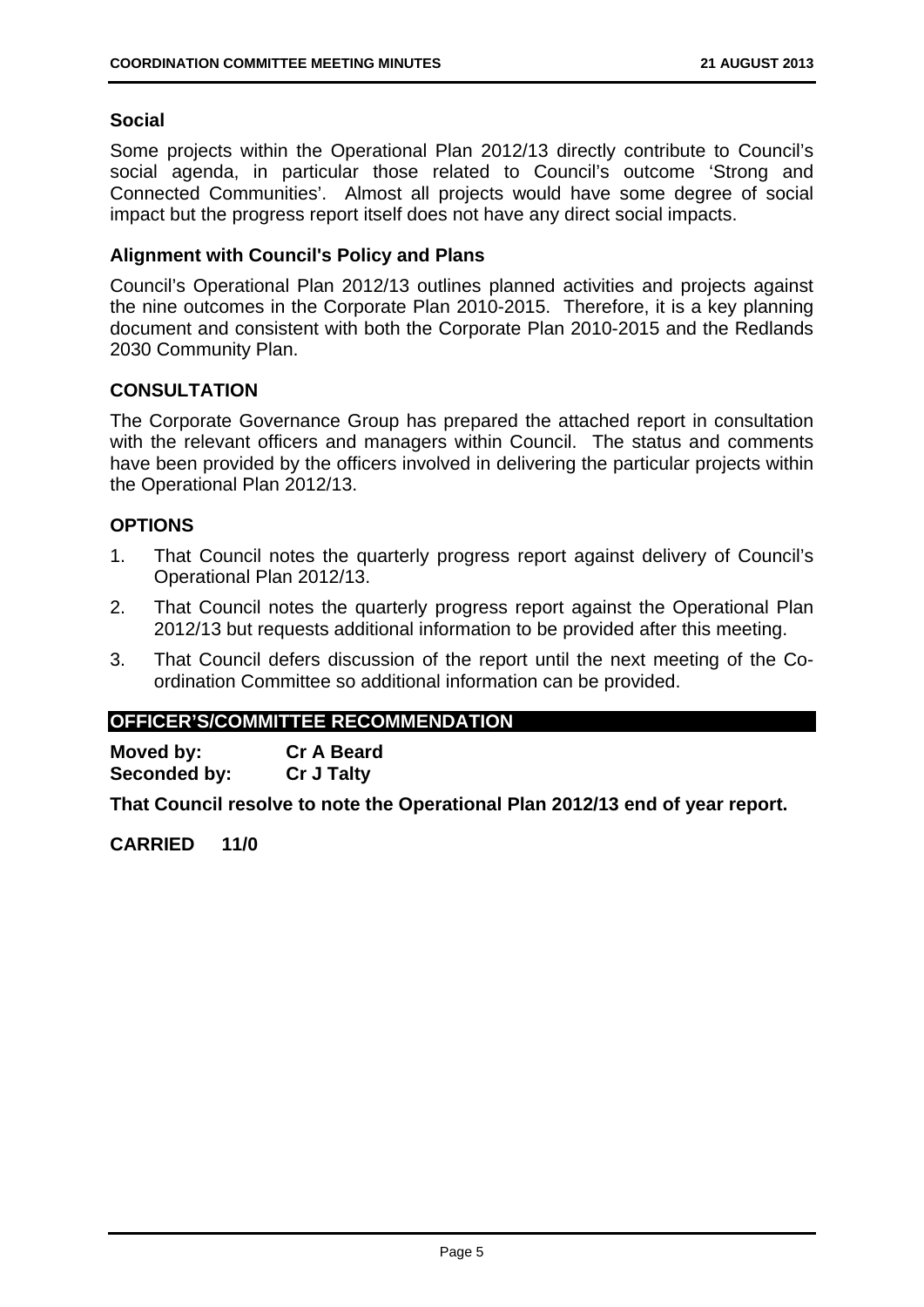#### **5.1.2 2013 LOCAL GOVERNMENT ASSOCIATION OF QUEENSLAND CONFERENCE**

**Dataworks Filename: GOV LGAQ Annual Conference** 

**Responsible/Authorising Officer:** 

COMPO

**Nick Clarke General Manager Organisational Services** 

**Author: Trevor Green Principal Advisor Corporate and Democratic Governance** 

#### **PURPOSE**

The purpose of this report is to;

- 1. Advise Council of the Local Government Association of Queensland (LGAQ) Annual Conference to be held in Cairns;
- 2. Recommend attendance by two Councillor delegates; and
- 3. Allocate Council's voting rights for the conference.

#### **BACKGROUND**

The LGAQ Annual Conference is the principal conference in Queensland relating to local government. The conference specifically caters for the important and challenging role of leading local governments in Queensland.

The LGAQ Annual conference is included in the Councillors' list of mandatory training for attendance by at least one Councillor (Expenses Reimbursement and Provision of Facilities for Councillors Guideline GL-3076-001).

#### **ISSUES**

The LGAQ 117<sup>th</sup> Conference is to be held in Cairns from 21-24 October 2013. The conference theme for this year is *Value for Money*. The *Value for Money* theme is a reflection of the financial climate which is increasingly seeing Queensland councils being asked to deliver 'more with less'. A broad array of speakers from all tiers of government will be presenting at the conference on a range of topical areas.

The keynote speakers at the conference include:

- 1. Cr Sir Merrick Cockell Chair, UK Local Government Association;
- 2. Dr Neil Norton-Knowles Fiscal Economist and Financial Adviser; and
- 3. Rt Hon Cr Graham Quirk, Lord Mayor of Brisbane.

The programme also includes a number of forums including a Mayors Panel to explore the issue of councils providing value for money.

As a full member of the LGAQ, Council can send two official delegates to the LGAQ Annual Conference as well as other attendees, if it so desires.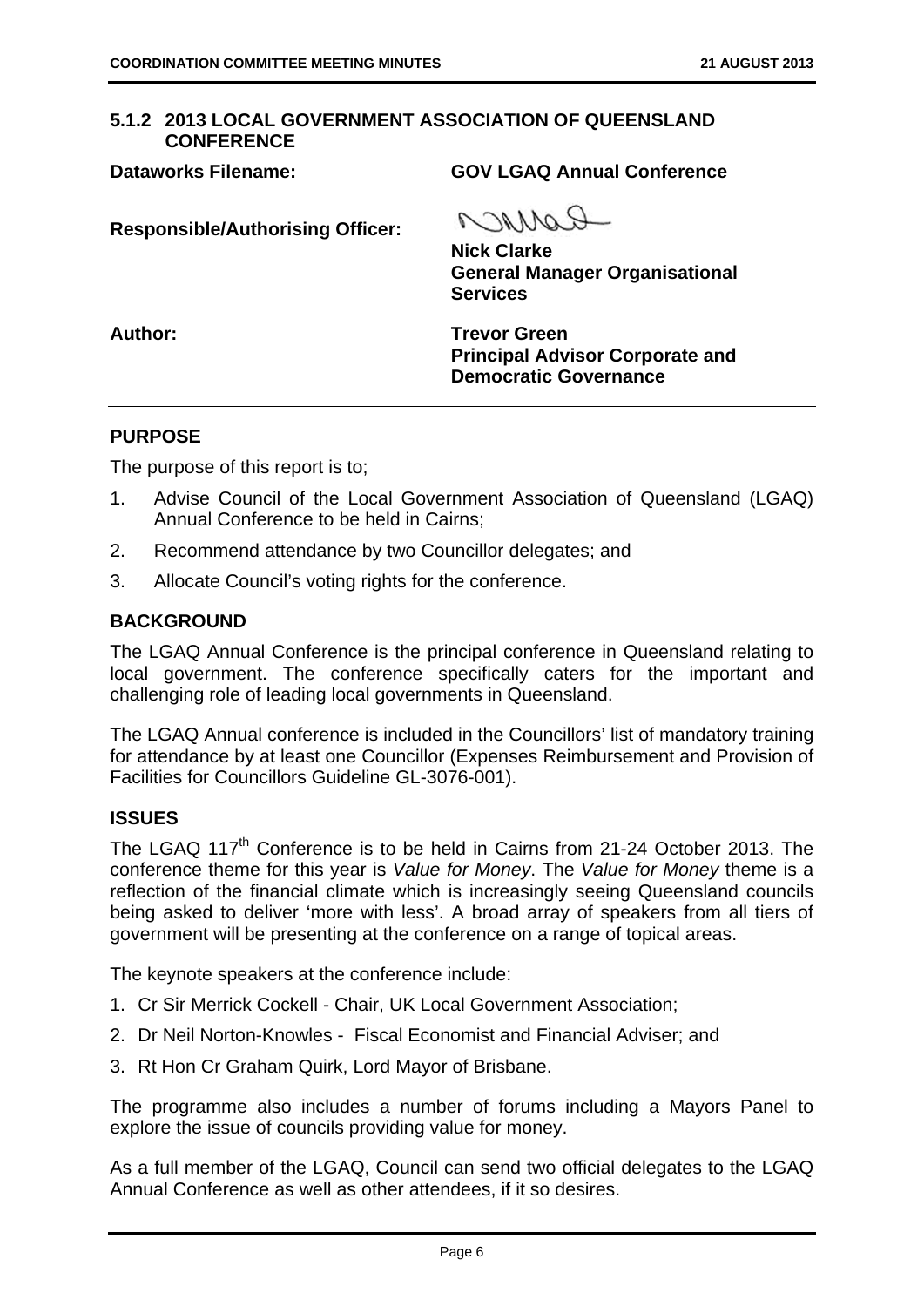In addition to the program of speakers, as an LGAQ full member, Council is entitled to vote on both proposed changes to the LGAQ Policy Statement and any motions put forward by members. Council has six votes at the LGAQ Annual Conference, which can be wholly exercised by one delegate or may be split in any proportion Council determines between two delegates.

#### **STRATEGIC IMPLICATIONS**

#### **Legislative Requirements**

There are no legislative requirements associated with this report.

#### **Risk Management**

Non-attendance by Council at the conference results in a lost opportunity for Redland City Council to voice its views in matters being considered (voted on) at the conference.

#### **Financial**

This recommendation does not require any change to the current year's budget as funds have already been allocated. There are no conference fees for Council's delegates, as the cost of attendance for two representatives is included in Council's annual membership to the LGAQ.

#### **People**

Council's representation at the LGAQ Annual Conference provides the opportunity for Councillors to keep abreast of contemporary and emerging issues in local government and associate with leaders in this field and other elected representatives from across Queensland.

#### **Environmental**

There are no environmental issues associated with this report.

#### **Social**

Attendance at the LGAQ Annual Conference supports Councillors provide the highest level of leadership to the organisation and the Redland's community.

#### **Alignment with Council's Policy and Plans**

#### *Relationship to Corporate Plan*

The recommendation primarily supports Council's Strategic Priority 9 of delivering an efficient and effective organisation.

9.1 Deliver excellent leadership throughout the organisation for the benefit of the community

#### **CONSULTATION**

Consultation has occurred with the Local Government Association of Queensland and the Office of the Mayor.

#### **OPTIONS**

1. That Council resolve as follows: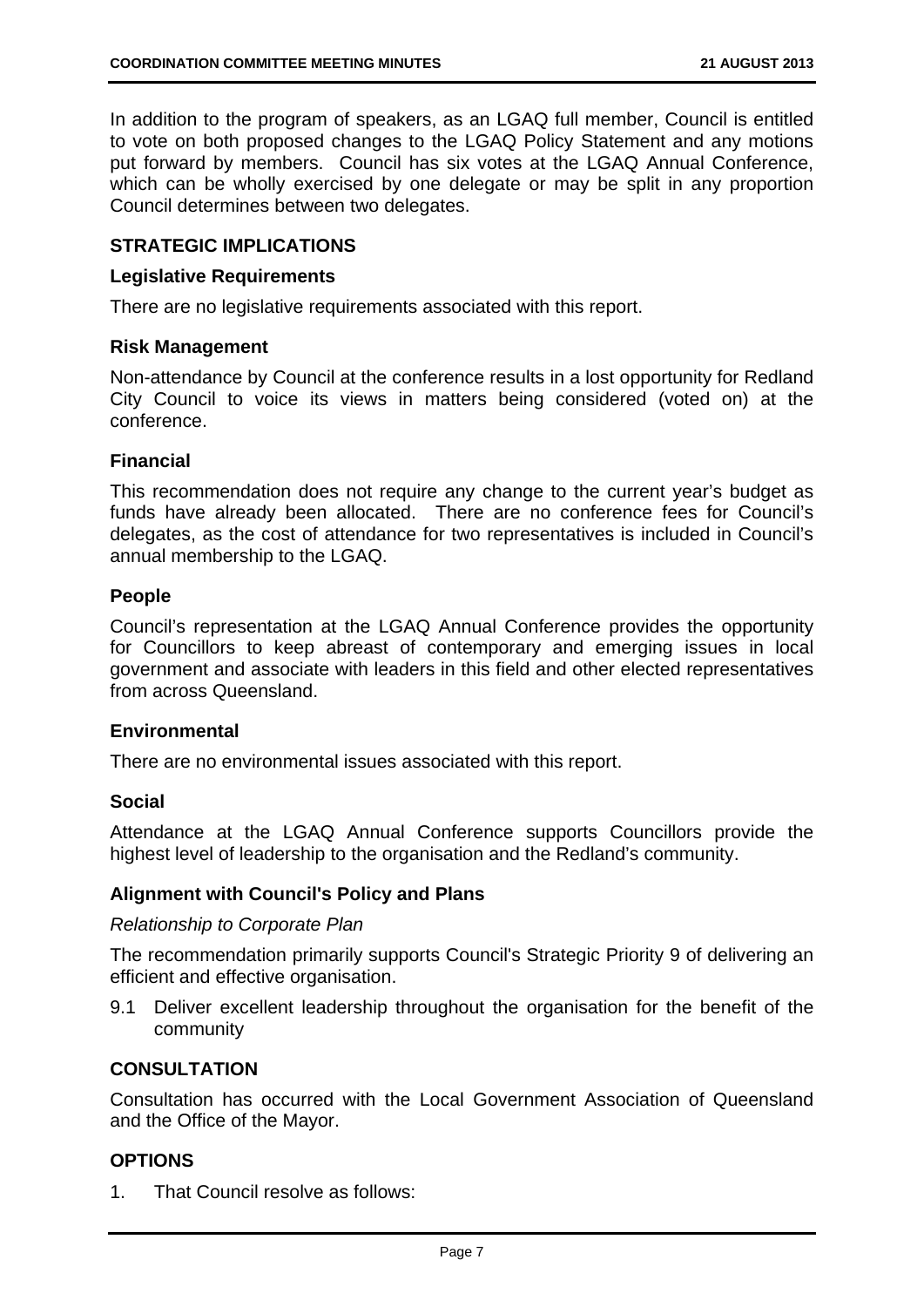- a) That Council be represented by two Councillors as official delegates to the 2013 LGAQ Annual Conference; and
- b) That Council's voting rights at the conference are split equally between the two official delegates.
- 2. That Council be represented by one Councillor as official delegate to the 2013 LGAQ Annual Conference with full voting rights.
- 3. That Council is not represented at the 2013 LGAQ Annual Conference.
- 4. That Council resolve as follows:
	- a) That Council be represented by two Councillors as official delegates to the 2013 LGAQ Annual Conference;
	- b) That Council's voting rights at the conference are split equally between the two official delegates; and
	- c) That further Councillors attend the conference as unofficial attendees.

#### **COMMITTEE DISCUSSION**

It was agreed that Crs Boglary and Talty be nominated as the official delegates, representing Council at the 2013 LGAQ Annual Conference.

#### **OFFICER'S/COMMITTEE RECOMMENDATION**

| Moved by:    | <b>Cr A Beard</b>   |
|--------------|---------------------|
| Seconded by: | <b>Cr M Edwards</b> |

**That Council resolve as follows:** 

- **1. That Council be represented by two Councillors as official delegates to the 2013 LGAQ Annual Conference; and**
- **2. That Council's voting rights at the conference are split equally between the two official delegates.**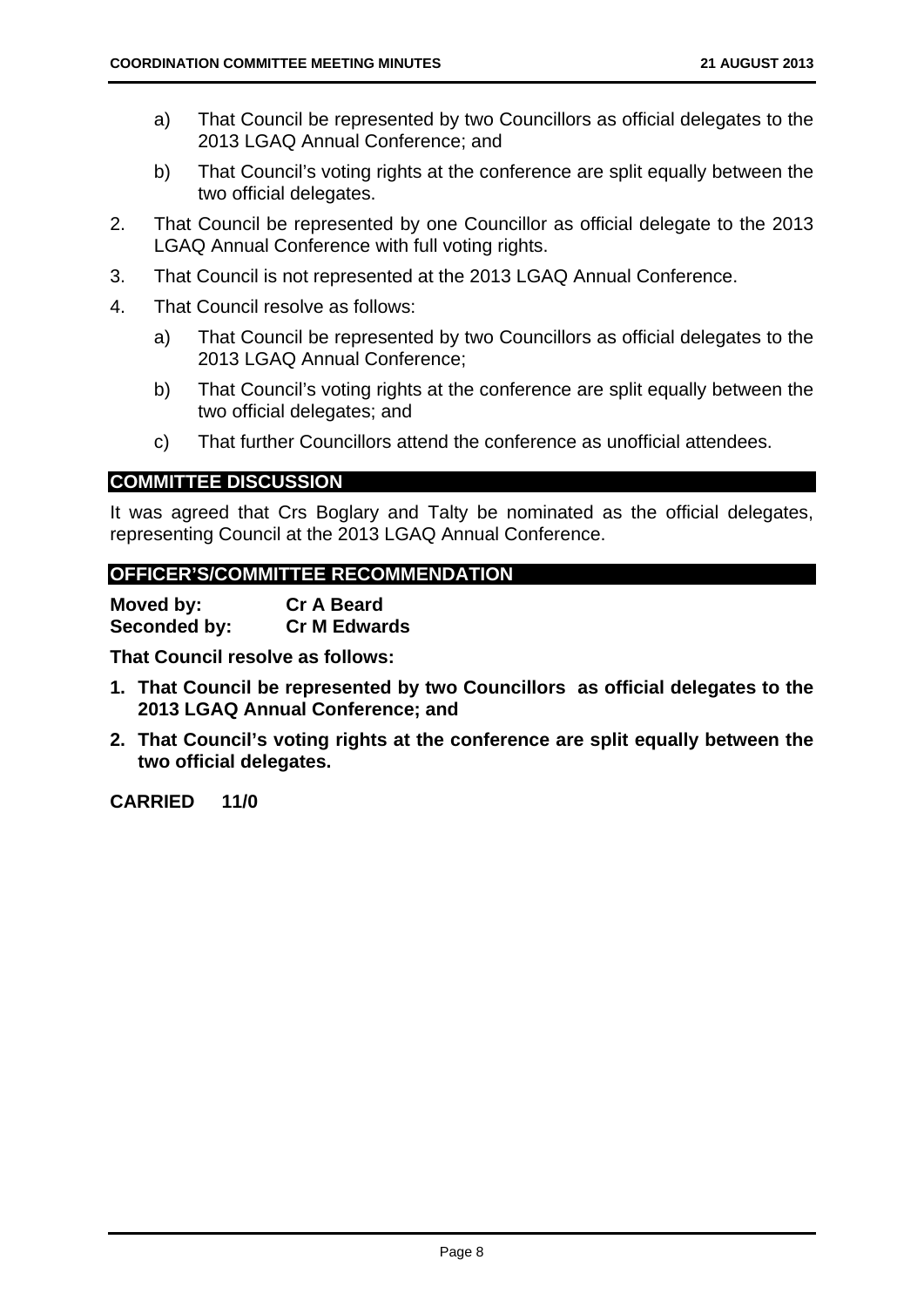# **6 PORTFOLIO 6 (CR MARK EDWARDS)**

# **CORPORATE SERVICES**

**6.1 ORGANISATIONAL SERVICES** 

**6.1.1 DELEGATED AUTHORITY - EDRMS PROCUREMENT TENDER** 

**Dataworks Filename: T-1644-13/14-RCC** 

**Authorising Officer:** 

Raynon

**Nick Clarke General Manager Organisational Services** 

| <b>Responsible Officer:</b> | <b>David MacNiven</b><br><b>Group Manager Information Management</b> |
|-----------------------------|----------------------------------------------------------------------|
| <b>Author:</b>              | <b>Ellen Jenkins</b><br><b>Service Manager IT Technical Services</b> |

#### **PURPOSE**

The purpose of this report is to seek Council resolution to delegate authority to the Chief Executive Officer, under Section 257(1/(b) of *the Local Government Act 2009*, to accept the tender (T-1644-13/14-RCC) and to make, vary and discharge a contract with a value over \$500,000 (excluding GST) for the provision of the supply and installation of a new Electronic Document and Records Management System (EDRMS).

#### **BACKGROUND**

This procurement is an integral part of the implementation of the Information Management Strategy 2012-2017. This is a strategy that was adopted by Council on the  $28<sup>th</sup>$  November 2012 (Item No. 13.1.1).

This proposal is to improve the management of electronic documents and records and is seeking tenders for the supply and installation of a new Electronic Document and Records Management System (EDRMS) that has the following functionality:

Document Management capability to:

- Manage documents as single electronic files in a repository;
- Manage compound documents comprising container documents and component content files in a repository;
- Manage links between content components and container documents in a repository;
- Managed structured index data/metadata in relational databases;
- Index full text of content in a full text engine to facilitate full text retrieval;
- Management of controlled thesaurus of terms; and
- Provision of mass storage facilities including hierarchical storage management and content addressable storage, and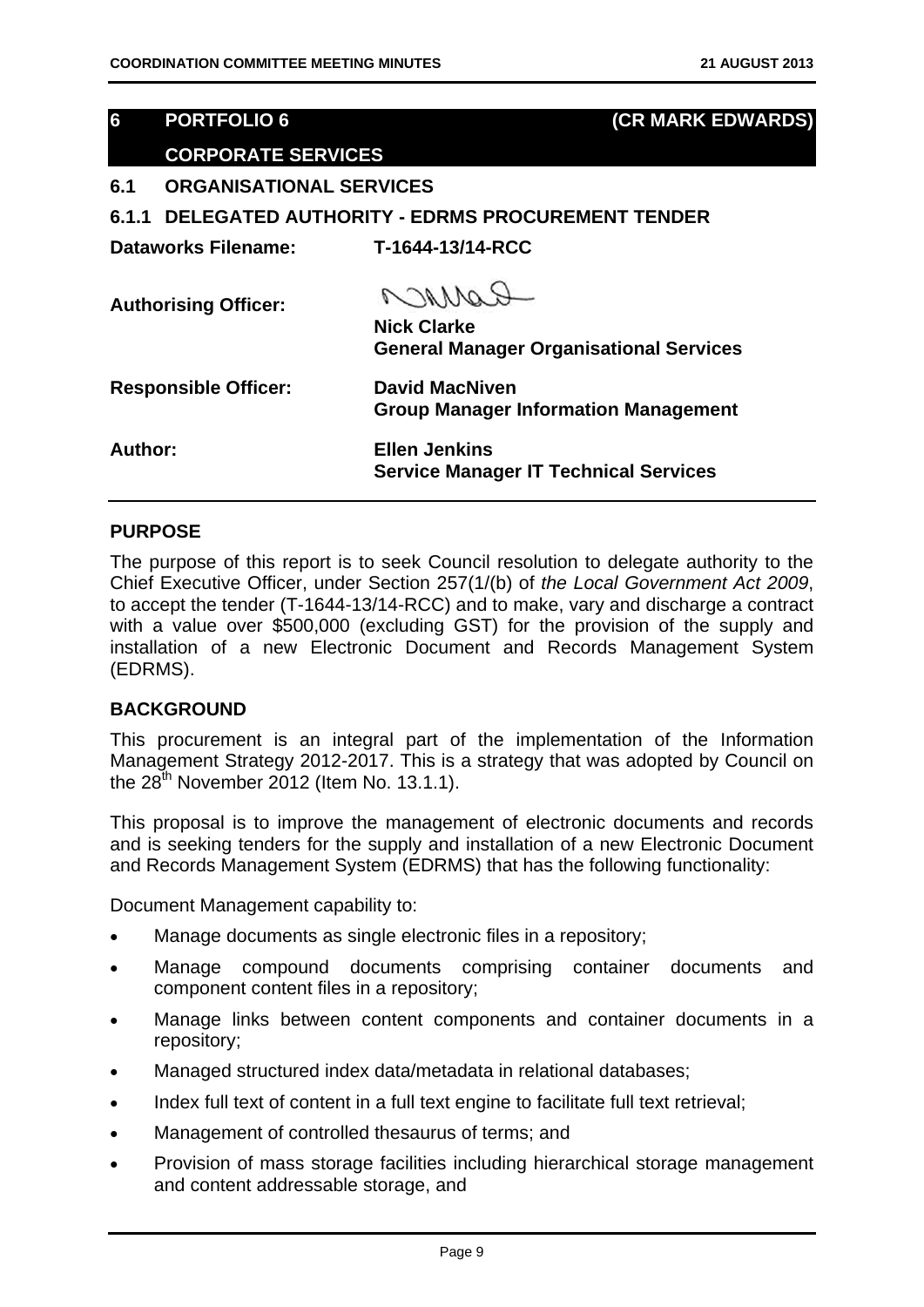Records Management capability to:

- Mandatory provision of check out and check in facilities so record cannot be overwritten – it can only be copied and then amended and checked back in;
- Control access to metadata, content, document and records via access control markings, roles, groups, etc;
- Retention and disposal disposal schedule definition, allocation and execution; resolving conflicts, review and destruction;
- Hybrid and physical physical folders; markers, retrieval and access control; tracking and circulation; disposal folder management;
- Authentication and encryption electronic signatures and electronic watermarks and encryption;
- Content Management The capability to manage and track the location of, and relationships among, content within a repository; and
- File System The way files are named and placed logically for storage & retrieval, most commonly in a hierarchical (tree) structure.

# **ISSUES**

The only issue is one of timing. The project has been scoped with an awarded tenderer decision by September 2013. If this timescale is not met then additional costs will be incurred on contract resources already allocated to the project.

# **STRATEGIC IMPLICATIONS**

#### **Legislative Requirements**

The following Acts apply:

- 1. *Public Records Act 2002*
- 2. Information Standard 40: Recordkeeping
- 3. Information Standard 31: Retention and Disposal of Public Records
- 4. *Local Government Act 2009*
- 5. *Right to Information Act 2009*
- 6. *Information Privacy Act 2009*

#### **Risk Management**

Failure to provide a delegation will result in a delay in the implementation of the new solution, resulting in additional costs.

#### **Financial**

An approved CAPEX budget (\$1.5 Million) for the Electronic Document and Records Management Project has been included in the 2013-2014 financial year.

#### **People**

The EDRMS project will require extensive interaction with all staff within council, from the initial phase of gathering business requirements to the final phase of training and implementing a solution. This project has been classified as a High Organisational Change project.

#### **Environmental**

Not Applicable.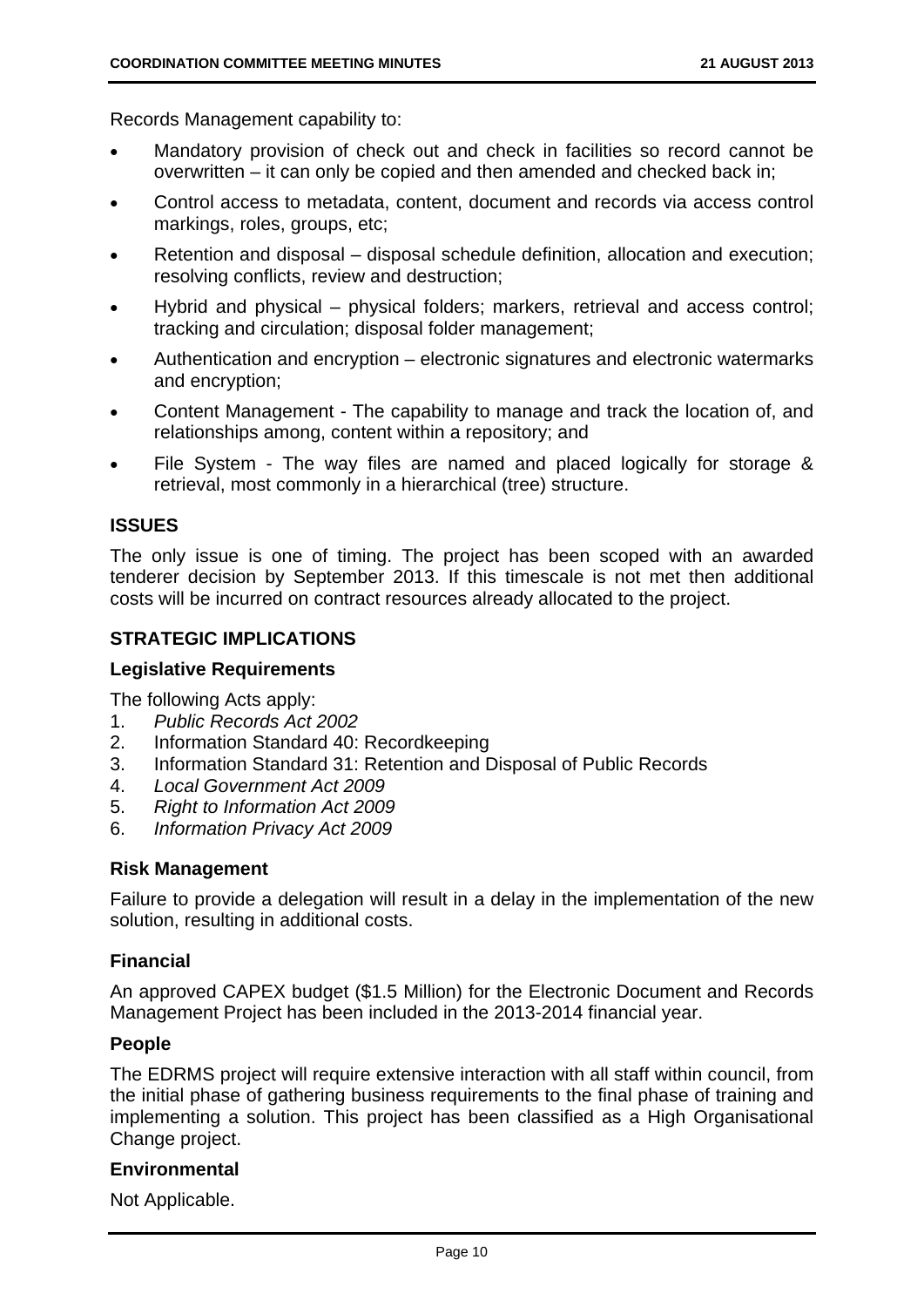# **Social**

Not Applicable.

# **Alignment with Council's Policy and Plans**

The EDRMS project aligns with Council's policy and plans through increasing organisational knowledge being captured, decreasing the reliance on paper files, increasing the control over document lifecycle, increasing the ability to find the correct records and increasing the ability to facilitate regulatory compliance and legal discovery.

# **CONSULTATION**

Consultation has taken place with:

- Chief Executive Officer (CEO);
- General Manager, Organisational Services;
- Chief Information Officer (CIO); and
- **•** Service Manager, Procurement Operations.

# **OPTIONS**

#### **Option 1**

That Council resolve to delegate authority to the Chief Executive Officer under section 257(1)(b) of the *Local Government Act 2009* as follows:

- 1. To accept the tender and award a contract with a value over \$500,000 (excluding GST) for the provision of the supply and installation of a new Electronic Document and Records Management System (EDRMS) under contract T-1644-13/14-RCC; and
- 2. To make, vary and discharge the contract in accordance with the agreed contract terms and conditions; and
- 3. To sign and amend all relevant documentation in relation to this contract.

# **Option 2**

Council resolve not to undertake the supply and installation of a new Electronic Document and Records Management System (EDRMS).

# **OFFICER'S/COMMITTEE RECOMMENDATION**

| Moved by:    | <b>Cr M Edwards</b> |
|--------------|---------------------|
| Seconded by: | <b>Cr P Gleeson</b> |

**That Council resolve delegate authority to the Chief Executive Officer under section 257(1)(b) of the** *Local Government Act 2009* **as follows:** 

- **1. To accept the tender and award a contract with a value over \$500,000 (excluding GST) for the provision of the supply and installation of a new Electronic Document and Records Management System (EDRMS) under contract T-1644-13/14-RCC;**
- **2. To make, vary and discharge the contract in accordance with the agreed contract terms and conditions; and**
- **3. To sign and amend all relevant documentation in relation to this contract.**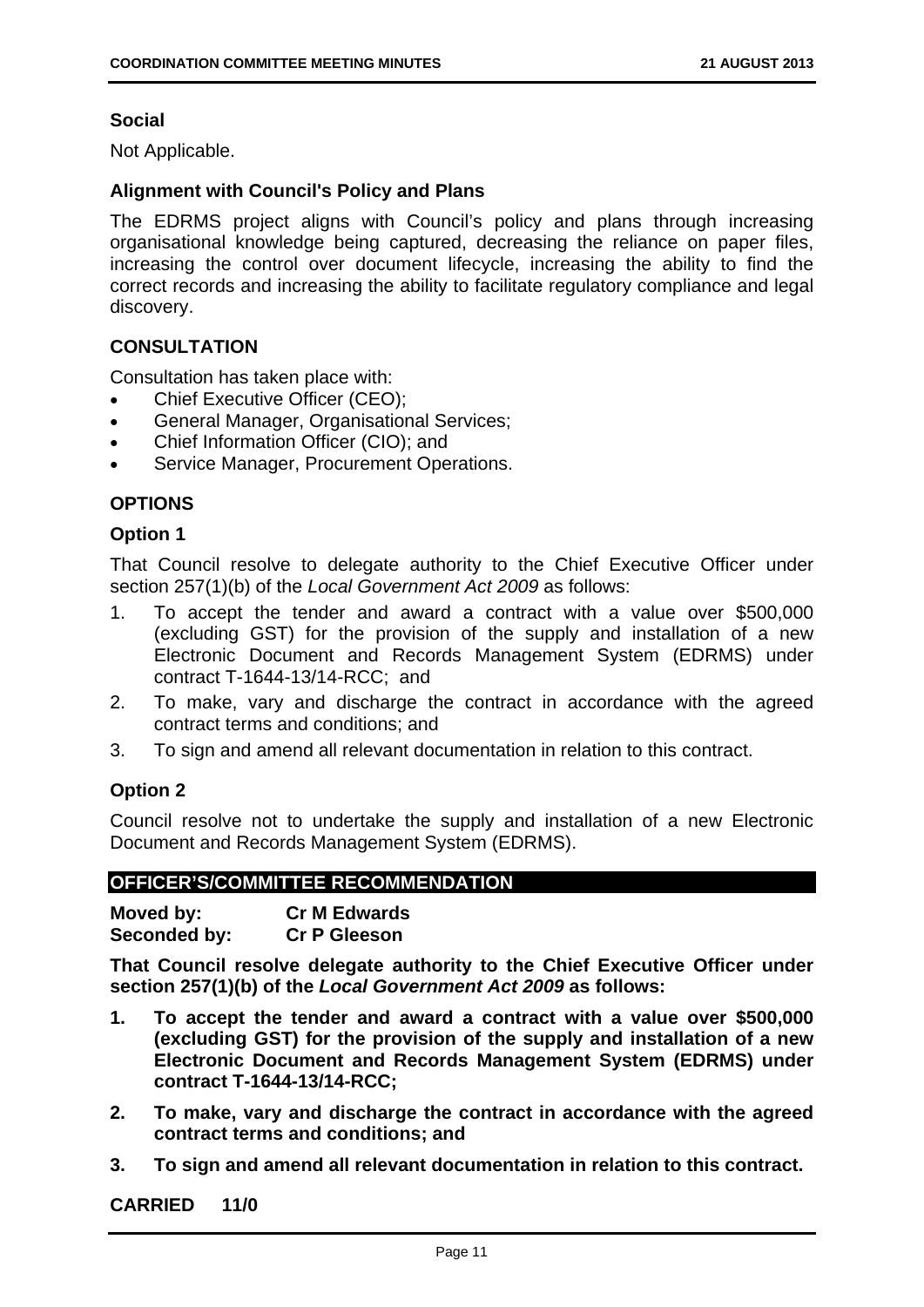#### **6.1.2 AUDIT COMMITTEE CHARTER AND INTERNAL AUDIT CHARTER**

**Dataworks Filename: GOV Audit Charter** 

**Attachments: FINAL POL-3008 - Audit Committee Charter FINAL POL-3009 - Internal Audit Charter**

**Responsible/Authorising Officer:** 

PAMAR

**Nick Clarke General Manager Organisational Services** 

**Author: Siggy Covill Group Manager Internal Audit** 

#### **PURPOSE**

The purpose of this report is to seek approval for the recommended changes to the Audit Committee Charter - Corporate POL-3008, and the Internal Audit Charter - Corporate POL-3009.

#### **BACKGROUND**

As a result of recent changes to the *Local Government Act 2009* and the *Local Government Regulation 2012* and the fact that these policies were scheduled for review, the Audit Committee Charter and Internal Audit Charter were revised to incorporate any changes required. The revised policies also reflect Council's recent re-organisational changes and the new Councillor portfolio structure.

#### **ISSUES**

Amendments to the policies include:

#### *Audit Committee Charter*

- Updated referrals made to the *Local Government Act 2009* and the *Local Government Regulation 2012* to incorporate any changes to the Act and Regulation.
- Added the requirement for the Audit Committee to monitor and oversee the implementation of Council's fraud control policy and initiatives.
- Removed the requirement for an alternate member to be appointed to the Audit Committee.
- Removed the ability of management to request extensions to implementation dates of audit recommendations.
- Added the responsibility of the Audit Committee to provide an effective oversight function to ensure that fraud and corruption control objectives are being met in relation to mitigation of fraud and corruption risks.
- Added the requirement for a meeting to be scheduled before the financial statements are certified and given to the Auditor-General for auditing.
- Changes due to organisational restructure and Councillors' new portfolio structure.
- Minor formatting and wording changes.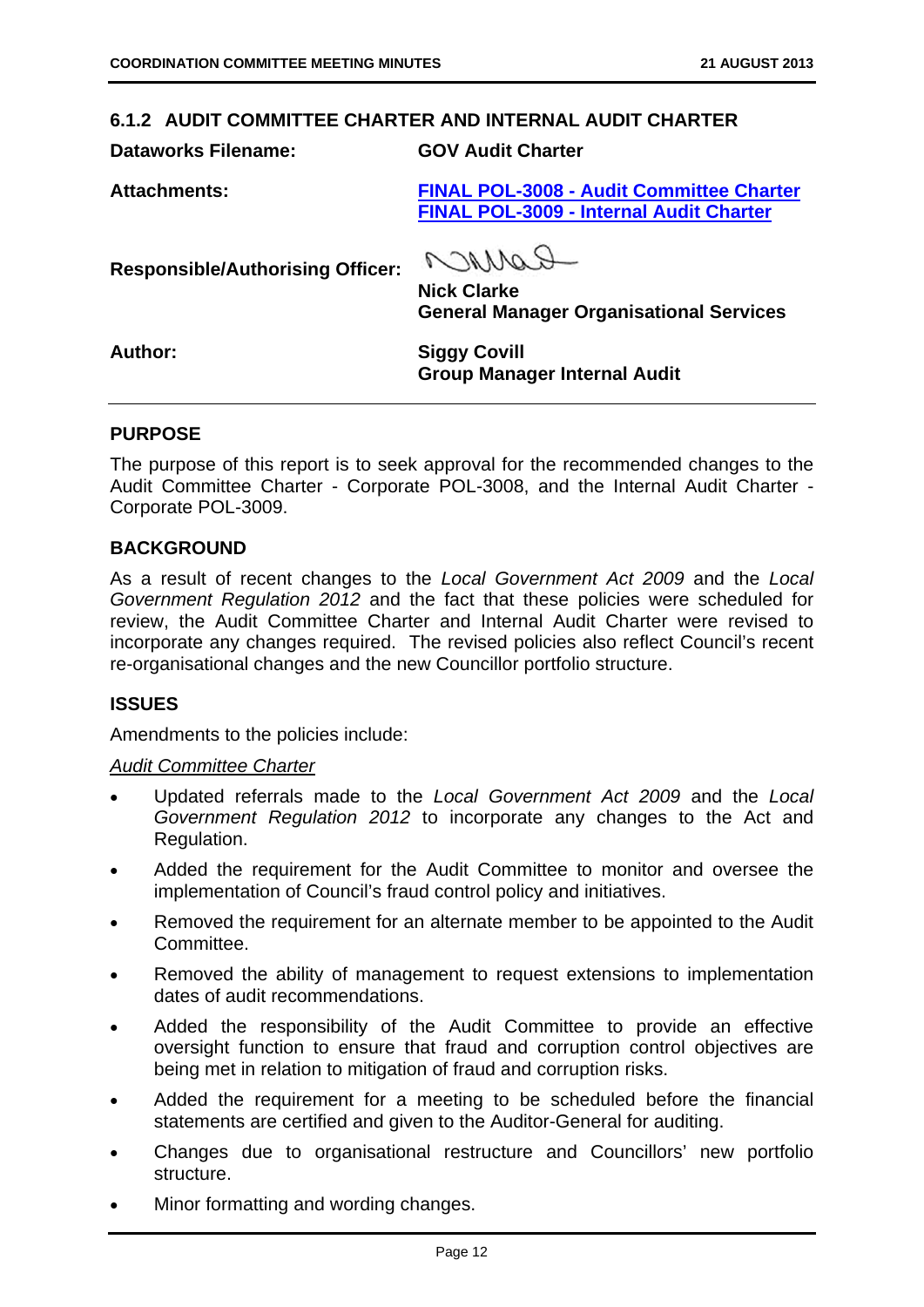#### *Internal Audit Charter*

- Updated referrals made to the *Local Government Act 2009* and the *Local Government Regulation 2012* to incorporate any changes to the Act and Regulation.
- Removed the referral to the general complaints process being managed and coordinated by Internal Audit.
- Added changes to the structure of Internal Audit's resourcing.
- Added the formal exit meeting held with relevant management at the completion of an audit to discuss the draft report and audit findings and recommendations.
- Removed the need for a draft report to be issued in two stages firstly to the Group Manager, then to the General Manager. Only one draft report to be issued to all management concerned for their comments and feedback.
- Removed the ability of management to request extensions to implementation dates of audit recommendations.
- Removed the requirement to report second and subsequent extensions of audit recommendations to the Audit Committee.
- Added General Managers' responsibility to present internal audit reports relating to their area of operations to the Audit Committee.
- Changes due to the new organisational structure.
- Minor formatting and wording changes.

# **STRATEGIC IMPLICATIONS**

#### **Legislative Requirements**

Requirements from the *Local Government Act 2009* and the *Local Government Regulation 2012* have been taken into account during the preparation of this report.

#### **Risk Management**

No particular risk management issues arise from the recommended changes to these policies; however, including the effective oversight function in relation to mitigation of fraud and corruption risks in the responsibilities of the Audit Committee raises the profile of such risks.

#### **Financial**

There are no financial impacts as a result of this report.

#### **People**

There is no material impact on officers as a result of this report; however, streamlining the process with issuing only one draft report to all relevant officers and management concerned should result in efficiencies in the process.

#### **Environmental**

There are no environmental implications resulting from this report.

#### **Social**

There are no social implications resulting from this report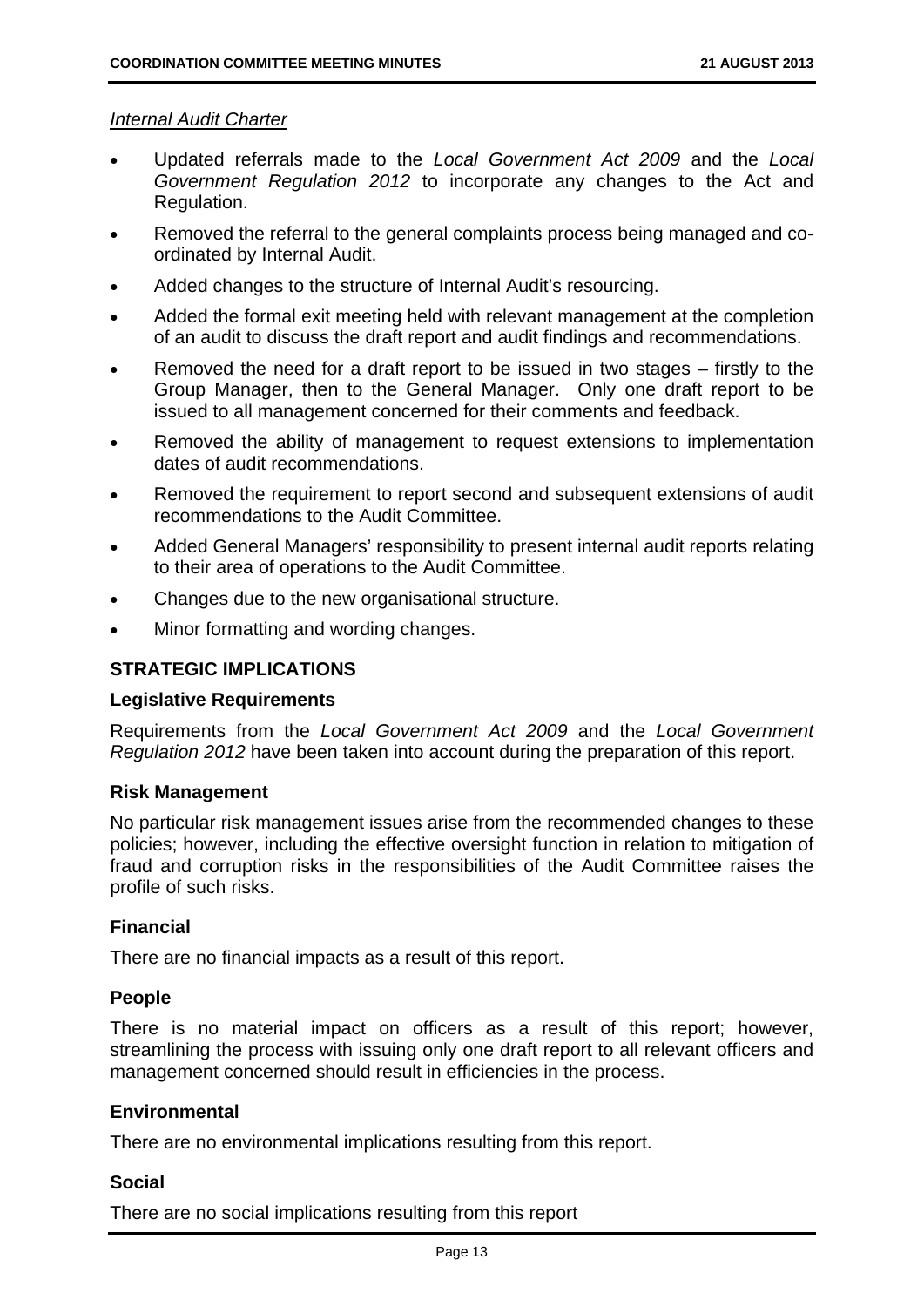#### **Alignment with Council's Policy and Plans**

#### **Relationship to Corporate Plan: Inclusive and ethical governance**

Deep engagement, quality leadership at all levels, transparent and accountable democratic processes and a spirit of partnership between the community and Council will enrich residents' participation in local decision making to achieve the community's Redlands 2030 vision and goals.

8.5 Be transparent and consistent in the way we manage the organisation, its risks and obligations and ensure we are delivering against our priorities.

#### **CONSULTATION**

Consultation was undertaken with the internal and external Audit Committee members, the Chief Executive Officer, Council's General Managers and Internal Audit staff.

#### **OPTIONS**

- 1. That Council accept this report, which summarises the changes to the revised Audit Committee Charter and Internal Audit Charter,
- 2. That Council defers consideration of this matter, or
- 3. That Council not accept this report and requests further changes.

# **OFFICER'S/COMMITTEE RECOMMENDATION**

**Moved by: Cr M Edwards Seconded by: Cr P Gleeson** 

**That Council resolve to approve the changes to the Audit Committee Charter (Corporate POL-3008) and the Internal Audit Charter (Corporate POL-3009).**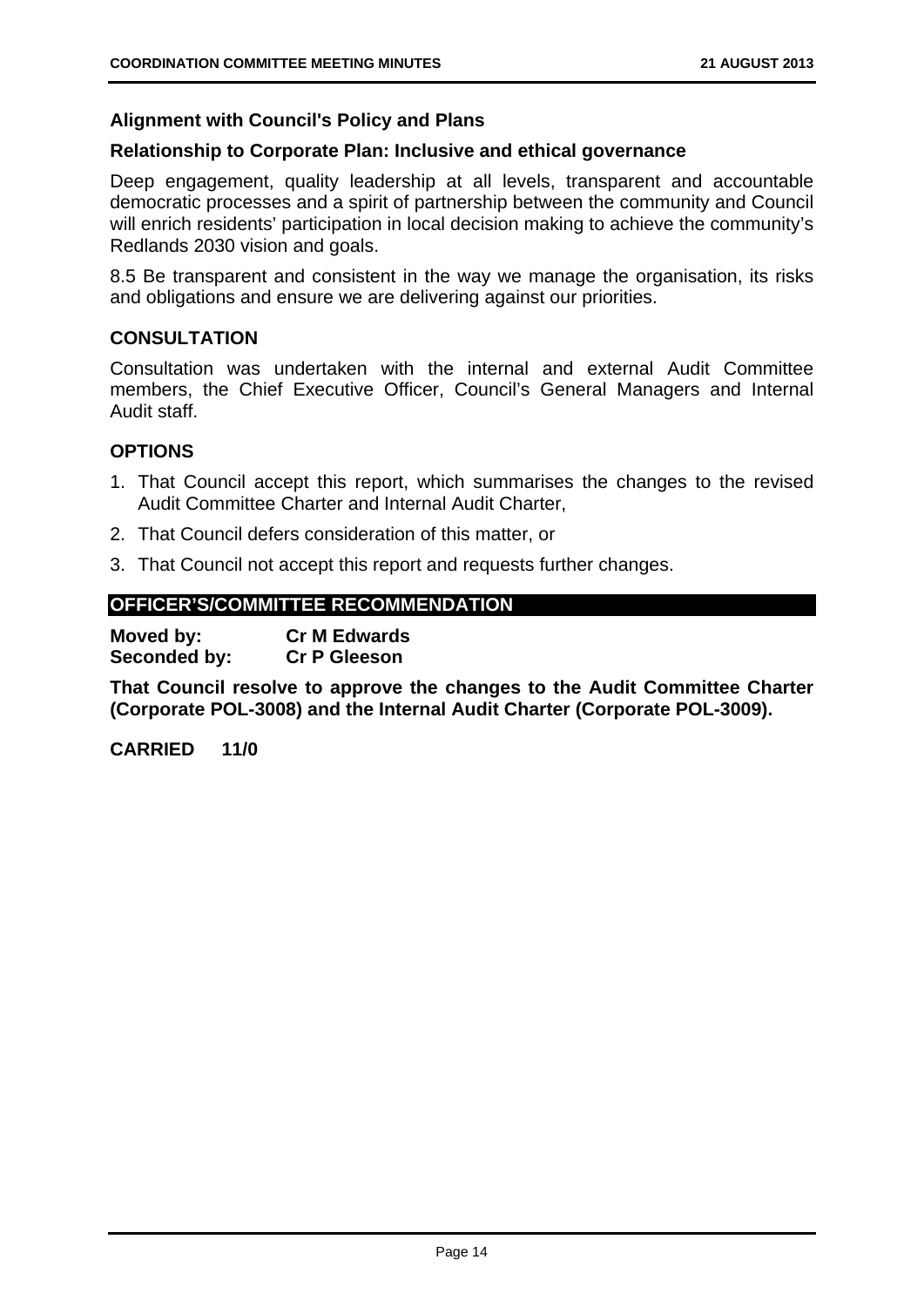#### **6.2 OFFICE OF CEO**

#### **6.2.1 JULY MONTHLY FINANCIAL REPORTS**

**Dataworks Filename: FM Monthly Financial Reports to Committee** 

| <b>Attachment:</b>          | <b>Monthly Financial Report July 2013</b>                                                       |
|-----------------------------|-------------------------------------------------------------------------------------------------|
|                             |                                                                                                 |
| <b>Authorising Officer:</b> |                                                                                                 |
|                             | <b>Bill Lyon</b><br><b>Chief Executive Officer</b>                                              |
| <b>Responsible Officer:</b> | <b>Gavin Holdway</b><br><b>Chief Financial Officer</b>                                          |
| Author:                     | <b>Deborah Corbett-Hall</b><br><b>Service Manager Business and Commercial</b><br><b>Finance</b> |
|                             |                                                                                                 |

#### **PURPOSE**

The purpose is to present the July 2013 Monthly Financial Performance Report to Council and explain the content and analysis of the report. Section 204(2) of the *Local Government Regulation 2012* requires the Chief Executive Officer of a local government to present statements of its accounts to the local government.

# **BACKGROUND**

The Corporate Plan contains a strategic priority to support the organisation's capacity to deliver services to the community by building a skilled, motivated and continually learning workforce, ensuring assets and finances are well managed, corporate knowledge is captured and used to best advantage, and that services are marketed and communicated effectively.

# **ISSUES**

#### *New Monthly Financial Report*

The monthly financial reports now include a 'Statement of Comprehensive Income' and will report against the adopted budget position. The Statement of Comprehensive Income is an alternative way of publishing some of the information contained in the 'Operating and Capital Funding Statement'. The intent behind this is to show greater alignment between the *annual* financial statements and the *monthly* financial reports for comparability. The June 2013 Audit Committee also requested the inclusion of some employee data and again for comparability this report now includes relative data as compared to and contained in Council's annual report. The team has also finessed the report slightly to value-add where possible without fundamentally changing the look and feel of the monthly financials.

# *Interim Opening Balances*

Certification of Council's 2012/13 annual financial statements are subject to the review and audit of The Queensland Audit Office (QAO) over the coming months.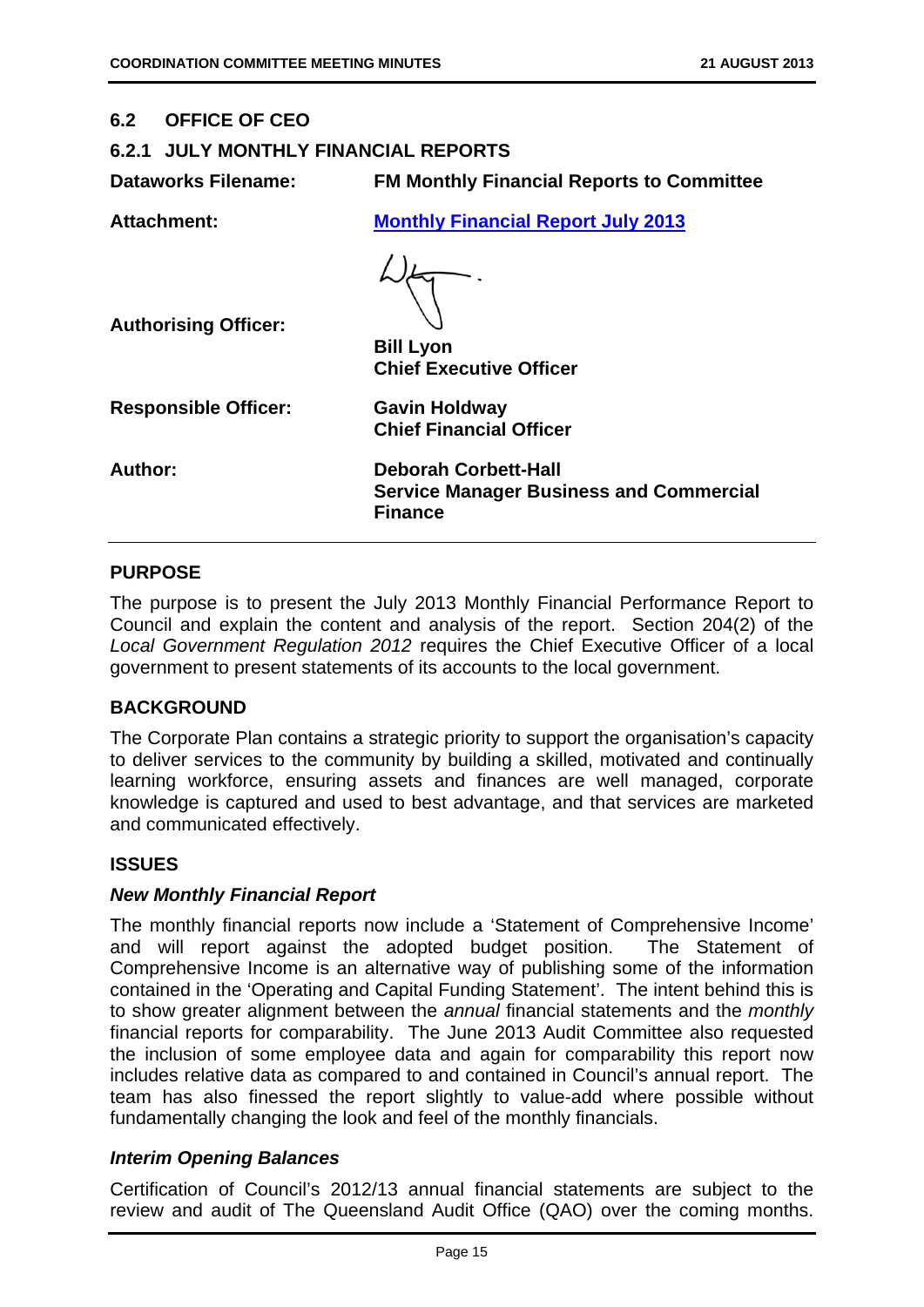Until last year's statements are finalised and certified, the opening balances on the 2013/2014 Statement of Financial Position are subject to change, as per previous years. Council is working very closely with QAO auditors to ensure the 2012/2013 statements are completed and certified as efficiently as possible. Of particular note, due to the implications of the returning water operations and the required consistency between the annual financial statements of Gold Cost City Council, Logan City Council and Redland City Council with respect to the accounting treatments; the 2013/2014 opening balances may be subject to change until November 2013's monthly financial reports.

#### **STRATEGIC IMPLICATIONS**

Council annually adopts key financial stability and sustainability ratios as part of its annual operation plan and budget.

The following adopted 2013/2014 Key Financial Stability and Sustainability Ratios were either achieved or favourably exceeded by Council as at the end of July 2013, noting the opening balances on the Statement of Financial Position are prior to the end of year accounts finalisation and QAO certification:

- Ability to pay our bills current ratio;
- Ability to repay our debt debt servicing ratio;
- Cash balance;
- Cash balances cash capacity in months;
- Longer term financial stability debt to asset ratio;
- Net financial liabilities:
- Interest cover ratio;
- Asset consumption ratio; and
- Operating surplus ratio as is the case in the period when the levying of rates occur, this ratio is showing a significantly favourable figure of 44%. This should again reduce significantly next period although we anticipate it will stay above 0% on average.

The following indicators were outside of Council's target range for July 2013:

- Level of dependence on General Rate Revenue this is significantly higher than the maximum threshold of 37.5% this period due to the levying of rates and all of the revenue being recognised in the current period. This should level out to around the budgeted 33.8% by June 2014.
- Operating performance ratio is significantly low at -14.66% due to the net cash outflow from operations in the current period. This varies in line with the rating cycle.

#### **Legislative Requirements**

Section 204(2) of the Local Government Regulation 2012 requires the Chief Executive Officer to present the financial report to a monthly meeting. The July 2013 financials are presented in accordance with the legislative requirement although movement on the opening balances in the Statement of Financial Position is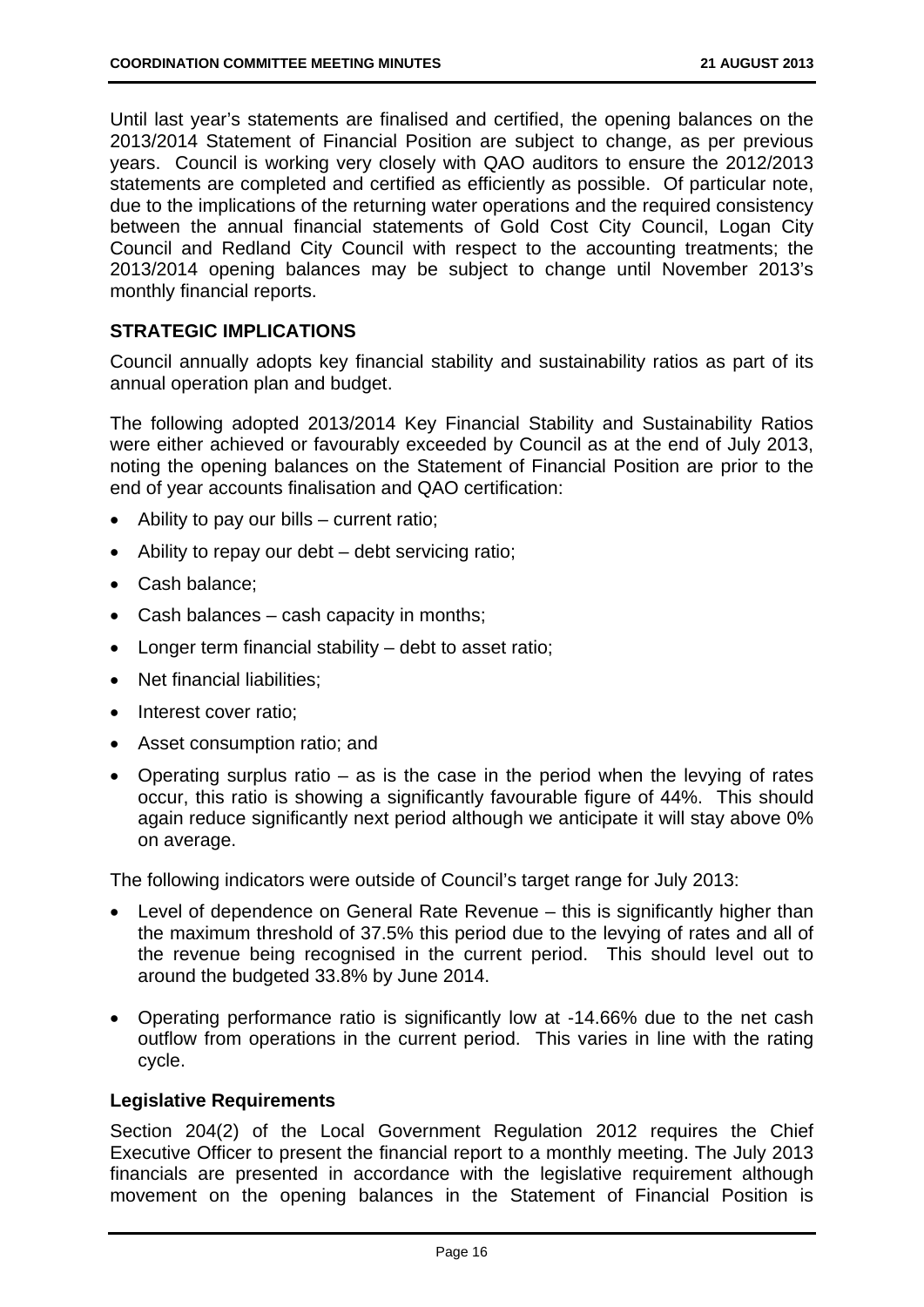anticipated over the coming weeks as the organisation finalises the 2012/2013 accounts in accordance with the Australian Accounting Standards.

#### **Risk Management**

July 2013 revenues and expenditures have been noted by the Executive Leadership Group and relevant officers who can provide further clarification and advise around actual to budget variances. Additionally, the July 2013 financial reports provide a very early indication of financial outcomes and as the first quarter progresses, trends will start to emerge whereby officers can provide further clarification and advice around actual to budget variances.

Of note, the organisation is presently reviewing the capital projects that may need to have budget carried over from the 2012/2013 financial year and the monthly financial report for August may see movement in the annual and revised budget for capital expenditure.

#### **Financial**

There are no direct financial impacts to Council resulting from this report; however it provides an indication of financial outcomes at the end of July 2013.

#### **People**

Nil impact expected as the purpose of the attached report is to provide financial information to Council based upon actual versus budgeted financial activity. The June 2013 Audit Committee requested some people data, and a people summary is now included as part of the monthly financial report.

#### **Environmental**

Nil impact expected as the purpose of the attached report is to provide financial information to Council based upon actual versus budgeted financial activity.

#### **Social**

Nil impact expected as the purpose of the attached report is to provide financial information to Council based upon actual versus budgeted financial activity.

#### **Alignment with Council's Policy and Plans**

This report has a relationship with the following items of the Corporate Plan:

#### **8. Inclusive and ethical governance**

Deep engagement, quality leadership at all levels, transparent and accountable democratic processes and a spirit of partnership between the community and Council will enrich residents' participation in local decision making to achieve the community's Redlands 2030 vision and goals

- 8.7 Ensure Council resource allocation is sustainable and delivers on Council and community priorities; and
- 8.8 Provide clear information to citizens about how rates, fees and charges are set and how Council intends to finance the delivery of the Community Plan and Corporate Plan.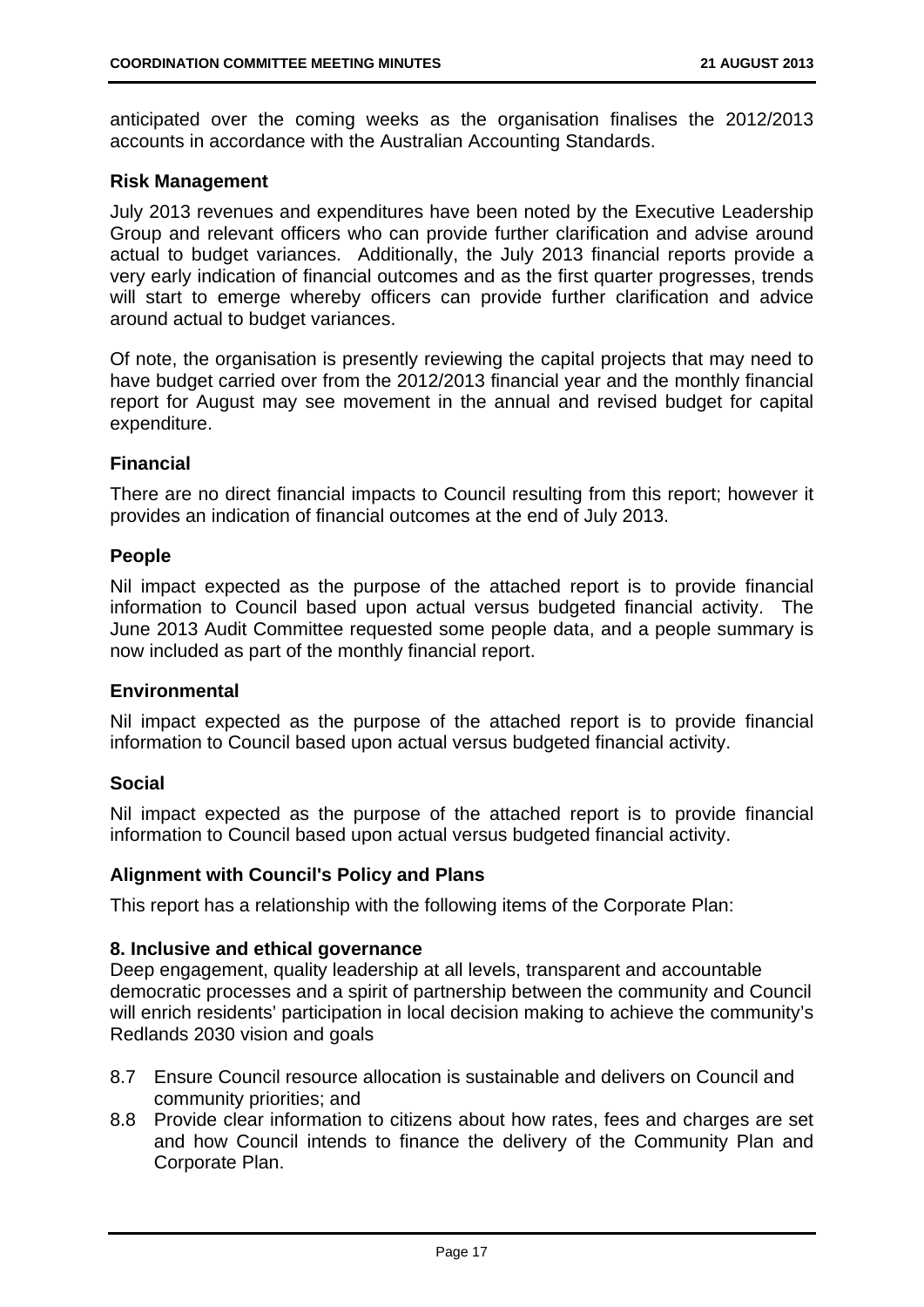# **CONSULTATION**

Consultation has taken place amongst Council departmental officers, Financial Services Group Officers and the Executive Leadership Group.

#### **OPTIONS**

- 1. Council resolve to note the End of Month Financial Reports for July 2013 and explanations as presented in the attached Monthly Financial Performance Report; or
- 2. Council request additional information.

#### **OFFICER'S/COMMITTEE RECOMMENDATION**

**Moved by: Cr M Edwards Seconded by: Cr P Gleeson** 

**Council resolve to note the End of Month Financial Reports for July 2013 and explanations as presented in the attached Monthly Financial Performance Report.**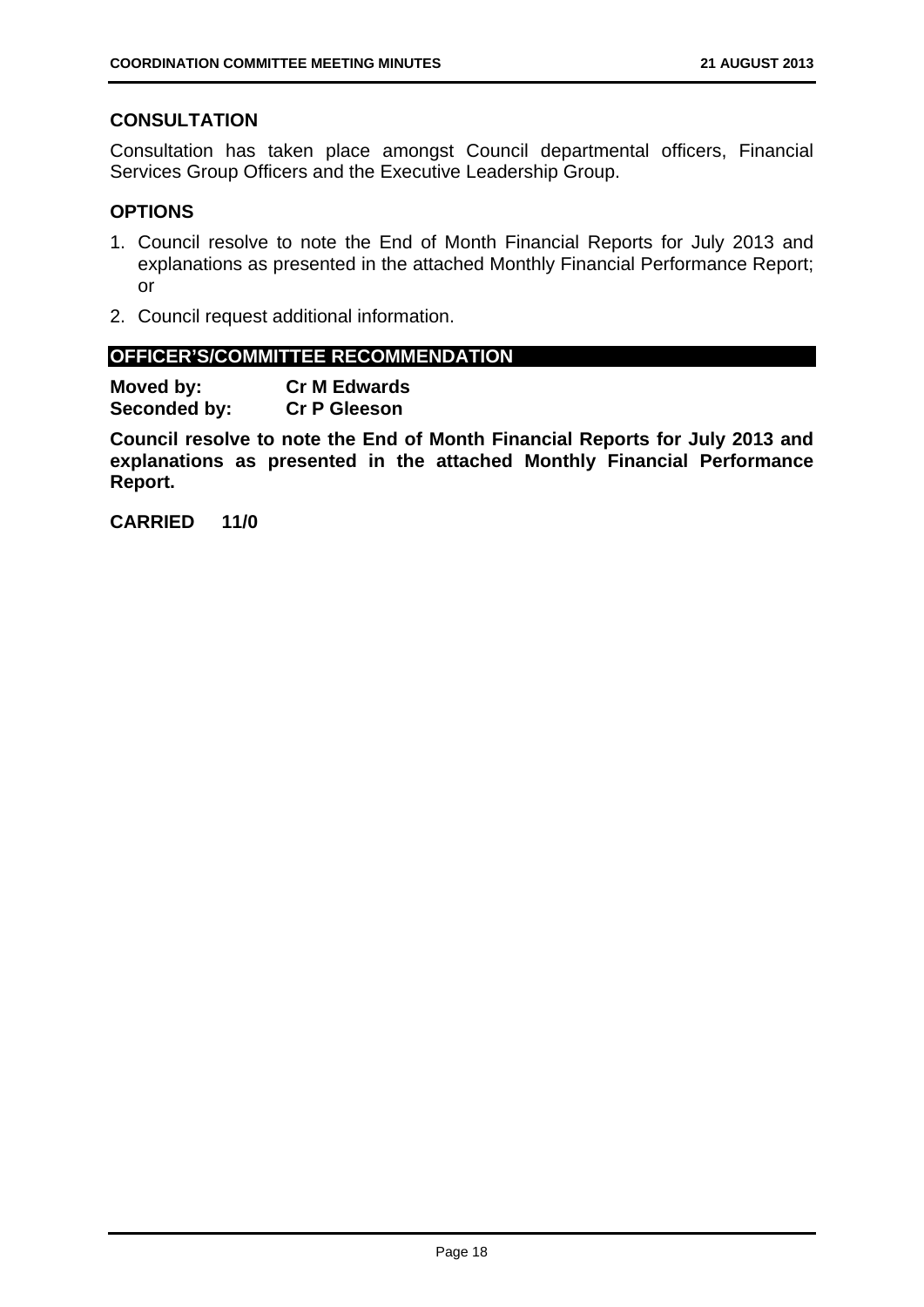#### **6.3 INFRASTRUCTURE & OPERATIONS**

#### **6.3.1 CEO DELEGATED AUTHORITY TO SIGN CONTRACT FOR PLANT OVER \$500,000**

**Dataworks Filename: P&R Briefing Notes and Reports** 

**Responsible/Authorising Officer:** 

RAL

**Gary Soutar General Manager Infrastructure & Operations** 

**Author: Leo Newlands Advisor Reserve Management** 

#### **PURPOSE**

The purpose of this report is to seek resolution from Council to delegate authority to the Chief Executive Officer (CEO) to accept the tenders and make, vary and discharge a contract for purchase over \$500,000 (including GST) within the 2013/2014 financial year approved budget.

This delegation will assist Council by reducing the timeframe for the tender process so that the awarding of the contract is not dependent on Council meeting dates which will expedite the procurement process.

In the 2013/2014 financial year, a fleet replacement program to replace the current fleet of out front mowers and edger-blower has been identified at an estimated value between \$620,000 and \$650,000 including GST. Replacements are needed for workplace health and safety (WHS) and fleet renewal purposes.

#### **BACKGROUND**

- 2012 Turf Services in conjunction with the WH&S unit, commissioned studies into the exposure to respirable dust (Hibbs and Associates) and noise exposure (internal qualified noise assessor, Aldo Lo Presti).
- March 2013 a briefing note was presented to General Managers Louise Rusan and Martin Drydale outlining the need to update the mower fleet for workplace health and safety reasons, to buy machinery in bulk to improve market buying power and to consolidate budgets into the 13-14 financial year.
- Budget has been approved for the fleet replacement program under number 41005-198-0034-242099.

| Unit               | <b>Project name</b> | <b>Description</b>  | <b>Budget code</b> | <b>Estimated</b> |
|--------------------|---------------------|---------------------|--------------------|------------------|
|                    |                     |                     |                    | cost             |
| <b>City Spaces</b> | Fleet               | Replace the         | 41005-198-         | \$620,000 to     |
| Group-Turf         | Replacement         | current fleet of    | 0034-242099        | \$650,000        |
| <b>Services</b>    | Program             | <b>Out Front</b>    |                    |                  |
|                    |                     | Mowers and          |                    |                  |
|                    |                     | <b>Edger-Blower</b> |                    |                  |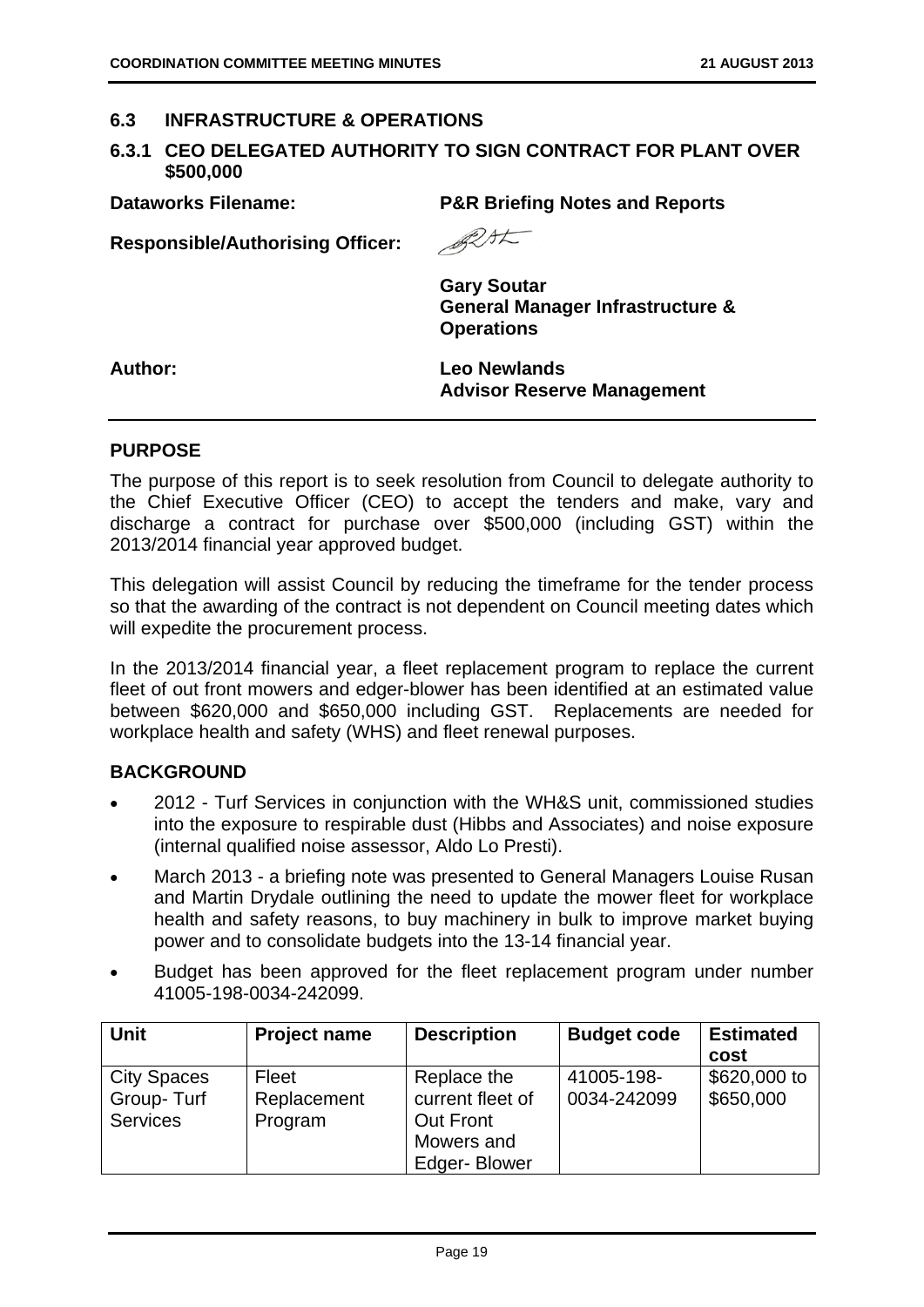# **ISSUES**

- 1. Delegated authority and obligations of Council under the *Local Government Act 2009*
	- Council may, by resolution, delegate authority to the CEO, under s.257(1)(b) of the *Local Government Act 2009*, to accept the tenders and make, vary and discharge a contract over \$500,000.
	- The estimated total cost of the purchase will be in the vicinity of \$620K to \$650K which will exceed the CEOs delegation.
	- A process has been utilised whereby Council has delegated the authority to approve/award a successful bid to the CEO prior to the tender closing and being evaluated. This saves significant time on the procurement process. The alternative is where Council officers evaluate, recommend and then send a report to Council for approval for the awarding of a specific contract and associated delegation and may add up to 3-4 weeks to the process.
- 2. Workplace health and safety and mower fleet upgrade
	- Turf Services teams on the mainland, Southern Moreton Bay Islands (SMBI) and North Stradbroke Island (NSI), currently operate a total of 12 out front mowers and 3 medium sized tractors (edger blower units) in daily mowing operations.
	- These mowers are efficient but there are a number of WHS issues associated with their operation, including the operator's exposure to noise, dust and climatic conditions. All of this equipment is currently covered with an open-sided sunshade only.
	- In conjunction with the WHS Unit, Fleet Services Unit and manufacturers, officers have undertaken a study on how to reduce the risks involved and improving productivity, whilst decreasing current purchasing and maintenance costs, thus creating efficiencies to Council.
	- There have been 5 incidents and 2 lost time injuries, in the past 2 years, resulting from exposure to spider/tick bites, rashes from contact with certain types of trees, foreign objects in eyes and staff complaints of serious concerns with the inhalation of dust and particles.
	- Studies indicate changes to the fleet are necessary to reduce WHS risks. This alteration of the fleet acquisition program is timely in providing the opportunity to combine the 2 purchasing programs. This will create an immediate saving in the procurement process and should also provide improved purchasing power when going to the market for all 12 machines once every 3 years.

# **STRATEGIC IMPLICATIONS**

# **Legislative Requirements**

Council may, by resolution, delegate authority to the CEO, under s257(1)(b) of the *Local Government Act 2009*, to accept the tenders and make, vary and discharge a contract over \$500,000.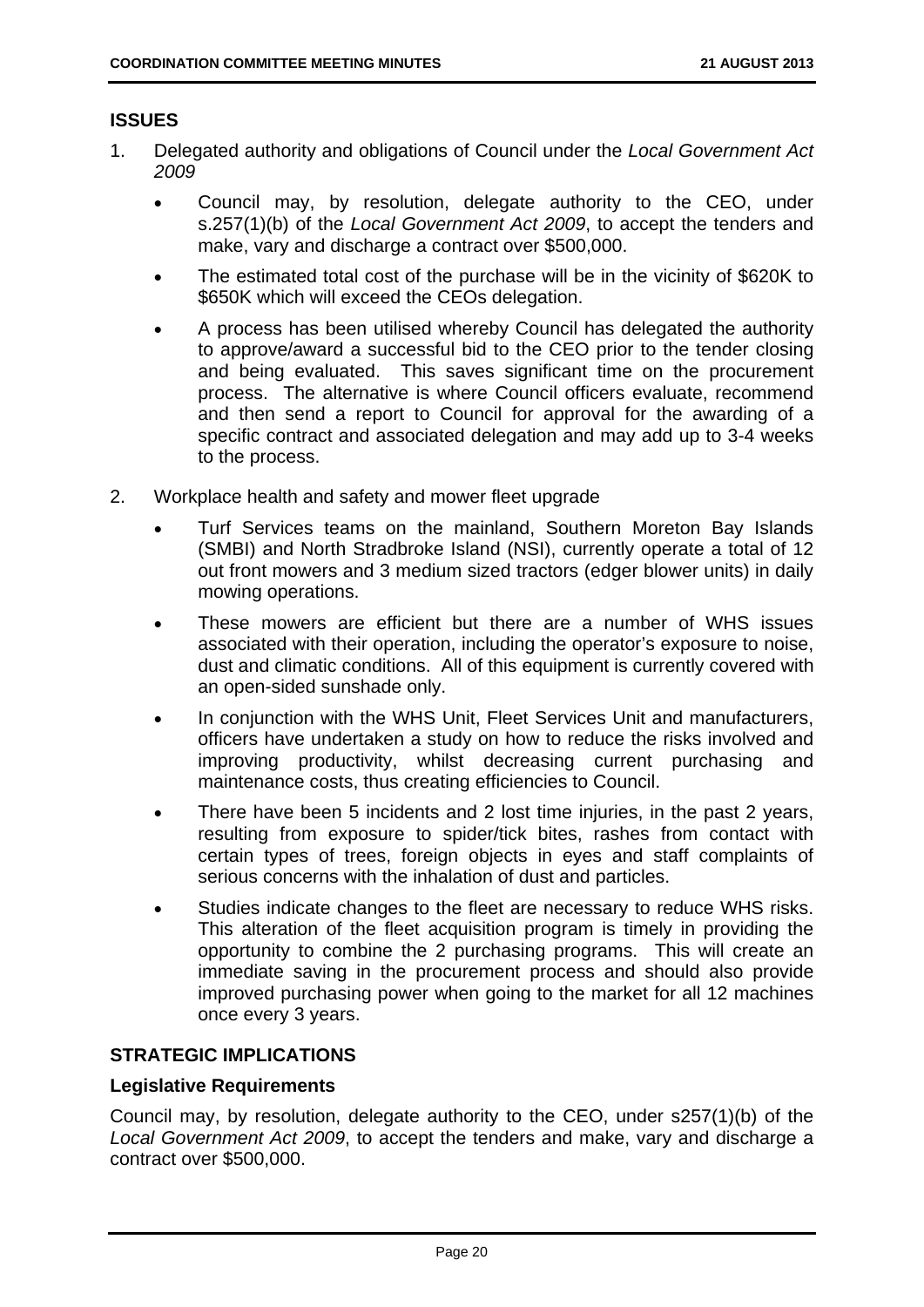#### **Risk Management**

Council's Workplace Health and Safety have identified safety issues of prolonged exposure of operators to recognised WHS risks from dust, noise and climatic exposure associated with the current fleet of out-front mowers and edger blower tractors. Replacement of out-front mowers with integrated cabs and the modification of air conditioned cabs to the edger blower tractors will manage this risk.

#### **Financial**

The project outlined in this report is approved for the 2013/2014 financial year as part of the budget approval process.

#### **People**

Replacement of equipment as outlined will aid in providing a safe and responsive workplace to employees.

#### **Environmental**

Not applicable.

#### **Social**

Not applicable.

#### **Alignment with Council's Policy and Plans**

**Outcome 9 -**An efficient and effective organisation. Council is well respected and seen as an excellent organisation which manages resources in an efficient and effective way.

**Strategy 9.7-** Develop our procurement practices to increase value for money within an effective governance framework. It is considered that the outcome of recommendations in this report will not require any amendments to the Redlands Planning Scheme.

# **CONSULTATION**

The following have been consulted in the preparation of this report and are supportive of the recommendation.

- General Manager Infrastructure & Operations;
- Group Manager City Spaces;
- Parks and Conservation Service Manager;
- Turf Services Officer; and
- Service Manager Fleet Services.

# **OPTIONS**

To delegate authority to the Chief Executive Officer to accept the tenders and make, vary and discharge a contract for the provision of out-front mower and air cab mowers over \$500,000 (\$620,000-650,000) including GST for the following project within the 2013/2014 financial year approved budget: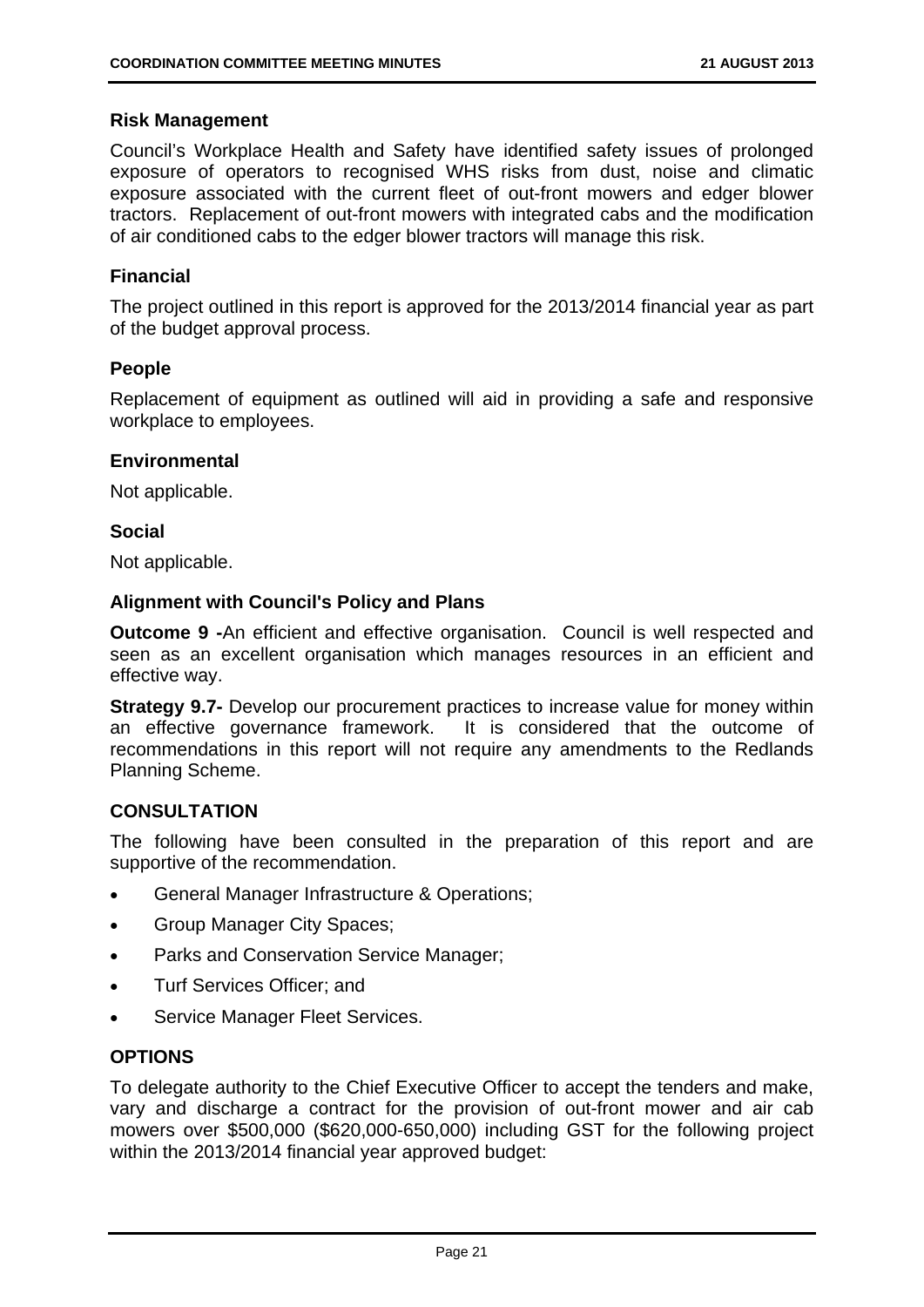# **Option 2**

To not delegate this authority to the Chief Executive Officer and accept prolonged exposure of operators to recognised workplace health and safety risks, and accept decreased efficiency in managing Council's fleet replacement program.

# **OFFICER'S/COMMITTEE RECOMMENDATION**

| Moved by:    | <b>Cr M Edwards</b> |
|--------------|---------------------|
| Seconded by: | <b>Cr J Talty</b>   |

**That Council resolve as follows:** 

- **1. To delegate authority to the Chief Executive Officer, under s257(1)(b) of the** *Local Government Act 2009***, to accept the tenders and make, vary and discharge a contract over \$500,000 including GST within the 2013/2014 financial year approved budget; and**
- **2. That the Chief Executive Officer be authorised to sign and seal all relevant documentation.**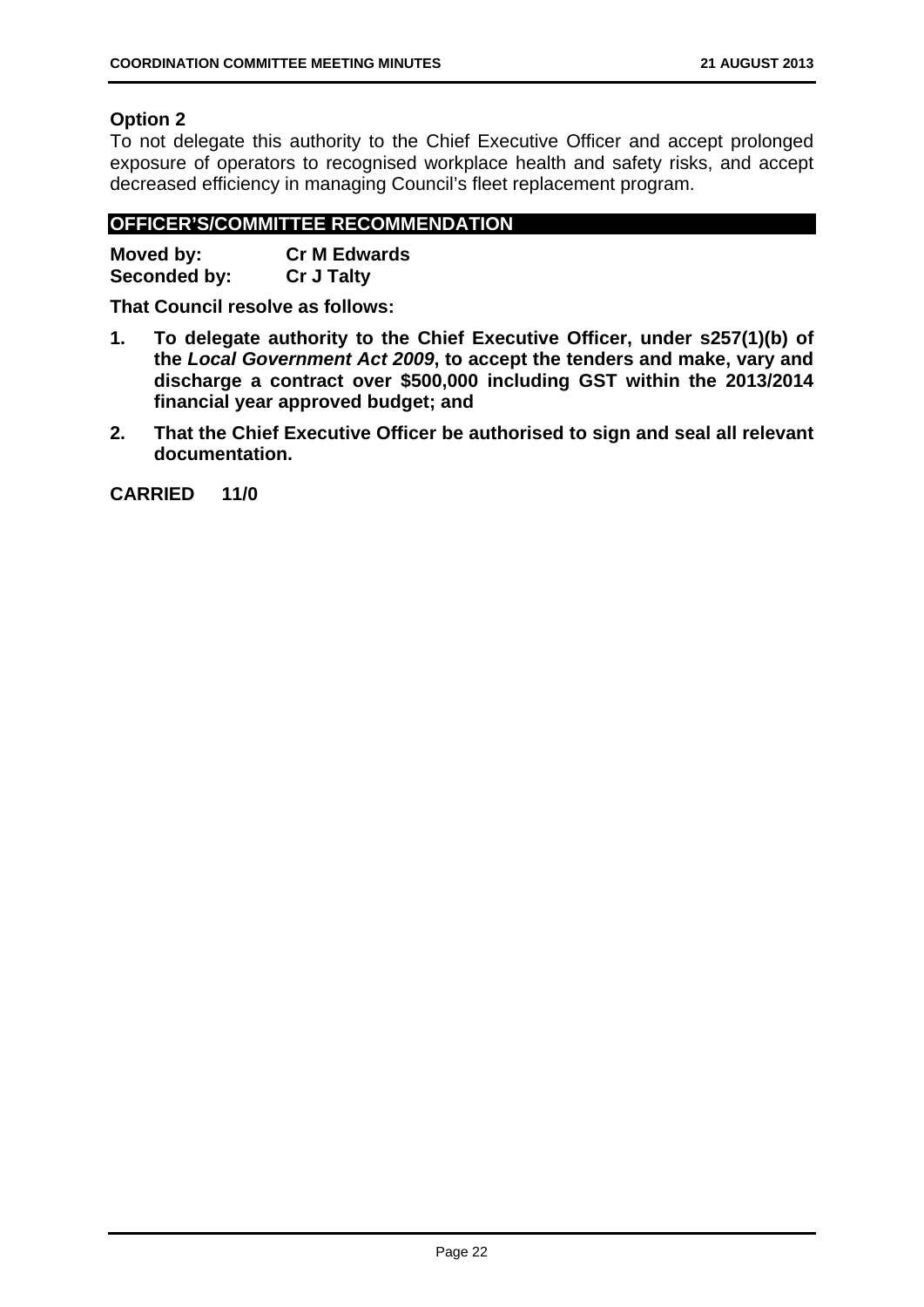# **7 PORTFOLIO 7 (CR JULIE TALTY)**

# **PLANNING & DEVELOPMENT**

# **7.1 COMMUNITY & CUSTOMER SERVICES**

**7.1.1 PRIORITY DEVELOPMENT AREAS** 

**Dataworks Filename: ED Planning - Priority Development Areas** 

**Attachments: Attachment 1 – Instrument of Delegation Attachment 2 – Proposed Revised SPA Delegation**

**Responsible/Authorising Officer:** 

**Louise Rusan General Manager Community & Customer Services** 

**Author: Dan Zilli Operations Works Manager** 

#### **PURPOSE**

The purpose of this report is to seek delegation of certain responsibilities under the Economic Development Act to the Chief Executive Officer (CEO).

#### **BACKGROUND**

On 21 July 2013 Toondah Harbour and Weinam Creek were officially declared as Priority Development Areas (PDA) by the State Government. These areas represent two of only four PDAs so far declared in Queensland. All PDAs are administered under the *Economic Development Act 2012* (ED Act), with relevant powers under this Act vested in the Minister for Economic Development Queensland (MEDQ).

Pursuant to Section 169(1)(h) of the ED Act, MEDQ has delegated to Redland City Council its responsibilities for acceptance and assessment of PDA development applications and carrying out enforcement actions relevant to the Planning and Environment (P&E) Court.

This report seeks to give effect to these delegations by ensuring that there is appropriate delegation from Council to the CEO to ensure efficient processing of the applications.

# **ISSUES**

**Delegations** 

Section 169(1) of the ED Act states that:

*"MEDQ may delegate any of its functions or powers under this Act to...*

*...(h) a local government..."*

MEDQ has issued Council with an Instrument of Delegation that gives Council the responsibility to accept, assess and decide development applications under the ED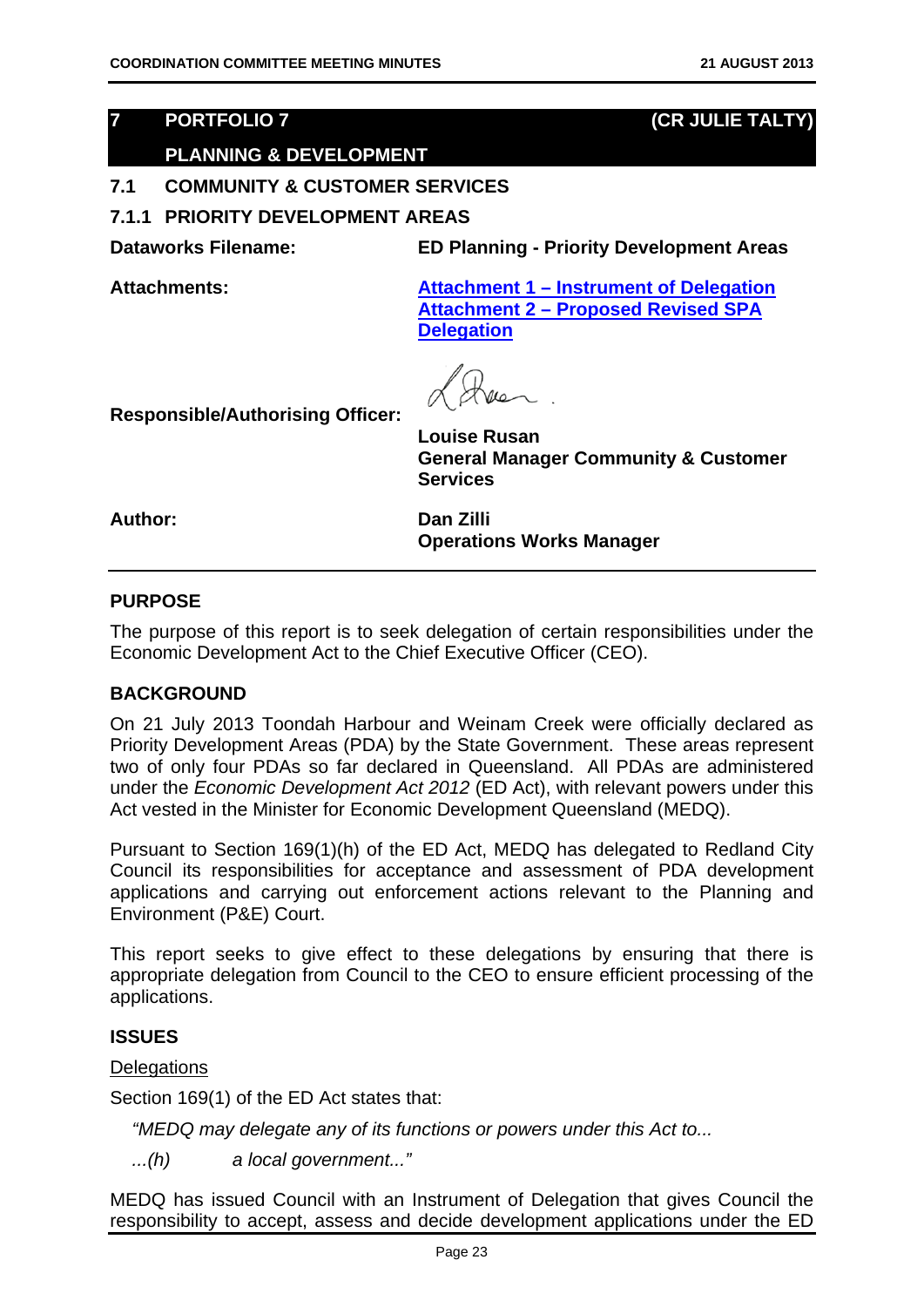Act and to carry out enforcement proceedings in the P&E Court under this Act. A copy of the Instrument of Delegation is provided at **Attachment 1**.

Section 169(4) of the ED Act states that:

*"A local government may sub-delegate a function or power of MEDQ delegated to it under subsection (1) to an appropriately qualified employee of the local government."*

Section 257 of the Local Government (LG) Act states that:

*"A local government may, by resolution, delegate a power under this Act or another Act to...*

*(b) the chief executive officer..."*

The Act does not allow the powers to be delegated by resolution to individual employees of the Council. This must, instead, be done through an instrument of delegation, signed by the CEO, delegating responsibilities to the relevant qualified officer(s). This sub-delegation power is provided for in Section 259 of the LG Act.

This report recommends that the functions and powers under the ED Act be delegated to the CEO of Council to allow further sub-delegation of relevant powers to appropriately qualified officers of Council. It is further recommended that the subdelegation of powers follow the same principles on which current development assessment delegations are based for applications made under the Sustainable Planning Act (SPA). The current Instrument of Delegation is provided at **Attachment 2**.

It is noted that the Instrument of Delegation provided by MEDQ does not delegate responsibility to Council for plan sealing under Section 104 of the ED Act. This matter has been discussed with the MEDQ, and it is understood that an updated Instrument of Delegation will be finalised in coming weeks. At that point, a separate report will come to Council for delegation of this additional responsibility to the CEO.

#### Existing Approach to Delegations

It is useful to explore the current mechanisms by which delegations are exercised for the development assessment process. The current approach in respect of decision making associated with development applications is no different to that being proposed in this report.

Decision making powers for SPA development applications reside with the Council, these powers are delegated to the CEO which are then sub-delegated to the appropriate officers. The powers delegated to officers include managing and deciding all aspects of development applications, including issuing information requests and other statutory notices. The level of power conferred to the officers depends on their position within the organisation and is referred to as a Delegation Category Criteria. Councillors will be familiar with the category one, two and three reports, which are reported to Council for noting. These decisions are made under powers delegated by Council.

The existing delegations have built in limitations to the exercise of power, which allow the CEO or Councillors to "call-in" any category of development application.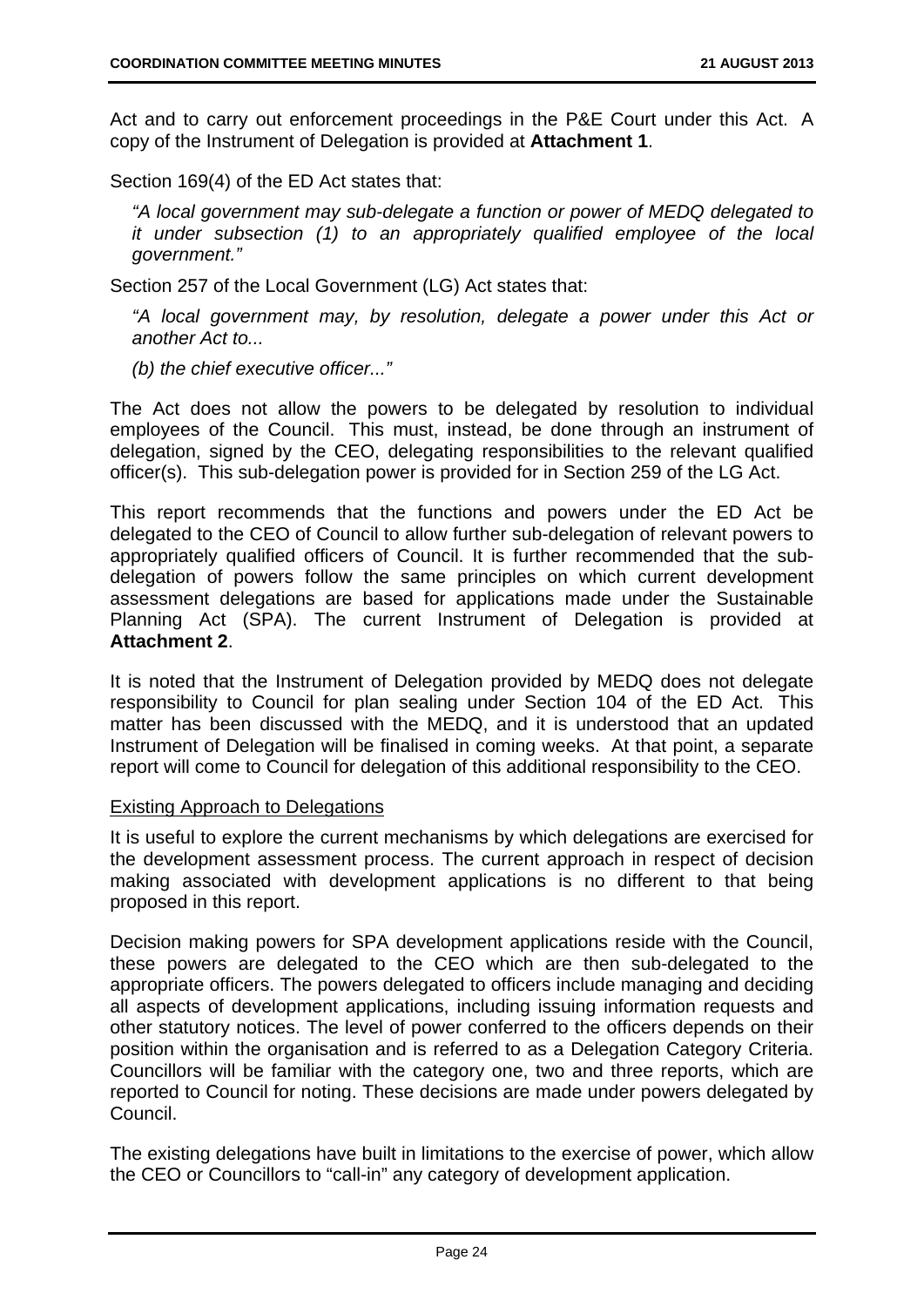#### **STRATEGIC IMPLICATIONS**

#### **LEGISLATIVE REQUIREMENTS**

The purpose of this report is to ensure that Council meets its legislative requirements in relation to the processing of PDA applications under the ED Act through the delegation of powers to the CEO.

#### **Risk Management**

Delegating responsibilities for development application decision-making involves a level of risk tolerance. It is considered appropriate to delegate these powers to the CEO to decide the relevant sub-delegations, provided that appropriate "fail safe" mechanisms are built into the process.

The MEDQ Instrument of Delegation includes all matters relating to managing and deciding development applications lodged within the PDAs, including all day to day tasks and activities associated with the development assessment process. There are several negative consequences of not delegating powers to the appropriate officers, including:

- Councillors having to manage and decide all aspects of the development application process;
- Councillors having to manage and decide all aspects of any request to change, withdraw or cancel an application or change or extend the currency period of an approval.
- the creation of significant delays in processing and decision making timeframes;
- increasing, officer work load and red tape; and,
- disincentivising development in the PDAs.

In accordance with current accepted delegated decision making practices, which were adopted by resolution of Council on 27 July 2011, officers propose that "call-in" powers identical to those currently included in Schedule 3 of the Instrument of Delegation at Attachment 2 be adopted by the CEO when conferring sub-delegations to Council Officers.

#### **Financial**

Failure to delegate powers to the CEO and appropriately qualified officers will increase officer work load and the demand for resources to manage PDA development applications.

#### **People**

The assessment of PDA applications will primarily involve officers from City Planning and Assessment.

#### **Environmental**

Nil.

#### **Social**

Nil.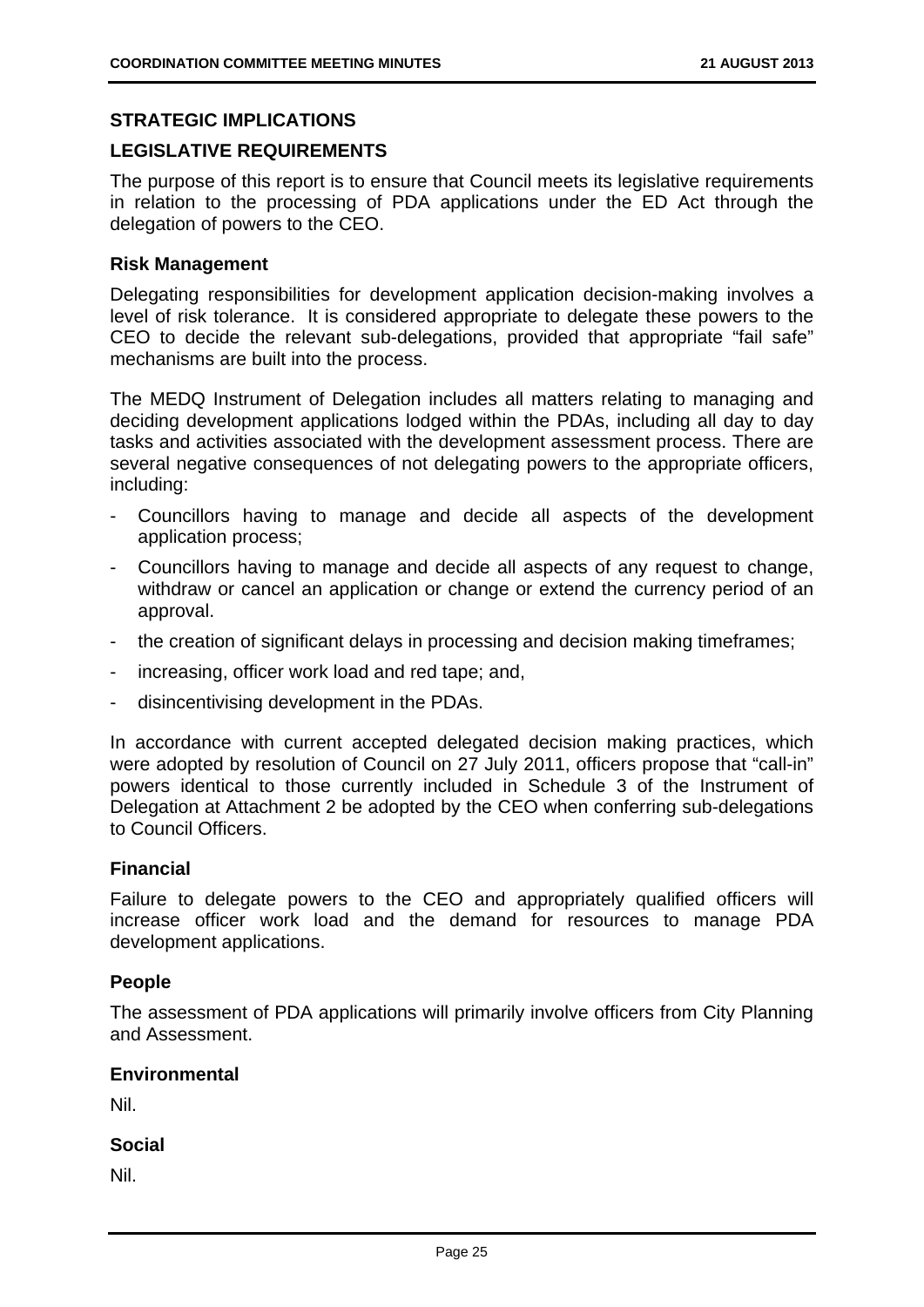# **Alignment with Council's Policy and Plans**

Nil.

# **CONSULTATION**

The following Groups, Units and officers were consulted in the preparation of this report:

- Planning Assessment Unit
- Development Control Unit
- **•** Principal Advisor PDAs
- Corporate Governance Group
- General Counsel

#### **OPTIONS**

- 1) That Council resolve:
	- a) to delegate all functions and powers listed in the Instrument of Delegation at Attachment 1 to the Chief Executive Officer in accordance with Section 169(4) of the *Economic Development Act 2012* and Section 257(1)(b) of the *Local Government Act 2009*; and,
	- b) to instruct the Chief Executive Officer, in exercising the functions and powers listed in the Instrument of Delegation at Attachment 1, to prepare an Instrument of Delegation generally in accordance with the Instrument of Delegation at Attachment 2.
- 2) That Council resolve to delegate part of the functions and powers listed in the Instrument of Delegation at Attachment 1 to the Chief Executive Officer in accordance with Section 169(4) of the *Economic Development Act 2012* and Section 257(1)(b) of the *Local Government Act 2009*.
- 3) That Council resolve to delegate none of the functions and powers listed in the Instrument of Delegation at Attachment 1 to the Chief Executive Officer and that all aspects of managing and deciding development applications will be dealt with by Council.

# **OFFICER'S/COMMITTEE RECOMMENDATION**

| Moved by:    | <b>Cr J Talty</b>   |
|--------------|---------------------|
| Seconded by: | <b>Cr M Elliott</b> |

**That Council resolve to:** 

- **1. Delegate all functions and powers listed in the Instrument of Delegation at Attachment 1 to the Chief Executive Officer in accordance with Section 169(4) of the** *Economic Development Act 2012* **and Section 257(1)(b) of the**  *Local Government Act 2009***; and**
- **2. Instruct the Chief Executive Officer, in exercising the functions and powers listed in the Instrument of Delegation at Attachment 1, to prepare an Instrument of Delegation generally in accordance with the Instrument of Delegation at Attachment 2.**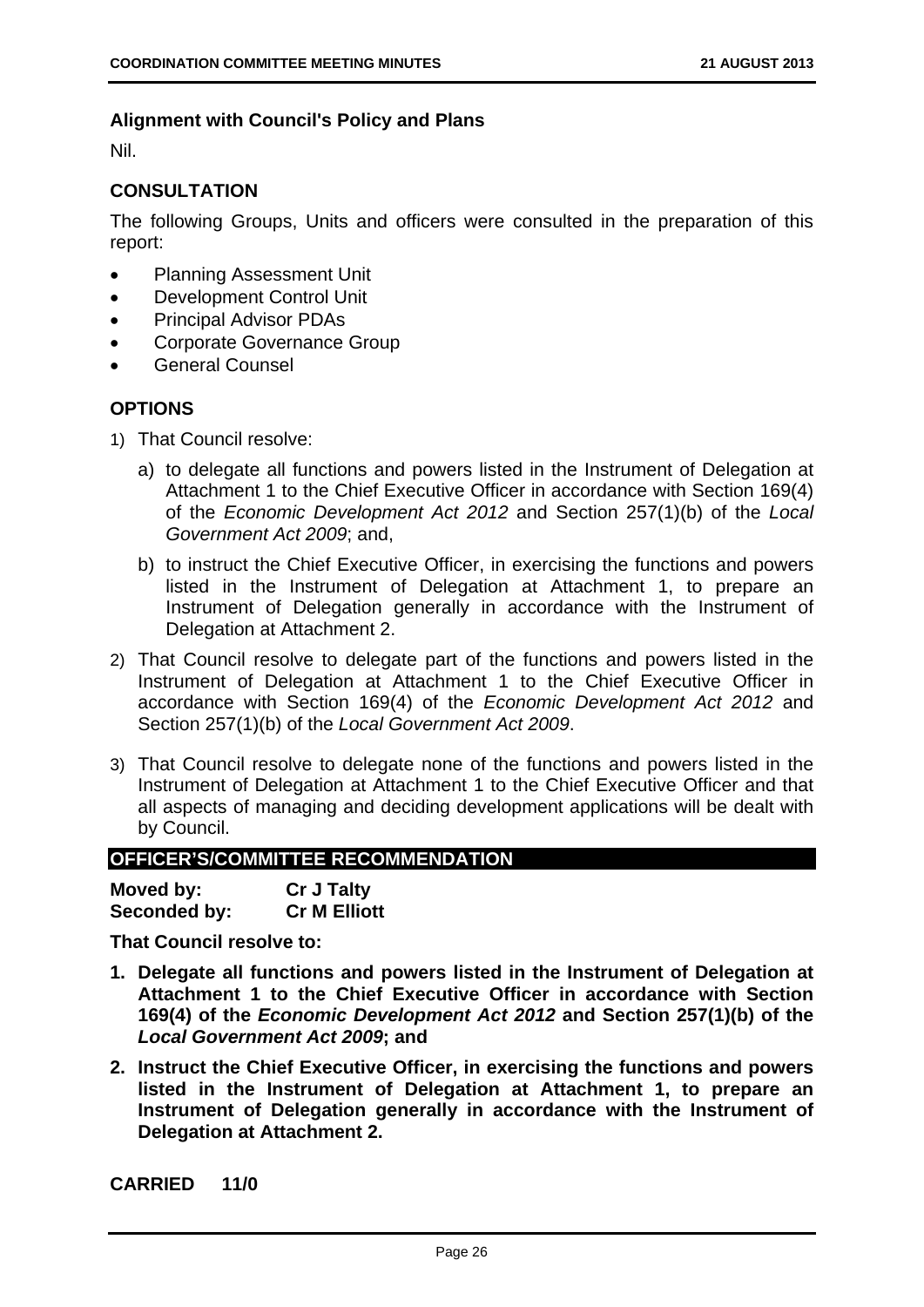# **7.1.2 DECISIONS MADE UNDER DELEGATED AUTHORITY FOR CATEGORY 1, 2 AND 3 DEVELOPMENT APPLICATIONS**

**Dataworks Filename: Reports to Coordination Committee – Portfolio 7 Planning and Development** 

**Responsible/ Authorising Officer:** 

**Louise Rusan General Manager Community & Customer Services** 

**Author: Kerri Lee Business Support Officer, Development Assessment** 

#### **PURPOSE**

The purpose of this report is for Council to note that the decisions listed below were made under delegated authority for Category 1, 2 and 3 development applications.

This information is provided for public interest.

#### **BACKGROUND**

At the General Meeting of 27 July, 2011, Council resolved that development assessments be classified into the following four Categories:

Category 1 – Minor Complying Code Assessments & associated administrative matters, including correspondence associated with the routine management of all development applications;

Category 2 – Complying Code Assessments & Minor Impact Assessments;

Category 3 – Moderately Complex Code & Impact Assessments; and

Category 4 – Major and Significant Assessments.

The applications detailed in this report have been assessed under:-

- Category 1 criteria defined as complying code assessable applications, including building works assessable against the planning scheme, and other applications of a minor nature.
- Category 2 criteria defined as complying code assessable and compliance assessable applications, including operational works, and Impact Assessable applications without submissions of objection. Also includes a number of process related delegations, including issuing planning certificates, approval of works on and off maintenance and the release of bonds, and all other delegations not otherwise listed.
- Category 3 criteria that are defined as applications of a moderately complex nature, generally mainstream impact assessable applications and code assessable applications of a higher level of complexity. Impact applications may involve submissions objecting to the proposal readily addressable by reasonable and relevant conditions. Both may have minor level aspects outside a stated policy position that are subject to discretionary provisions of the Planning Scheme. Applications seeking approval of a plan of survey are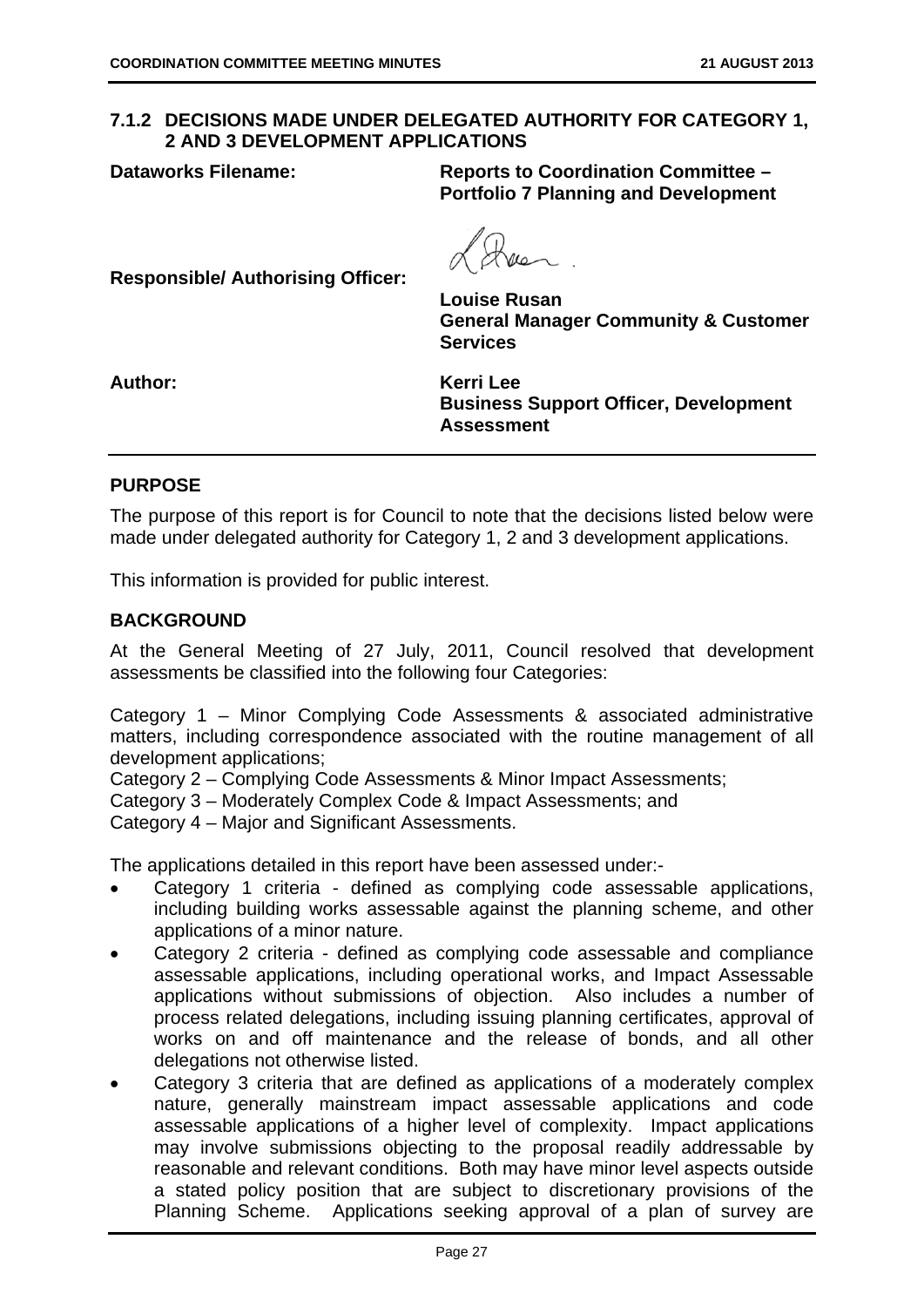included in this category. Applications can be referred to Development and Community Standards Committee for a decision.

# **CATEGORY 1**

- 1. Concurrence Agency Response issued on 17 July, 2013 for design and siting for a boatport at 16 Piccolo Court, Victoria Point. The Certifier Pty Ltd. (BWP001829)
- 2. Concurrence Agency Response issued on 17 July, 2013 for design and siting for a carport at 4 Fullerton Street, Birkdale. Applied Building Approvals. (BWP001853)
- 3. Concurrence Agency Response issued on 22 July, 2013 for design and siting for a carport and patio at 54 Lorikeet Drive, Thornlands. The Certifier Pty Ltd. (BWP001826)
- 4. Concurrence Agency Response issued on 22 July, 2013 for design and siting for a dwelling house at 11 Yorston Place, Ormiston. All Star Energy. (BWP001856)
- 5. Concurrence Agency Response issued on 24 July, 2013 for design and siting for a carport at 30 Dawn Crescent, Thornlands. Design Build Regulate Pty Ltd. (BWP001863)
- 6. Concurrence Agency Response issued on 24 July, 2013 for design and siting for a dwelling house at 2 Bodega Street, Mount Cotton. Antech Constructions Pty Ltd. (BWP001870)
- 7. Concurrence Agency Response issued on 26 July, 2013 for design and siting for an outbuilding at 22 Voyagers Court, Cleveland. All Star Energy. (BWP001854)
- 8. Concurrence Agency Response issued on 29 July, 2013 for design and siting for a dwelling house at 10 Gwingarra Street, Wellington Point. Mr Shaun M. Winks. (BWP001847)
- 9. Concurrence Agency Response issued on 29 July, 2013 for design and siting for a gazebo at 19 Piermont Place, Cleveland. Harmer Property Group Pty Ltd. (BWP001859)
- 10. Concurrence Agency Response issued on 31 July, 2013 for a dwelling house at 17-19 Magnetic Place, Redland Bay. The Certifier Pty Ltd. (BWP001842)
- 11. Development Permit issued on 24 July, 2013 for a material change of use for a dwelling house at 7 Burnett Street, Wellington Point. The Certifier Pty Ltd. (MCU013103)
- 12. Development Permit issued on 29 July, 2013 for a material change of use to construct a dual occupancy at 31-39A King Street, Thornlands. Bartley Burns Certifiers and Planners. (MCU013089)
- 13. Development Permit issued on 29 July, 2013 for building works approval assessed against the Redlands Planning Scheme for a domestic outbuilding at 72-76 Campbell Road, Sheldon. Oz-Cover. (BWP001845)
- 14. Development Permit issued on 23 July, 2013 for building works approval assessed against the Redlands Planning Scheme for a domestic outbuilding at 11 Tipuana Drive, Capalaba. Mr S. Lascelles. (BWP001822)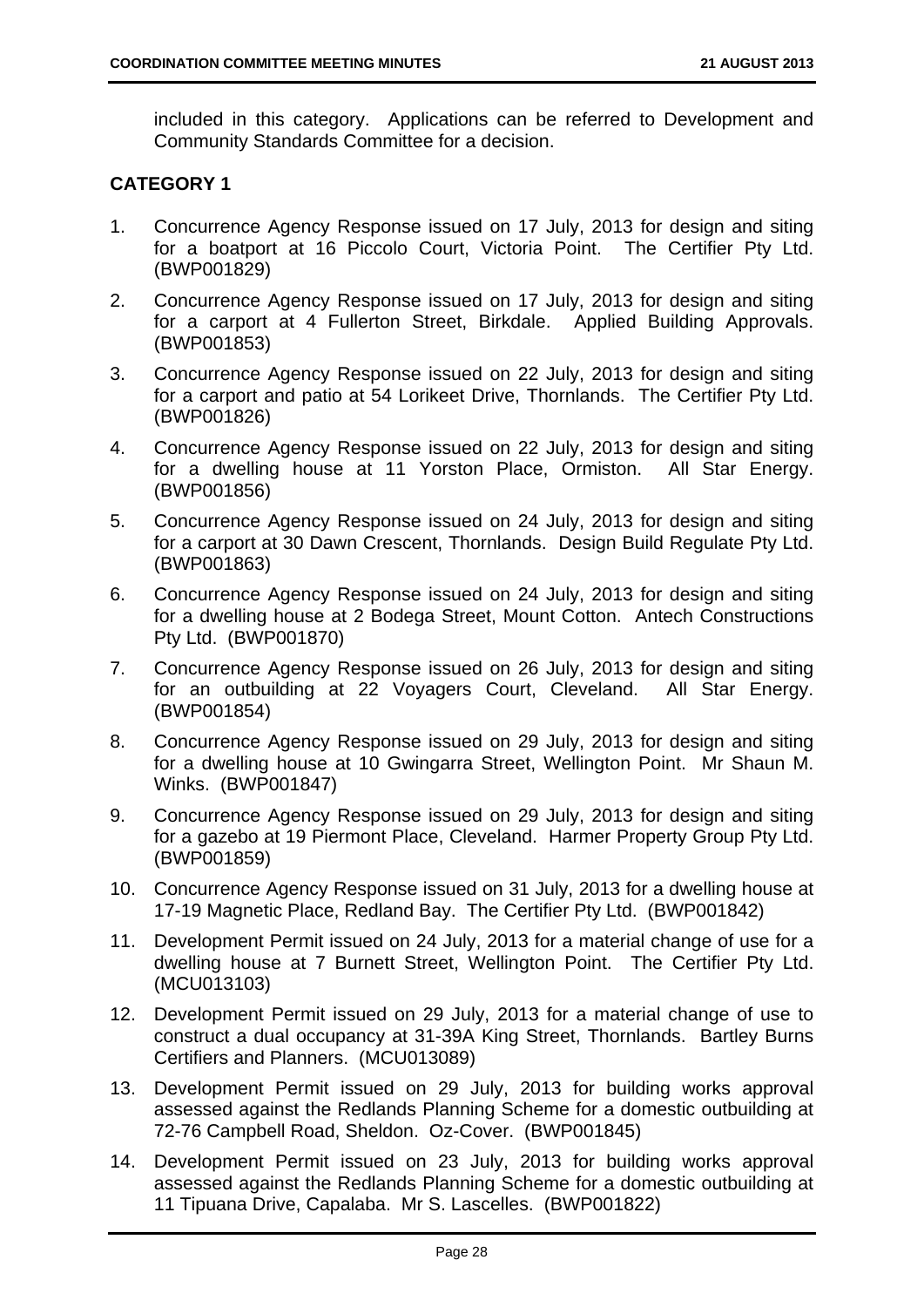- 15. Development Permit issued on 22 July, 2013 for building works approval assessed against the Redlands Planning Scheme for a domestic outbuilding at 249-251 Avalon Road, Sheldon. The Certifier Pty Ltd. (BWP001824)
- 16. Development Permit issued on 30 July, 2013 for reconfiguration (realignment of boundaries) at 24 School Road, Capalaba. Mr T.E. Baker and Mrs J.C. Baker. (ROL005664)
- 17. Compliance Permit issued on 30 July, 2013 for internal and external civil works in association with operational works for a dual occupancy at 7 Pratt Court, Point Lookout. Evolve Property Services. (OPW001272)
- 18. Development Permit issued on 17 July, 2013 for operational works for a multiple dwelling x 8 at 55-57 Surman Street, Birkdale. Intelara Pty Ltd. (OPW001478)
- 19. Development Permit issued on 23 July, 2013 for operational works for reconfiguring a lot (boundary realignment) at 691-693 Old Cleveland Road East, Wellington Point. DEQ Consulting Engineers, Heran Building Group Pty Ltd. (OPW001483)
- 20. Compliance Certificate issued on 30 July, 2013 in association with landscaping works for a multiple dwelling x 6 at 71-75 Shore Street East, Cleveland. Platinum Design. (LW000638)
- 21. Negotiated Decision Notice issued on 31 July, 2013 to vary an existing approval for operational works for the construction of a dam at 668-670 Mount Cotton Road, Sheldon. Structerre Consulting Engineers. (OPW001457)

# **CATEGORY 2**

- 1. Development Permit issued on 29 July, 2013 for a material change of use for a dwelling house at 80 Charles Terrace, Macleay Island. Bay Island Designs. (MCU013093)
- 2. Development Permit issued on 25 July, 2013 for a material change of use for a dwelling house at 18 Yarrong Road, Point Lookout. Mr P.W. Bartier. (MCU013081)
- 3. Development Permit issued on 29 July, 2013 for a material change of use to construct a dual occupancy at 31-39A King Street, Thornlands. Bartley Burns Certifiers and Planners. (MCU013094)
- 4. Development Permit issued on 23 July, 2013 for a material change of use to construct a multiple dwelling (x 4) at 212 Finucane Road, Alexandra Hills. JDC Designs and Planning. (MCU013009)
- 5. Development Permit issued on 23 July, 2013 for reconfiguration of lots (one into seventeen lots) at 58-98 Donald Road, Redland Bay. Harridan Pty Ltd. (ROL005647)
- 6. Development Permit issued on 22 July, 2013 for reconfiguration of lots (two into twenty three lots) at 41 Bankswood Drive and 21 Maree Place, Redland Bay. Harridan Pty Ltd (Loganholme). (ROL005650)
- 7. A Notice agreeing to a change of approval was issued on 22 July, 2013 for a drive through restaurant (Subway) at 194-200 Old Cleveland Road, Capalaba. Arnold Development Consultants. (MCU012419)
- 8. A Notice agreeing to extend the relevant period of an existing development approval was issued on 30 July, 2013 for reconfiguration of lots at Bayview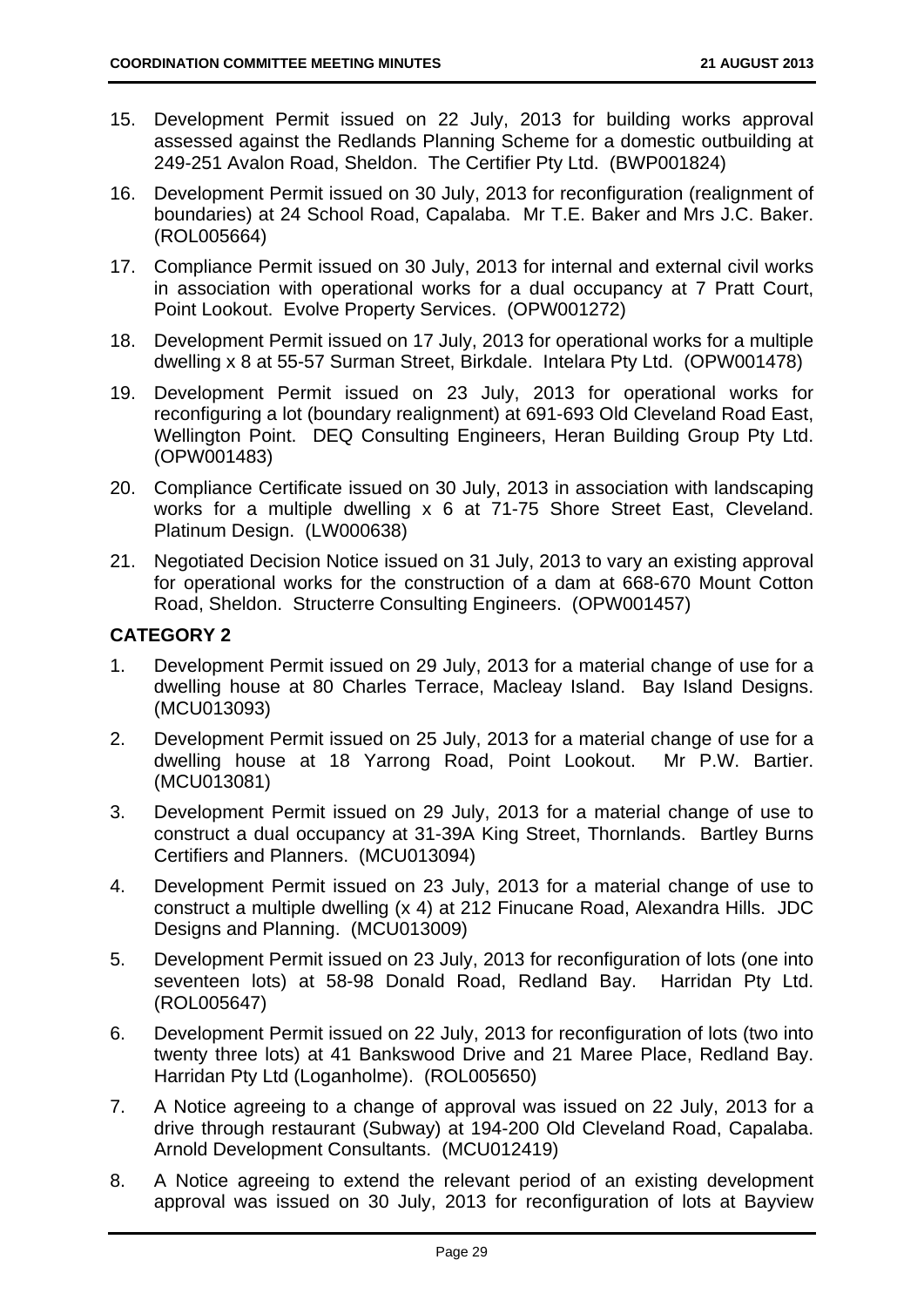Estate, 299-351 Heinemann Road, Mount Cotton. Bennett and Bennett Consulting Surveyors (Gold Coast Office). (SB004850.1-10)

- 9. A Notice agreeing to extend the relevant period of an existing development approval was issued on 25 July, 2013 for a material change of use for a warehouses (storage sheds), ancillary office and seminar rooms, and a shop (canteen) at 882-892 German Church Road, Redland Bay. Redland Bay Business Park Pty Ltd ATFT, Redland Bay Business Park Unit Trust. (MC009569)
- 10. A Notice agreeing to extend the relevant period of an existing development approval was issued on 22 July, 2013 for a material change of use for a mixed use (shop, refreshment establishment and multiple dwellings x 24) at 14-16 Masthead Drive, Cleveland. Port Binnli Pty Ltd. (MC006893)

#### **OFFICER'S/COMMITTEE RECOMMENDATION**

**Moved by: Cr J Talty Seconded by: Cr P Bishop** 

**That Council resolve to note this report.**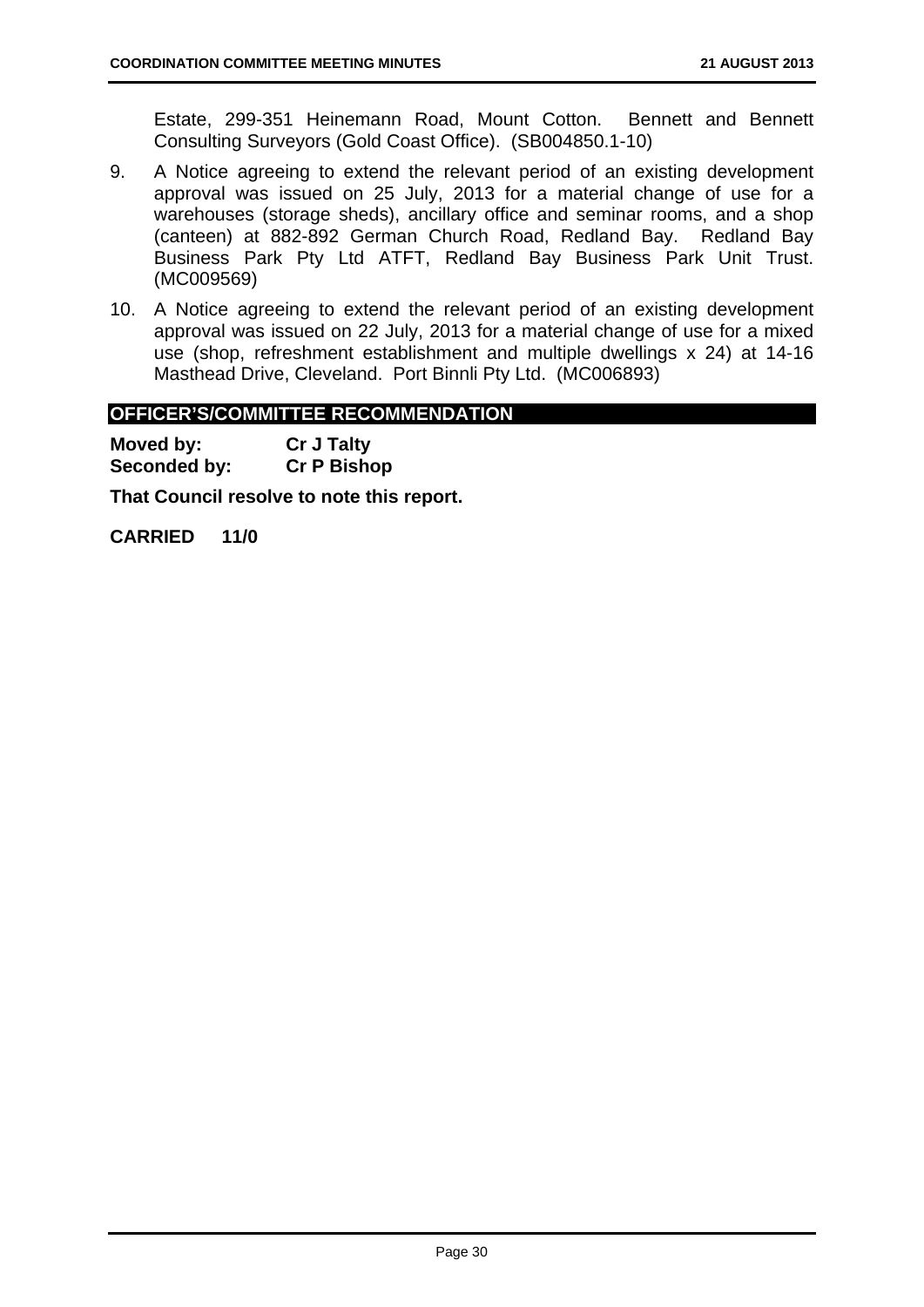#### **7.1.3 APPEALS LIST - CURRENT AS AT 31 JULY, 2013**

**Dataworks Filename: Reports to Coordination Committee – Portfolio 7 Planning and Development** 

**Responsible/Authorising Officer:** 

**Louise Rusan General Manager Community & Customer Services** 

**Author: Daniel Zilli Service Manager, Operations Works** 

#### **PURPOSE**

The purpose of this report is for Council to note the current appeals.

#### **BACKGROUND**

Information on appeals may be found as follows:

#### **1. Planning and Environment Court**

- a) Information on current appeals and declarations with the Planning and Environment Court involving Redland City Council can be found at the District Court web site using the "Search civil files (eCourts) Party Search" service: http://www.courts.qld.gov.au/esearching/party.asp
- b) Judgements of the Planning and Environment Court can be viewed via the Supreme Court of Queensland Library web site under the Planning and Environment Court link: http://www.sclqld.org.au/qjudgment/

#### **2. Redland City Council**

The lodgement of an appeal is acknowledged with the Application details on the Councils "Planning and Development On Line - Development - Application Inquiry" site. Some Appeal documents will also be available (note: legal privilege applies to some documents). All judgements and settlements will be reflected in the Council Decision Notice documents:

http://www.redland.qld.gov.au/PlanningandBuilding/PDOnline/Pages/default.aspx

#### **3. Department of State Development, Infrastructure and Planning (SDIP)**

The DSDIP provides a Database of Appeals (http://services.dip.qld.gov.au/appeals/) that may be searched for past appeals and declarations heard by the Planning and Environment Court.

The database contains:

 A consolidated list of all appeals and declarations lodged in the Planning and Environment Courts across Queensland of which the Chief Executive has been notified.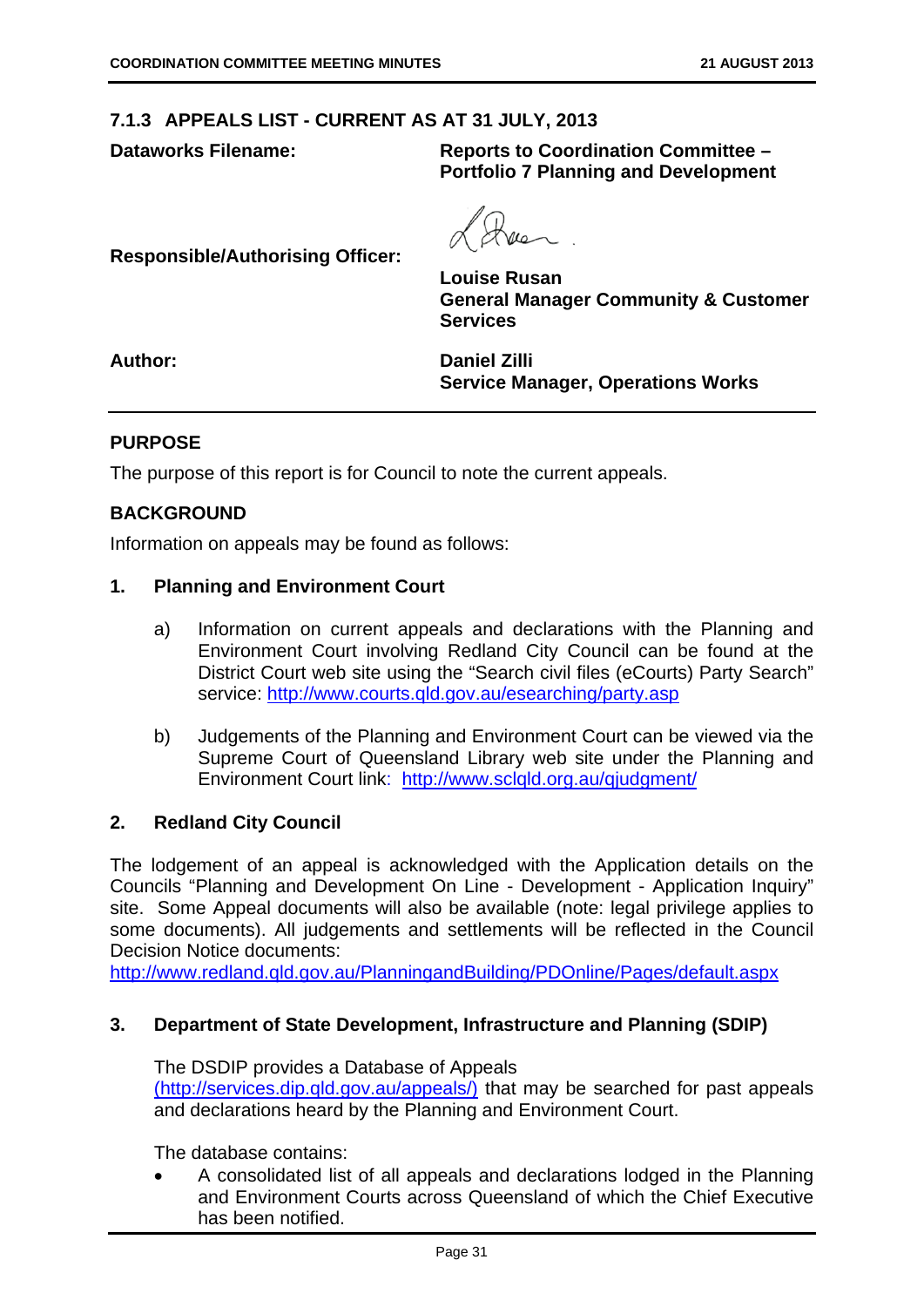Information about the appeal or declaration, including the appeal number, name and year, the site address and local government.

# **ISSUES**

| 1.                | <b>File Number:</b>         | Appeal 1963 of 2009<br>(MC010715)                                                                                                                              |
|-------------------|-----------------------------|----------------------------------------------------------------------------------------------------------------------------------------------------------------|
| <b>Applicant:</b> |                             | JT George Nominees P/L                                                                                                                                         |
|                   | <b>Application Details:</b> | Preliminary Approval for MCU for neighbourhood centre,<br>open space and residential uses (concept master plan).<br>Cnr Taylor Rd & Woodlands Dve, Thornlands. |
|                   | <b>Appeal Details:</b>      | Applicant appeal against refusal.                                                                                                                              |
|                   | <b>Hearing Date:</b>        | Adjourned for further review 7 August 2013.                                                                                                                    |

| 2.                | <b>File Number:</b>         | Appeal 2675 of 2009.<br>(MC010624)                                                                                                                     |
|-------------------|-----------------------------|--------------------------------------------------------------------------------------------------------------------------------------------------------|
| <b>Applicant:</b> |                             | L M Wigan                                                                                                                                              |
|                   | <b>Application Details:</b> | Material Change of Use for residential development (Res A &<br>Res B) and preliminary approval for operational works<br>84-122 Taylor Road, Thornlands |
|                   | <b>Appeal Details:</b>      | Applicant appeal against refusal.                                                                                                                      |
|                   | <b>Current Status:</b>      | Directions Order 1 March 2013 sets out dates for mediation<br>and disclosure of documents.                                                             |
|                   | <b>Hearing Date:</b>        | Listed for review 7 August 2013.                                                                                                                       |

| 3.                     | <b>File Number:</b>         | Appeal 246 of 2013<br>(MCU012617)                                                                                                   |
|------------------------|-----------------------------|-------------------------------------------------------------------------------------------------------------------------------------|
| <b>Applicant:</b>      |                             | <b>Lipoma Pty Ltd</b>                                                                                                               |
|                        | <b>Application Details:</b> | Material Change of Use for extension to Shopping Centre<br>(Shop and Refreshment Establishment)<br>2-34 Bunker Road, Victoria Point |
| <b>Appeal Details:</b> |                             | Applicant appeal against negotiated adopted infrastructure<br>charges notice.                                                       |
|                        | <b>Current Status:</b>      | Without prejudice meeting held with appellant.                                                                                      |
|                        | <b>Hearing Date:</b>        | Listed for review 9 October 2013.                                                                                                   |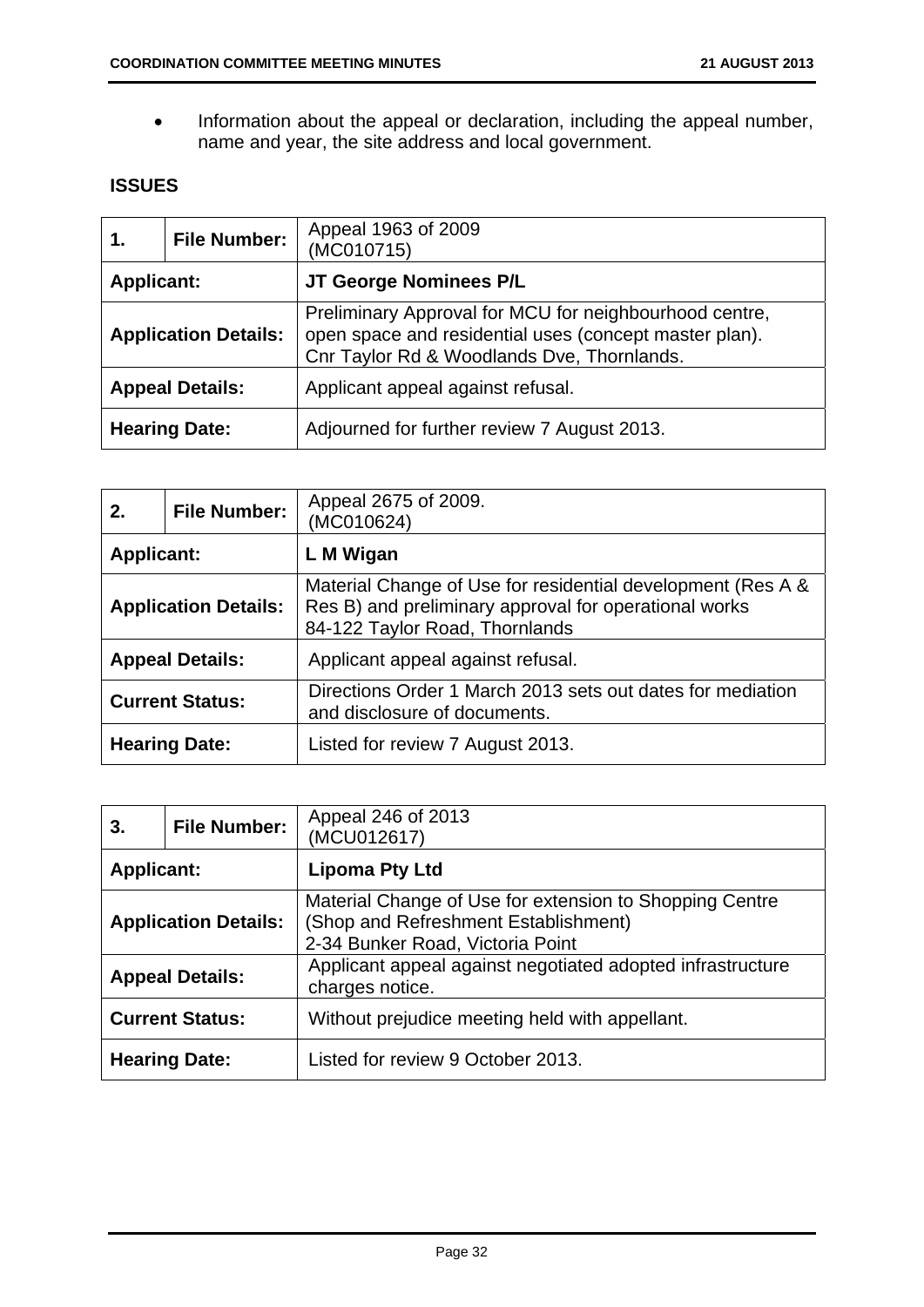| 4.                | <b>File Number:</b>         | Appeal 2335 of 2013<br>(MCU012421)                                                                                                                                                         |
|-------------------|-----------------------------|--------------------------------------------------------------------------------------------------------------------------------------------------------------------------------------------|
| <b>Applicant:</b> |                             | <b>Barro Group Pty Ltd</b>                                                                                                                                                                 |
|                   | <b>Application Details:</b> | Material Change of Use for Extractive Industry and<br>Environmentally Relevant Activities 8, 16 & 21<br>1513 & 1515-1521 Mount Cotton Road and 163-177 & 195<br>Gramzow Road, Mount Cotton |
|                   | <b>Appeal Details:</b>      | Applicant appeal against refusal.                                                                                                                                                          |
|                   | <b>Current Status:</b>      | No action to date.                                                                                                                                                                         |
|                   | <b>Hearing Date:</b>        | Not yet listed.                                                                                                                                                                            |

| 5.                     | <b>File Number:</b>         | Appeal 2532 of 2013                                                                                                                                                                                          |
|------------------------|-----------------------------|--------------------------------------------------------------------------------------------------------------------------------------------------------------------------------------------------------------|
| <b>Applicant:</b>      |                             | HTC Consulting Pty Ltd and King of Gifts (QId) Pty Ltd<br><b>Superannuation Fund</b>                                                                                                                         |
|                        | <b>Application Details:</b> | Material Change of Use for Indoor Recreation Facility<br>(Convention Centre), Service Station, Drive Through<br><b>Restaurant and Refreshment Establishment</b><br>604-612 Redland Bay Road, Alexandra Hills |
| <b>Appeal Details:</b> |                             | That the Applicant's non-compliance with section 278 and<br>section 279 (1)(b) (response to information request) of SPA<br>be excused.                                                                       |
|                        | <b>Current Status:</b>      | No action to date.                                                                                                                                                                                           |
|                        | <b>Hearing Date:</b>        | 8 August, 2013                                                                                                                                                                                               |

# **OFFICER'S/COMMITTEE RECOMMENDATION**

**Moved by: Cr J Talty Seconded by: Cr M Edwards** 

**That Council resolve to note this report.**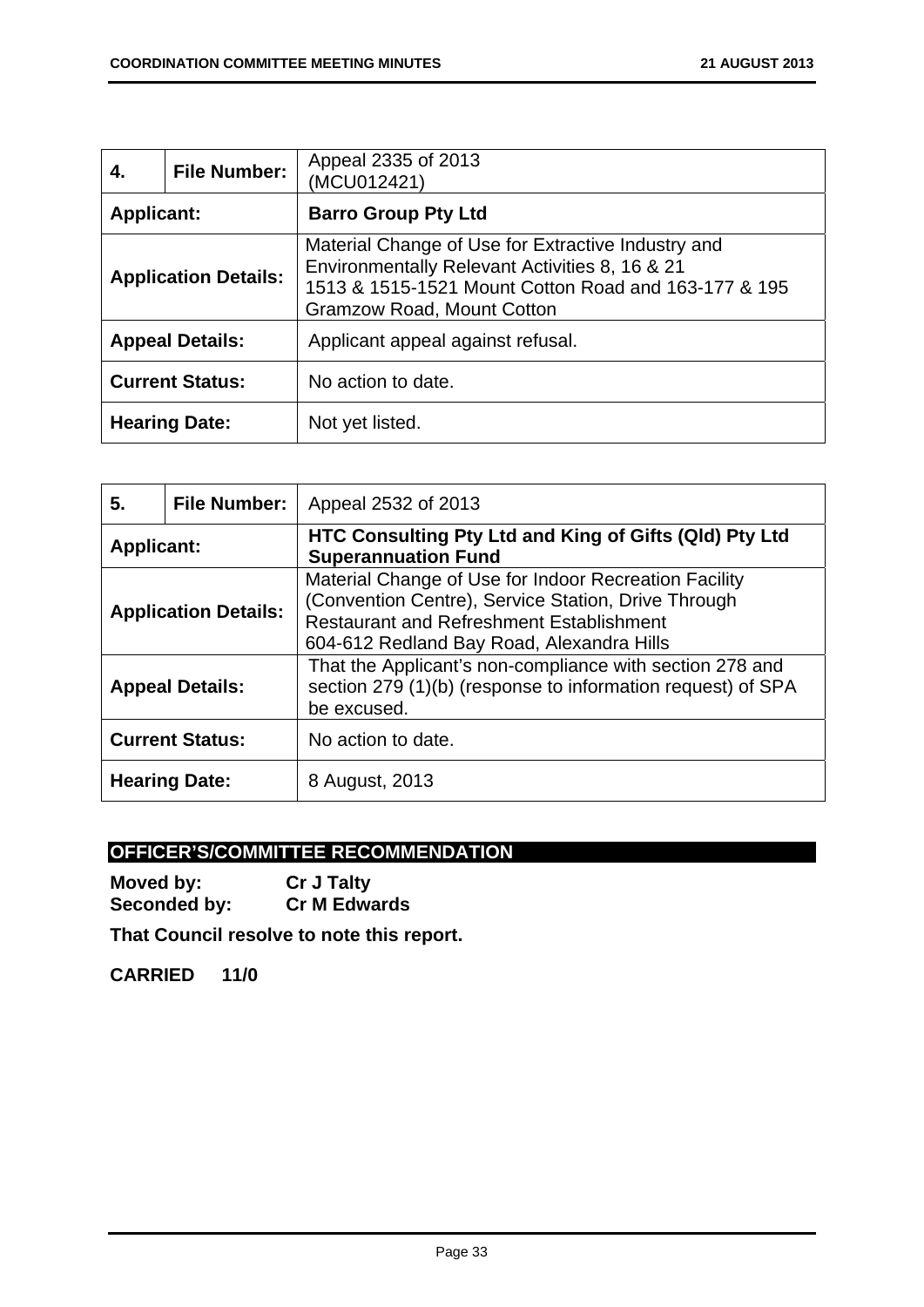| 8       | <b>PORTFOLIO 8</b>                             | (CR MURRAY ELLIOTT)                                                                                                                                                                                          |  |
|---------|------------------------------------------------|--------------------------------------------------------------------------------------------------------------------------------------------------------------------------------------------------------------|--|
|         | <b>INFRASTRUCTURE</b>                          |                                                                                                                                                                                                              |  |
| 8.1     | <b>INFRASTRUCTURE &amp; OPERATIONS</b>         |                                                                                                                                                                                                              |  |
|         | <b>8.1.1 PARKING RESTRICTIONS IN CLEVELAND</b> |                                                                                                                                                                                                              |  |
|         | <b>Dataworks Filename:</b>                     | <b>RTT: Public Response - Parking</b>                                                                                                                                                                        |  |
|         | <b>Attachments:</b>                            | <b>Attachment 1: Plan of 3 Hour Parking Limits in</b><br><b>Cleveland CBD</b><br>Attachment 2: Media Release - 16 November 2012<br>Attachment 3: Bayside Bulletin Press Release -<br><b>20 November 2012</b> |  |
|         | <b>Authorising Officer:</b>                    |                                                                                                                                                                                                              |  |
|         |                                                | <b>Gary Soutar</b><br><b>General Manager Infrastructure &amp; Operations</b>                                                                                                                                 |  |
|         | <b>Responsible Officer:</b>                    | <b>Murray Erbs</b><br><b>Group Manager City Infrastructure</b>                                                                                                                                               |  |
| Author: |                                                | <b>Abdish Athwal</b><br><b>Senior Engineer Traffic &amp; Transport Planning</b>                                                                                                                              |  |
|         |                                                |                                                                                                                                                                                                              |  |

#### **PURPOSE**

The purpose of this report is to provide advice and recommendation to the Council Resolution of 19 September 2012, requesting to carry out a six-month trial to ascertain the effects of extending the 2-hour on-street parking zones to 3 hours along Bloomfield, Middle and Doig Streets, including consultation with stakeholders within the Cleveland CBD.

#### **BACKGROUND**

At the General Meeting Minutes of 19 September 2012, Item 17.1.1 - Council resolved *"to carry out a six-month trial to ascertain the effects of extending the 2-hour on-street parking zones to 3 hours along Bloomfield, Middle and Doig Streets, including consultation with stakeholders within the Cleveland CBD".* 

For the purpose consistency, the trial area was extended to include Shore Street West, Wynyard Street, Queen Street, and Waterloo Street *as* indicated in Attachment 1.

A media release was given on 16 November 2012, see Attachment 2, which was published in the "Bayside Bulletin" on 20 November 2012 informing the public that the 6 months parking trial for extended 3-hour parking in the Cleveland CBD had commenced on the weekend, see Attachment 3*.*

The 3-hour Cleveland CBD parking trial commenced on 17 November 2012 and concluded on 17 May 2013, changing 367 2-hour spaces to 3 hours for the 6-month trial. The 3-hour parking limits have been left in place pending the outcome of this report.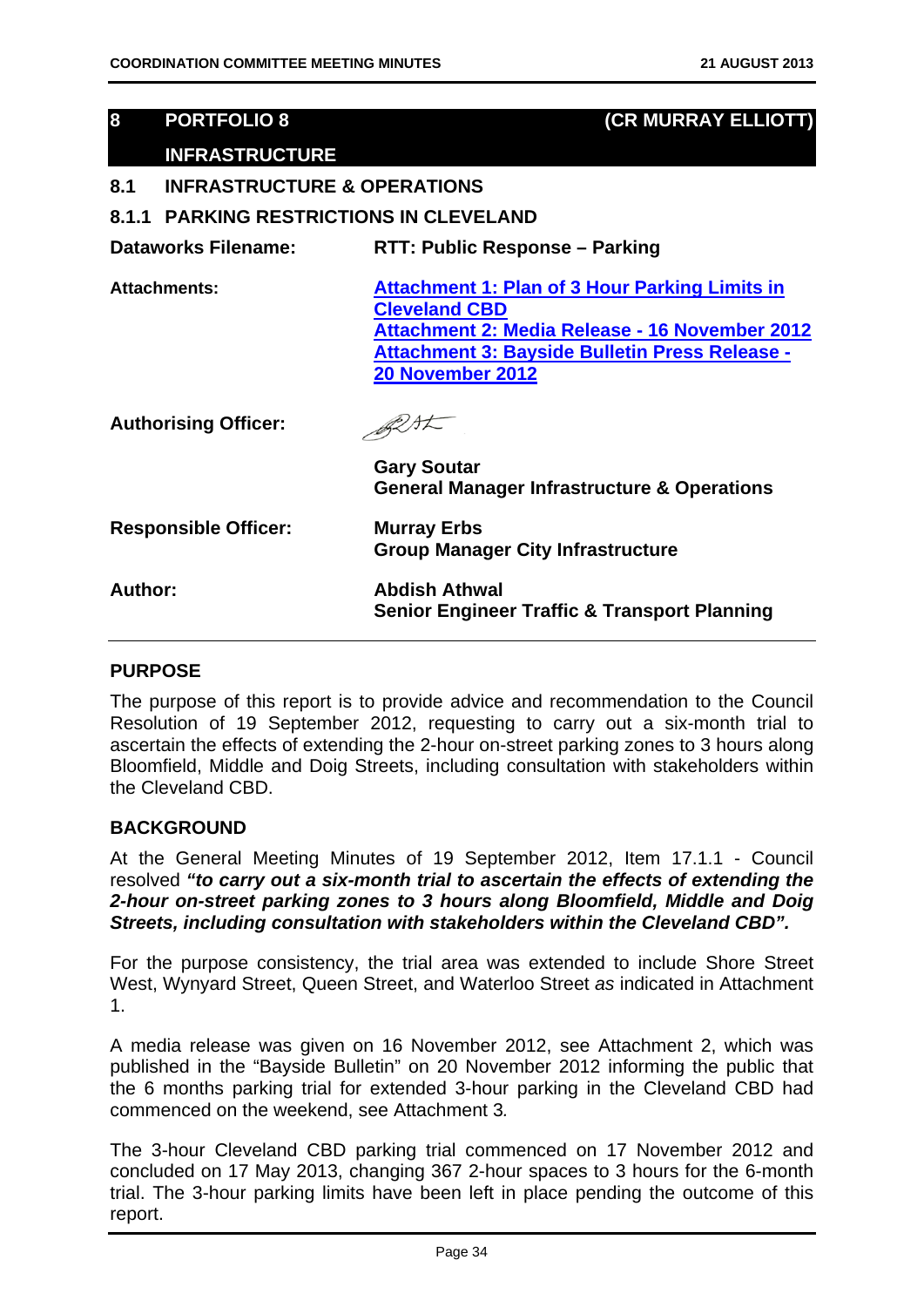# **ISSUES**

#### *Business and public consultation*

Council's Business & Tourism Team of the Strengthening Communities Unit, carried out consultation with some of the businesses including Stockland Centres, members of the general public and Council staff. The feedback has not highlighted any impact for or against the introduction of the 3-hour parking.

There was feedback that a minimum 4-hour parking would be more productive for Council and would be appreciated by the local businesses and visitors to Cleveland.

#### *Enforcement issues for 4-hour parking:*

The current parking restrictions within the Cleveland CBD are only valid between 8.30am and 5.00pm, Monday to Saturday. Extending the parking period from 3 hours to 4 hours will allow for 1 parking patrol to be undertaken within the Cleveland CBD per day, and may result in vehicles remaining in their location for in excess of the 4-hour period if not captured in the initial parking patrol.

#### *Comparison of infringements relating to the parking trial*:

The following information provides a comparison of the infringement notices issued before, during and after the 3-hour parking trial:

- 1. **BEFORE**: 61 infringements issued in the 2-month period from15 September to 16 November 2012, 2-hour parking limits; averaging 30.5 infringements per month;
- 2. **DURING**: 68 infringements issued in the 6-month period from 17 November 2012 to 17 May 2013, 3-hour parking limits, averaging 11.3 per month;
- 3. **AFTER**: 33 infringements issued in the 2-month period from 18 May to 19 July 2013, 3-hour parking limits, averaging 16.5 per month.

#### *Summary:*

Parking time limits increased from 2 hours to 3 hours.

Infringements issued decreased from 61 to 33 for the before and after 2-month periods.

#### *Complaints*

Since the commencement of the 3-hour parking trial on 17 November 2012 to the present, Council's City Infrastructure Group and the Local Laws Team of Compliance Services Unit, have not received any complaints from businesses or the general public relating to the parking trial.

#### **STRATEGIC IMPLICATIONS**

#### **Legislative Requirements**

There are no legislative requirements.

#### **Risk Management**

There are no risk implications.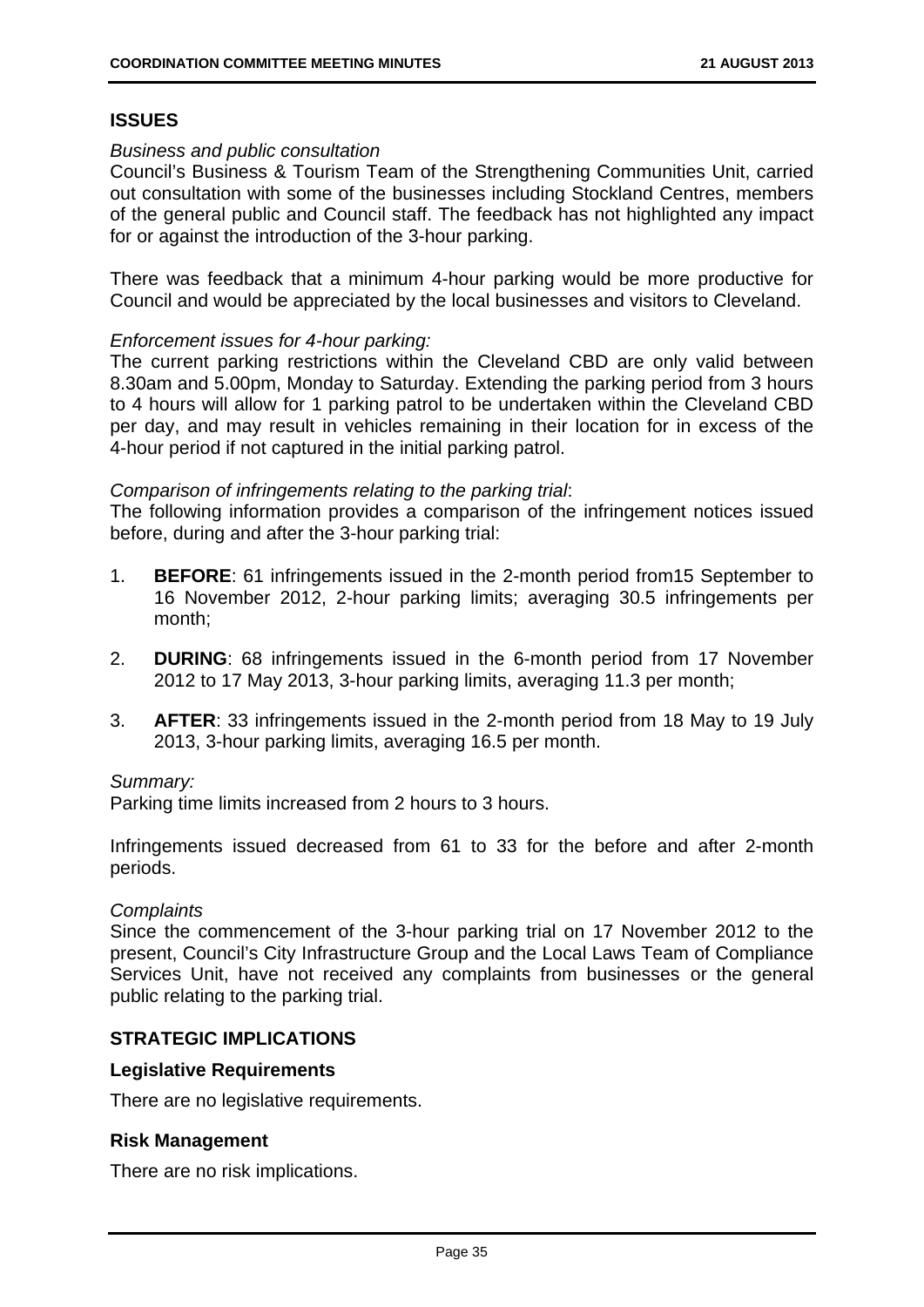# **Financial**

There are no financial implications.

# **People**

There are no people implications.

#### **Environmental**

There are no environment implications.

#### **Social**

There are no social implications.

#### **Alignment with Council's Policy and Plans**

There is no alignment with Council's Policy and Plans.

# **CONSULTATION**

- Business & Tourism Team, Strengthening Communities;
- Local Laws Team, Compliance Services Unit;
- Councillor for Division 2.

# **OPTIONS**

- 1. Retain the existing 3-hour parking limits in the Cleveland CBD.
- 2. Revert back to the 2-hour parking restriction limits in the Cleveland CBD.
- 3. Increase the current 3-hour parking to 4-hour parking limits in the Cleveland CBD; see Issues - Enforcement issues for 4-hour parking.

# **OFFICER'S/COMMITTEE RECOMMENDATION**

**Moved by: Cr M Elliott Seconded by: Cr J Talty** 

**That Council resolve to retain the existing 3-hour parking restriction limits in the Cleveland CBD.** 

#### **CARRIED 10/1**

Cr Gleeson voted against the Officer's Recommendation.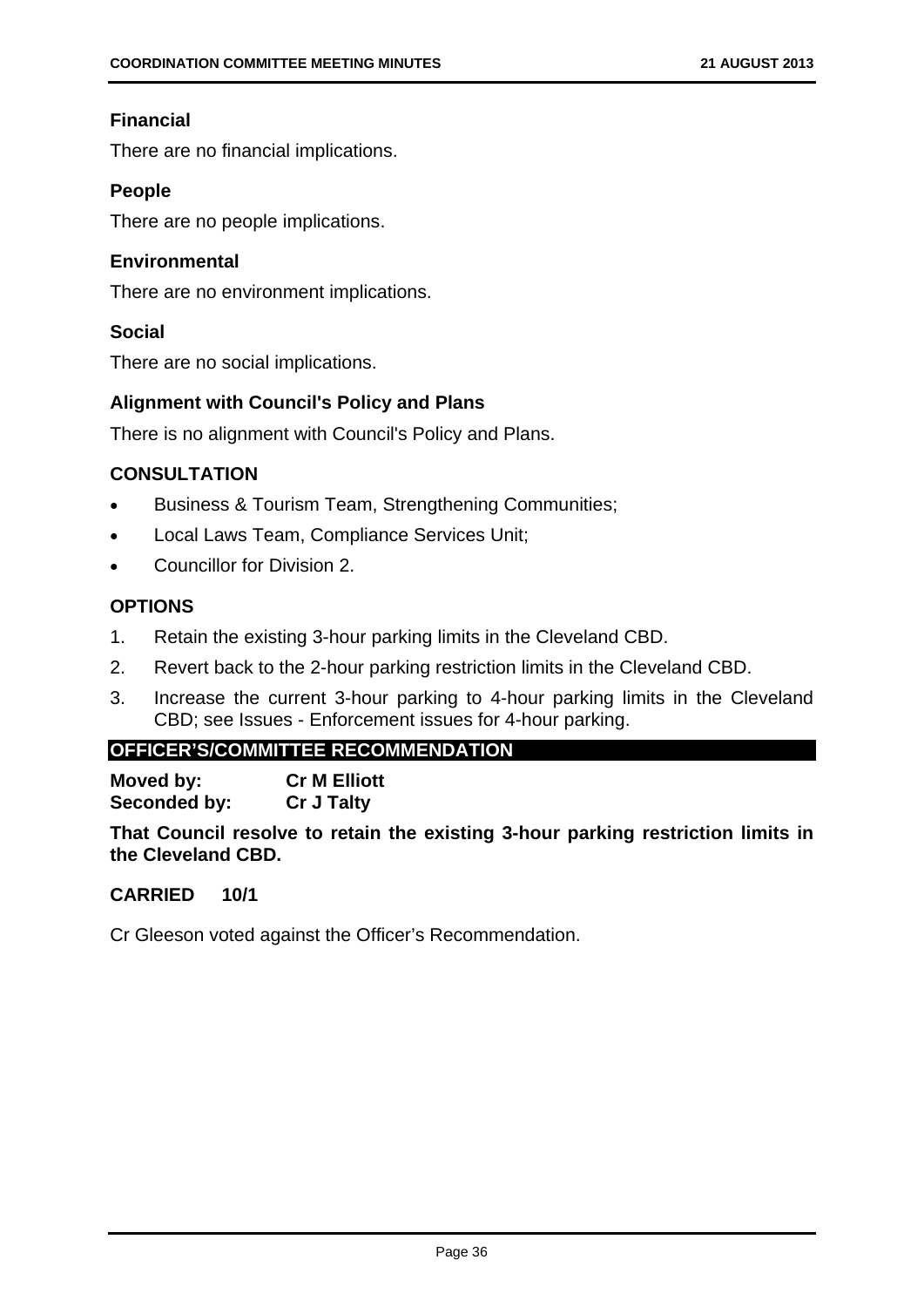#### **8.1.2 WEINAM CREEK MARINA BERTHING FEES**

| <b>Dataworks Filename:</b>  | RTT: Policy - Weinam Creek Marina Facility and<br><b>Lockup Parking Compound</b> |  |
|-----------------------------|----------------------------------------------------------------------------------|--|
| <b>Attachment:</b>          | <b>Attachment 1 - Weinam Creek Marina berthing</b><br>fees                       |  |
| <b>Authorising Officer:</b> |                                                                                  |  |
|                             | <b>Gary Soutar</b><br><b>General Manager Infrastructure and Operations</b>       |  |
| <b>Responsible Officer:</b> | <b>Murray Erbs</b><br><b>Group Manager City Infrastructure</b>                   |  |
| Author:                     | <b>Benjamin Bruce</b><br><b>Advisor Marine Investigations</b>                    |  |

#### **PURPOSE**

The purpose of this report is to seek Council approval to amend the 2013/2014 Fees and Charges Weinam Creek Marina Fees schedule to include an additional 48-hour mooring fee.

#### **BACKGROUND**

The previous 2012/2013 Weinam Creek Marina Fees schedule included a 48-hour mooring fee. This fee allowed the Southern Moreton Bay Islands (SMBI) residents to share a mooring with a maximum of 6 other residents for a fee of \$192.55 including GST.

This fee was reviewed in response to customers wanting more flexibility and to be able stay longer than 48 hours. In the 2013/2014 Fees and Charges Schedule, the 48-hour mooring fee was discontinued and replaced with new fee options including shared single mooring fees for full week, work week and weekend use.

The fees and charges (including this change) were approved by Council on 19 June 2013 and letters were sent to impacted residents soon after this. The letters advised previous permit holders that there was a change to the permit structure and to indicate their preference of new permit types. Following this letter, a number of complaints have been received concerning the new fee.

The matter was subsequently raised at a meeting of Councillors and a request was made to review taking into account:

- the percentage increase and;
- the opportunity for Council to withdraw once the priority development area (PDA) is progressed.

A moratorium and review of the proposed charges (due to take effect from 1 July 2013) is in place to allow Council to consider an amendment to the Fees and Charges Schedule.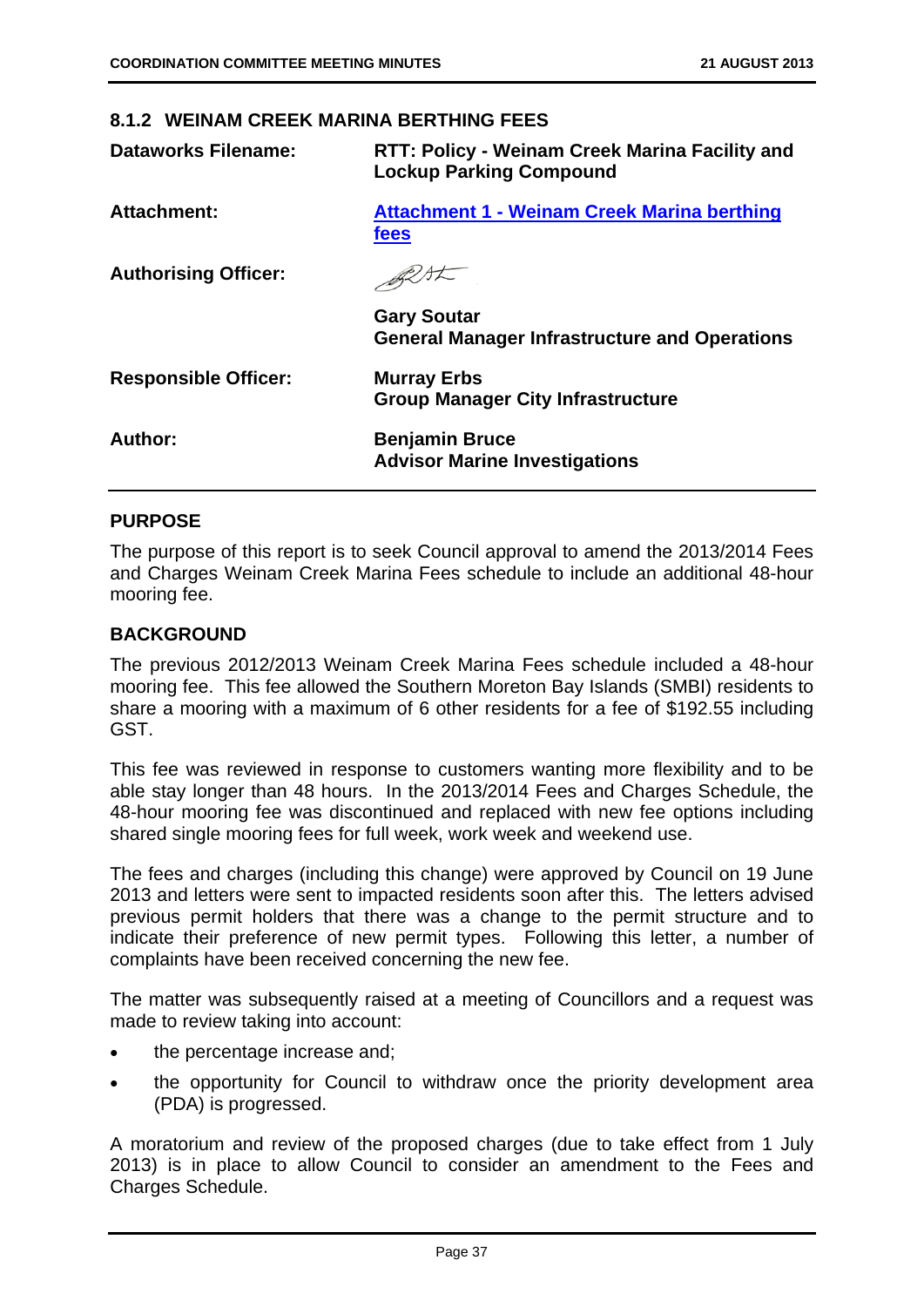Under the previous arrangements used since 2007, boat users were not able to use the mooring every day as users were limited to a maximum stay of 48 hours before needing to vacate for a minimum of 48 hours. The cost for this in 2012-2013 for each user was \$192.55 including GST per annum. This did not suit people (particularly daily commuters) who require more flexibility for frequent use and resulted in people occupying berths for much longer than the designated 48-hour period. The new mooring arrangement supports boat users being able to use the facility every day by obtaining a shared full week, work week or weekend mooring permit.

The new arrangements provide marina users with 3 choices:

- 5 week days (Monday to Friday) for \$227.70 per quarter or \$910.80 per annum;
- 7 days per week for \$319.00 per quarter or \$1276.00 per annum;
- 2 weekend days (Sat-Sun) for \$91.30 per quarter or \$365.20 per annum.

The new arrangements support greater flexibility and allow users to berth for up to 16 hours per day which allows residents commuting to the mainland for work to use the berths regularly, without being excluded for 48 periods as was the case under the previous schedule.

To assist with greater movement to and from SMBI, from 1 July 2013 residents of SMBI also have access to TransLink services, meaning they can use this service to travel to and from the mainland. The TransLink services offer considerable savings to SMBI residents who regularly travel to the mainland including initiatives such as '9 + free' and '1, 2, free' and free inter-island travel.

Analysis of the operating costs showed that the previous mooring fees for shared berth holders were being subsidised by permanent berth holders. The new fees better reflect the cost of maintaining the facility, provide equality amongst users and promote improved use of the facility.

# **Cost recovery**

The cost recovery fee has been determined using the following:

- depreciation value of the marina;
- cleaning/maintenance;
- dredging (this is the single largest expense);
- electricity/water supply;
- lease cost of land from State;
- staff costs.

This reflects an approximate expenditure of \$92,000 on the facility per year without undertaking any capital improvements other than dredging every 4-6 years.

It is expected that the facility will achieve approximately 80% occupancy rates for most permit types.

Table 1 in the attachment shows the predicted revenue using the berthing allocation relevant to each year.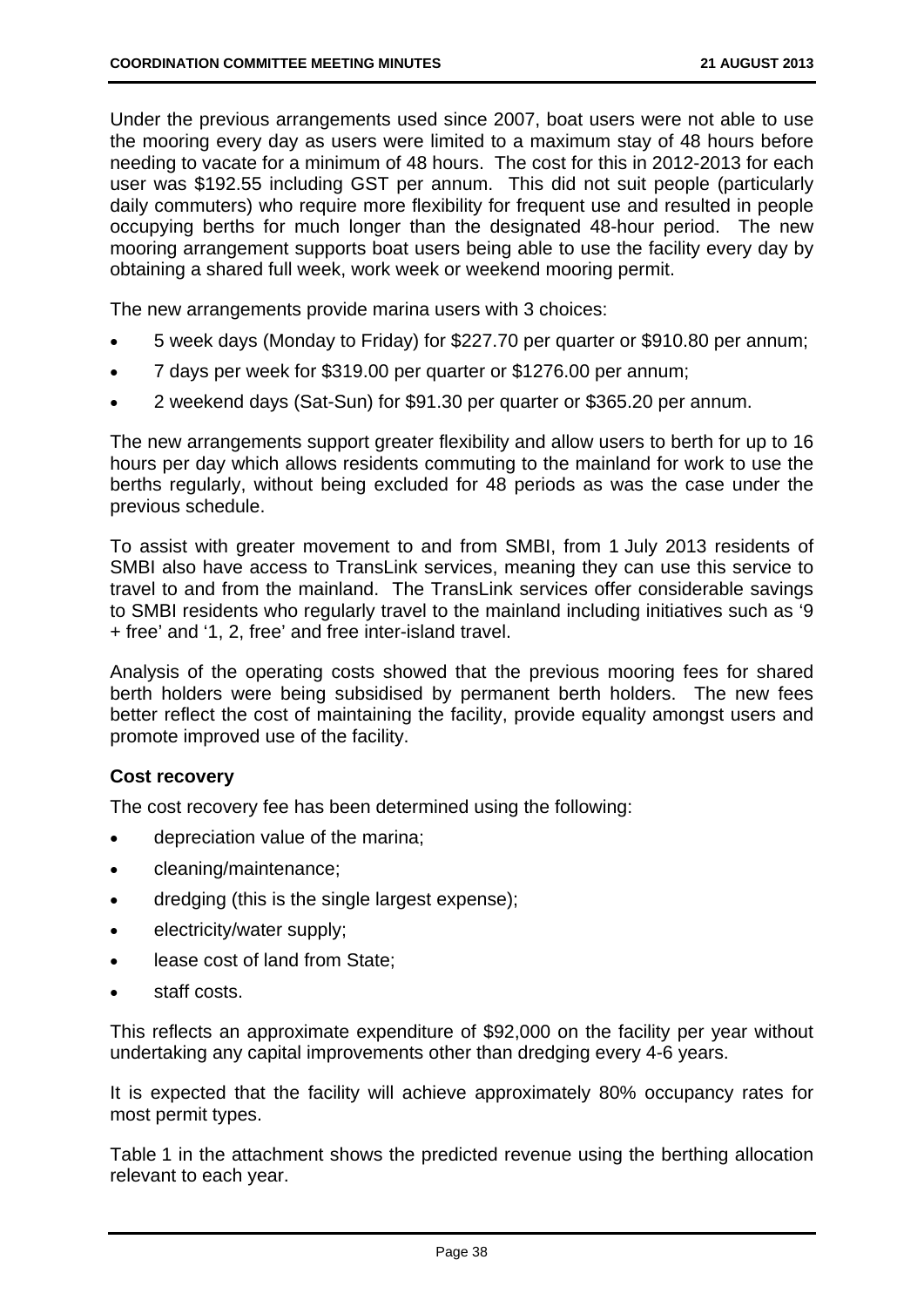It is not expected that the facility will achieve 100% occupancy. Previous year figures suggest that the 48 Hour mooring Permit received approximately 85% occupancy, the Permanent Single Mooring Permit received approximately 100% occupancy and the Permanent Double Mooring Permit received approximately 60% occupancy. An average occupancy rate of 80% has been determined.

Table 2 in the attachment shows expected revenue based on 80% occupancy.

Due to the previous fee structure being considered inequitable amongst users and not representing appropriate use of the facility, a review of the permit options and fee structure at the facility was undertaken.

Previously, Weinam Creek Marina users could apply for a permit under the categories of Permanent Single, Permanent Double or Shared 48-hour.

Changes adopted under the new fee structure have resulted in the removal of the Shared 48-hour permit with the categories of Permanent Single, Permanent Double, Shared Full Week, Shared Work Week or Shared Weekend being made available.

The following summarises each permit option type:

#### **Permanent single exclusive berth permit**

The 'Permanent Single Exclusive Berth Permit' entitles the holder to moor in the allocated single berth defined in the permit at any time. The single berth will be exclusive to a vessel and there are no requirements to vacate so long as your permit is valid. It is anticipated that 21 permanent single exclusive berths will be made available at this stage.

#### **Permanent double exclusive berth permit**

The 'Permanent Double Exclusive Berth Permit' entitles the holder to moor in the allocated double berth defined in the permit at any time. The double berth will be exclusive to a vessel and there are no requirements to vacate so long as your permit is valid. It is anticipated that 3 permanent double exclusive berths will be made available at this stage.

#### **Shared 48-hour berth permit**

The 'Shared 48-hour Berth Permit' entitles the holder to moor in any of the allocated 'shared single berths' as identified by the '48-hour Mooring Sign' at any time. Available berths are accessible on a first-in, first-served basis. It is anticipated that the number of permits issued amongst all shared categories will be capped at 6 per berth. The holder of this permit can stay at the facility for 48 consecutive hours, but must ensure the vessel vacates the Marina for a minimum period of 48 hours once they have left the Marina.

#### **Shared full week berth permit**

The 'Full Week Shared Berth Permit' entitles the holder to moor in any of the allocated 'shared single berths' as identified by the 'Shared Mooring sign' at any time. Available berths are accessible on a first-in, first-served basis. It is anticipated that the number of permits issued amongst all shared categories (excluding 48-hour) will be capped at 3 per berth. The holder of this permit must ensure the vessel vacates the Marina for a minimum period of 8 hours in a 24-hour period.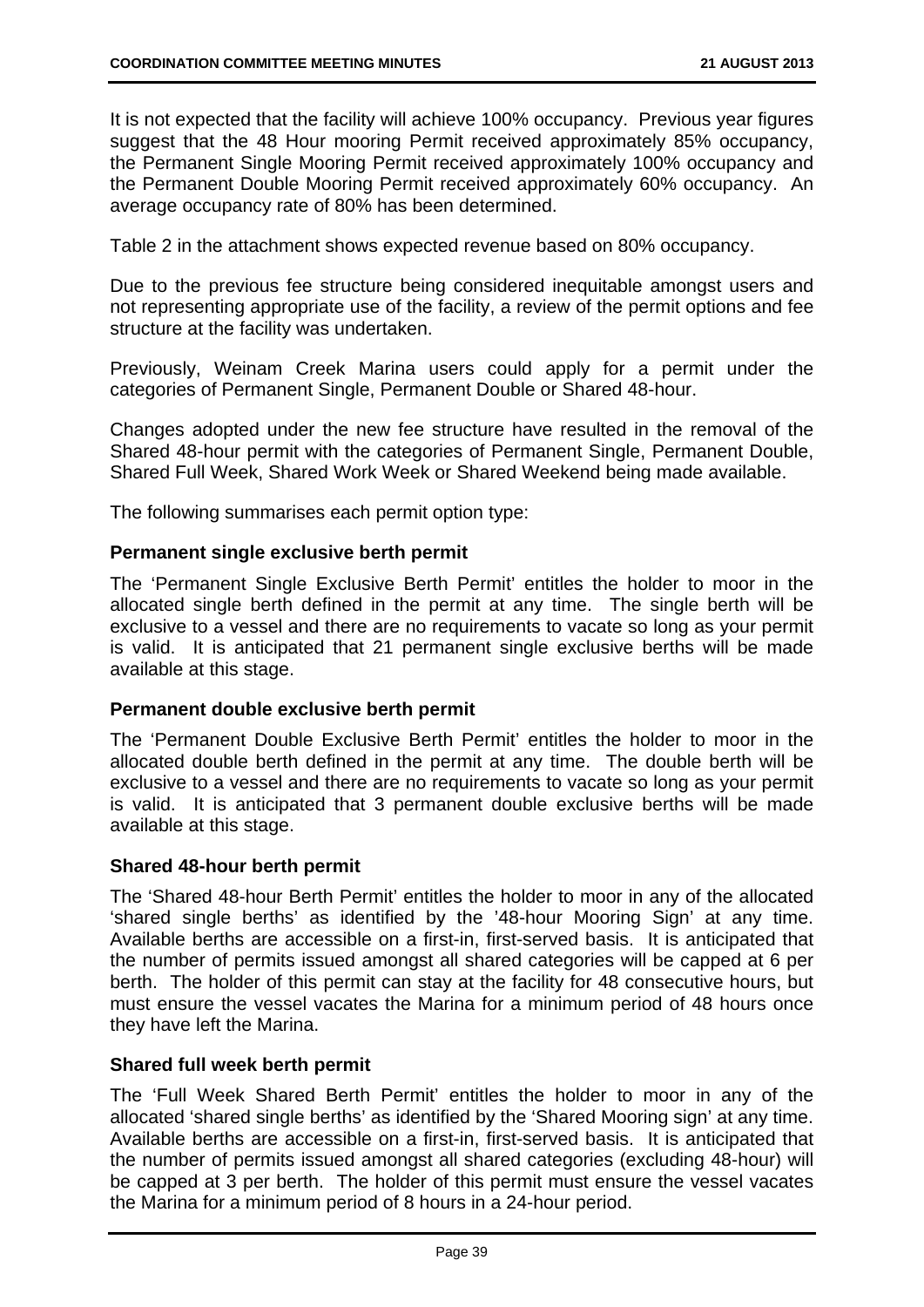#### **Shared work week berth permit**

The 'Work Week Shared Berth Permit' entitles the holder to moor in any of the allocated 'shared single berths' as identified by the 'Shared Mooring sign' between 12:00am Monday morning and 11:59pm Friday night of the same week. Available berths are accessible on a first-in, first-served basis. It is anticipated that the number of permits issued amongst all shared categories (excluding 48-hour) will be capped at 3 per berth. The holder of this permit is not entitled to have their vessel in any of the berths during the hours of 12:00am Saturday morning and 11:59pm Sunday night. The holder of this permit must ensure the vessel vacates the Marina for a minimum period of 8 hours in a 24-hour period.

#### **Shared weekend berth permit**

The 'Weekend Shared Berth Permit' entitles the holder to moor in any of the allocated 'shared single berths' as identified by the 'Shared Mooring sign' between 12:00am Saturday morning and 11:59pm Sunday night of the same weekend. Available berths are accessible on a first-in, first-served basis. It is anticipated that the number of permits issued amongst all shared categories (excluding 48-hour) will be capped at 3 per berth. The holder of this permit is not entitled to have their vessel in any of the berths during the hours of 12:00am Monday morning and 11:59pm Friday night. The holder of this permit must ensure the vessel vacates the Marina for a minimum period of 8 hours in a 24-hour period.

#### **ISSUES**

#### **Old fee structure**

Advice from permit holders was received that suggested the 48-hour shared mooring was not meeting the existing needs of many vessel owners, was extremely difficult to regulate and was being exploited by many permit holders.

Cost recovery calculations were undertaken and it was determined that the existing fees were inequitable amongst users. It was determined that the Weinam Creek Marina fees did not represent full cost recovery at the expected 80% occupancy rates.

Permanent berth holders were found to be substantially subsidising the 48-hour permit holders.

The recommendation to remove the option of a 48-hour shared mooring permit was made due to the following reasons:

- many vessels were using their berth daily, the requirements of the mooring was to stay for 48 hours and leave for 48 hours. This is difficult to regulate;
- the price difference between the 48-hour and permanent mooring was huge, leading to vessel owners purchasing multiple 48-hour mooring licences to 'increase their chances';
- boat owners who held 2 permits effectively had access to a permanent berth in the Marina at a fraction of the cost paid by permanent berth permit holders;
- there was not an equal distribution of fees amongst permit holders. This left the permanent berth holders subsidising the 48-hour mooring holders;
- each berth was shared by 6 vessels, which represents a low level of service for the facility;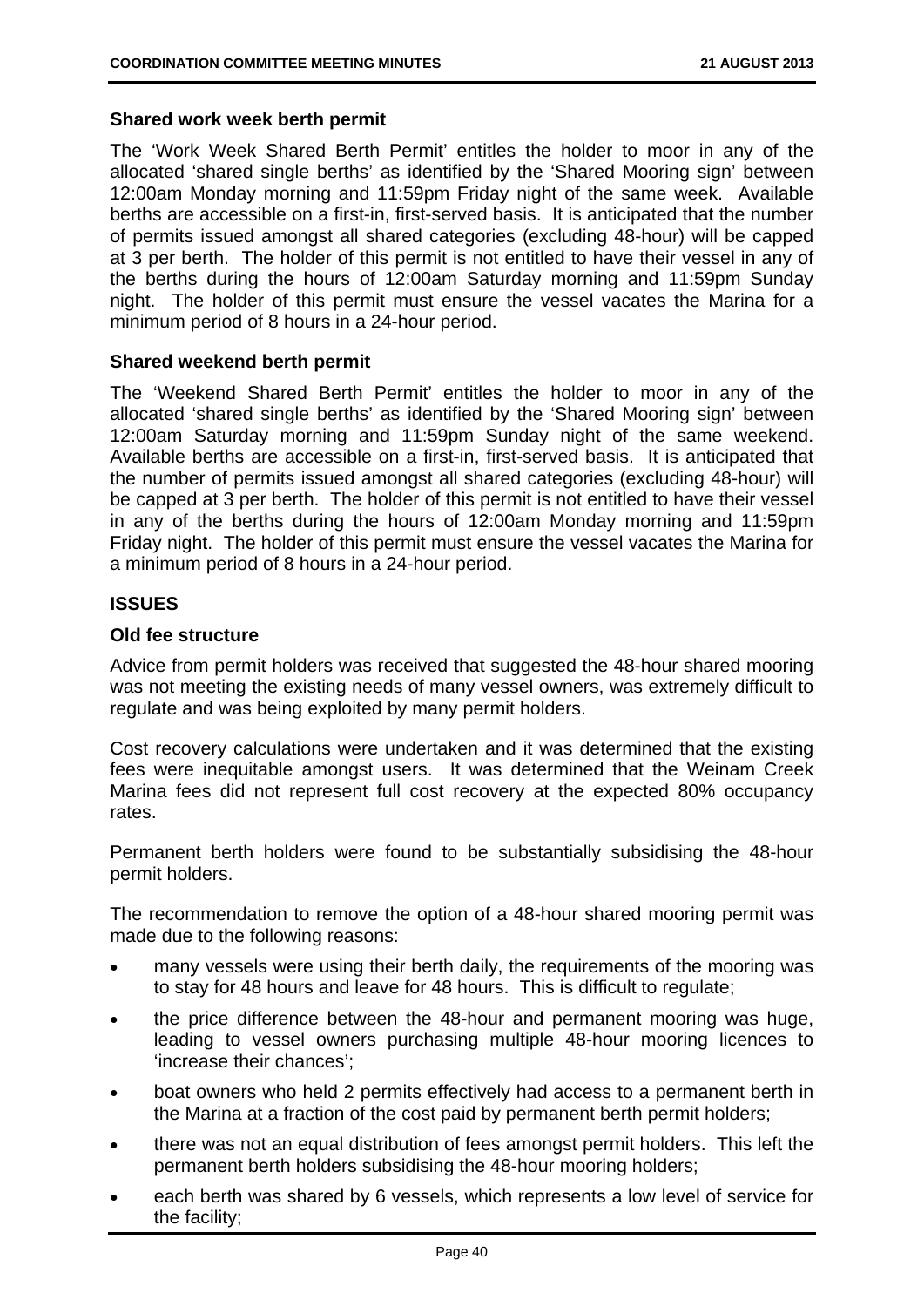- to represent cost recovery at this rate, we would need to have 16 vessels sharing a single berth;
- Council has received numerous complaints over recent months regarding vessels not adhering to permit conditions;
- there was no bond fee to assist in the recovery of unpaid fees;
- a lack of incentive to return Marina keys has resulted in a reduced security level at the facility;
- the fees are significantly reduced when compared with neighbouring marinas.

# **Adopted fee structure**

The new mooring options represent the following:

- each berth shared by a maximum of 3 vessels which represents a greater level of service;
- equal distribution of fees amongst permit holders, i.e. a berth shared by 3 vessels is calculated by taking the cost of a permanent berth, and splitting it by 3;
- the permit holder can use the facility daily. They must vacate for a period of 8 hours in 24;
- there is greater flexibility in use of the facility for regular users:
- the facility now reflects cost recovery at 80% occupancy and is no longer subsidised by general revenue/permanent berth holders;
- the fees are very competitive when compared against neighbouring marinas.

#### **Bond fees and penalties**

There have been difficulties with enforcement of the 48-hour mooring permits and some users have been found to be not complying with the conditions of use of the facility.

To enable enhanced ability to regulate the marina and recover unpaid fees, a bond fee for the Weinam Creek Marina berthing permits has been introduced in the 2013/2014 Fees and Charges Schedule. The bond fee has been introduced at a rate of one quarter of the annual fee excluding GST for shared moorings and 1/8 of the annual fee excluding GST for permanent moorings.

The penalty for failing to comply with any of the conditions of use of the Weinam Creek facility is liable to an on-the-spot fine being issued with a penalty amount up to \$500 and/or the permit to occupy being terminated without due notice or compensation.

#### **Future solution**

A number of previous permit holders appear to access the facility on an irregular basis, for short shopping trips, emergency trips and similar. To cater for this type of ad-hoc use of the marina, it is proposed to re-introduce the '48-hour' shared mooring permits for an annual fee of \$180 excluding GST with a bond fee equal to one quarter of the annual fee (\$45).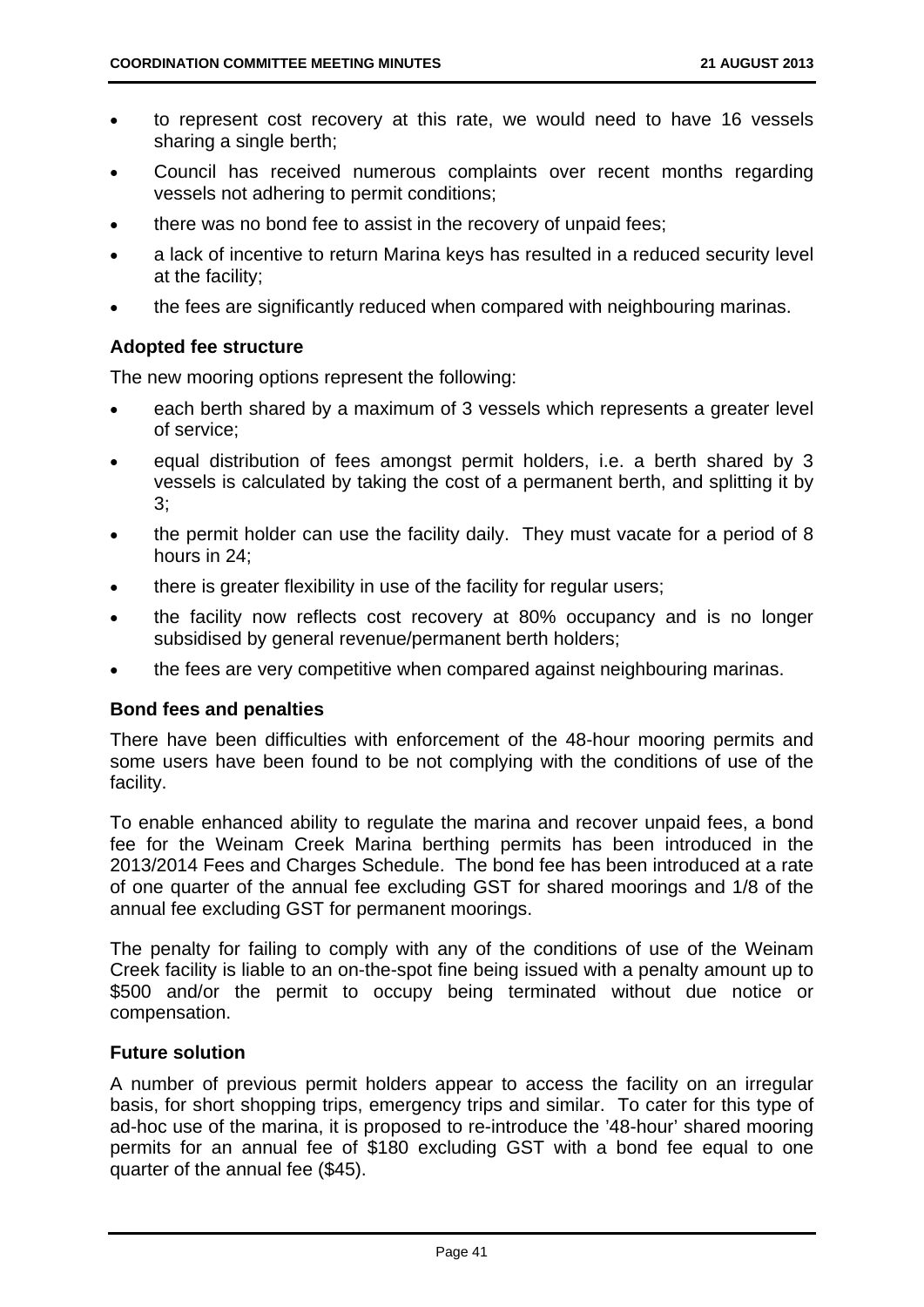This permit will continue to be shared amongst a maximum of 6 permit holders per berth. It is expected that there will be instances where a user will travel and find there are no spaces in which to berth, and will be required to turn back or make alternative arrangements. This is consistent with the previous use of the facility.

The new options allow a user to increase their opportunity of obtaining a space to berth their vessel; they will apply for a berth with increased chances and an increased cost.

#### **STRATEGIC IMPLICATIONS**

#### **Legislative Requirements**

The fees and charges have been proposed in line with GL-1837-002 External Fees and Charges and Section 97(2) of the *Local Government Act 2009*.

#### **Risk Management**

There are no identified changes in risk.

#### **Financial**

Table 3 in attachment 1 shows a comparison between 2012/2013 fees and the adopted 2013/2014 fees including GST. It should be noted that the 48-hour permits are split at a ratio of 6 per berth, while the full week, work week and weekend are split at a ratio of 3 per berth. Bond fees equivalent to one quarter of the annual fee excluding GST will also be requested. This is fully refundable on cancellation of the permit on the provision there are no outstanding payments owed to Council.

#### **People**

The Weinam Creek Marina is an integral part of the SMBI transport network and allows for transport outside the Ferry Public Transport System. Changes to the fee structure of the marina may impact users of the facility.

#### **Environmental**

There are no identified changes in environmental risk.

#### **Social**

The Weinam Creek Marina aims to prove equitable access to the bay for the community.

#### **Alignment with Council's Policy and Plans**

The recommendation primarily supports Council's Operational Plan strategy 9.6 – "Implement long term asset management planning that supports innovation and sustainability of service delivery, taking into account the community's aspirations and capacity to pay for desired service levels."

#### **CONSULTATION**

Applicants and respondents to the letter issued noting the change in fee structure have been requested to accompany their application with a letter of suggestion addressed to Council. These letters will be used to assess what users believe is lacking at this facility and also what they would like to see implemented at the facility.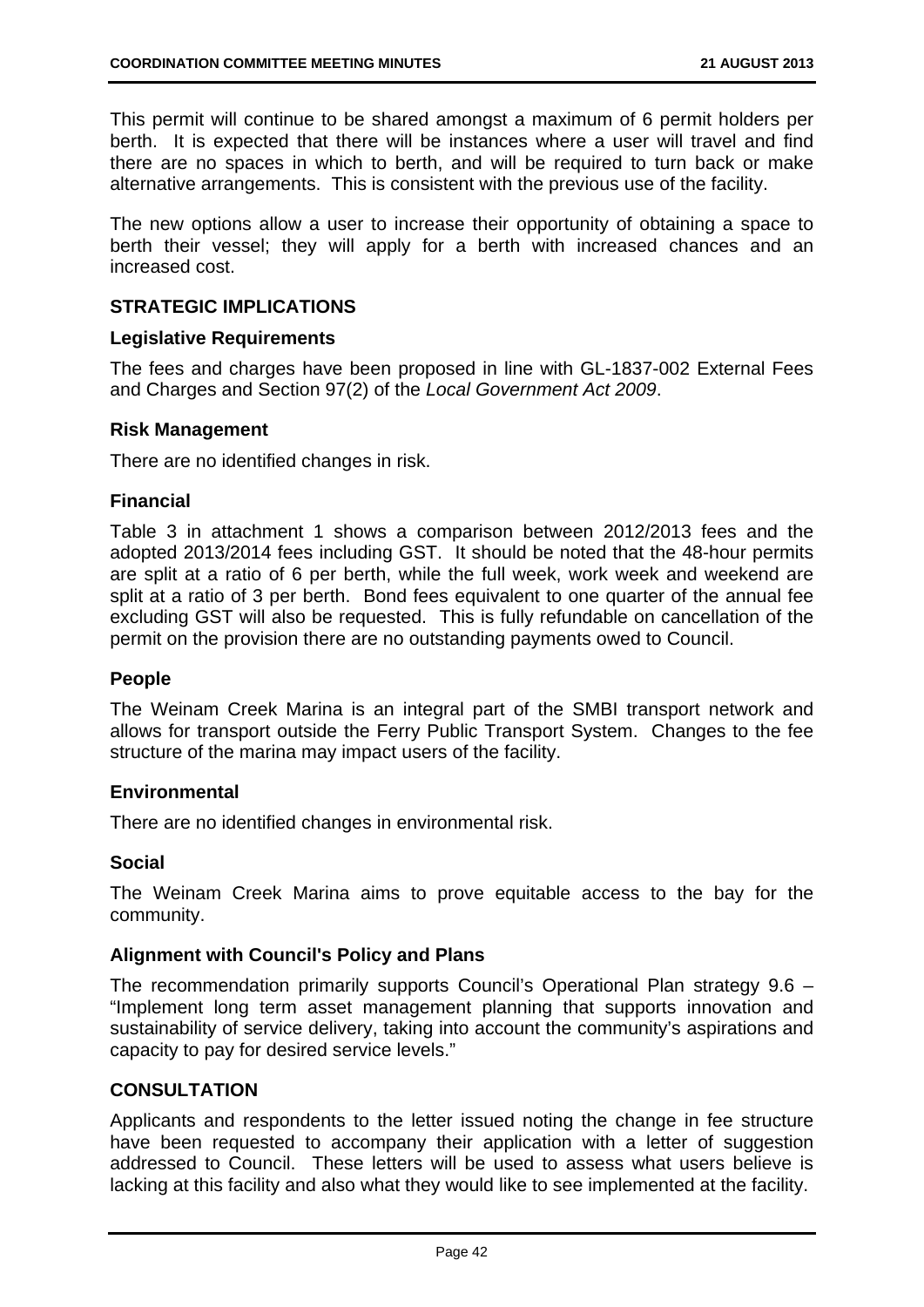Consultation in relation to the permitting changes has so far demonstrated the following issues:

- costs are considered unaffordable and/or unreasonable by many applicants;
- the 48-hour mooring was being used incorrectly as a number respondents suggest they used the facility daily;
- users require an ad-hoc type permit as they travel only in an emergency or on a monthly basis.

#### **OPTIONS**

#### **Option 1 – Maintain adopted fee structure & re-introduce 48-hour mooring**

Split the moorings to include options for a small number of 48-hour permits alongside the adopted full week, work week and weekend permits. Permanent single and double moorings will be unaffected.

Permanent mooring fees and shared full week, work week and weekend fees will remain as per Fees and Charges Schedule 2013/2014. The shared 48-hour mooring fees will be reintroduced at \$180 per year excluding GST with a \$45 (equivalent to one quarter) bond fee.

The fees will be as follows:

| Shared 48-hour:   | $$180.00 + $18.00$ GST | $= $198.00 + $45.00$ Bond                            |
|-------------------|------------------------|------------------------------------------------------|
| Shared full week: |                        | $$1160.00 + $116.00$ GST = \$1276.00 + \$290.00 Bond |
| Shared work week: | \$828.00 + \$82.80 GST | $= $910.80 + $207.00$ Bond                           |
| Shared weekend:   | $$332.00 + $33.20$ GST | $= $365.20 + $83.00$ Bond                            |
| Permanent single: |                        | $$2920.00 + $292.00$ GST = \$3212.00 + \$182.50 Bond |
| Permanent double: |                        | $$5840.00 + $584.00$ GST = \$6424.00 + \$365.00 Bond |

#### **Option 2 – Return to previous fee structure**

Return to the previous fee structure. This will reinstate the 48-hour permits as they were used previously and remove the full week, work week and weekend permits. Permanent single and double moorings will be unaffected.

Permanent mooring fees will remain as per Fees and Charges Schedule 2013/2014. The shared 48-hour mooring fees will be reintroduced at \$180 per year excluding GST with a \$45 (equivalent to one quarter) bond fee.

The fees will be as follows:

| Shared 48-hour:          | $$180.00 + $18.00$ GST | $= $198.00 + $45.00$ Bond                            |
|--------------------------|------------------------|------------------------------------------------------|
| <b>Permanent Single:</b> |                        | $$2920.00 + $292.00$ GST = \$3212.00 + \$182.50 Bond |
| <b>Permanent Double:</b> |                        | $$5840.00 + $584.00$ GST = \$6424.00 + \$365.00 Bond |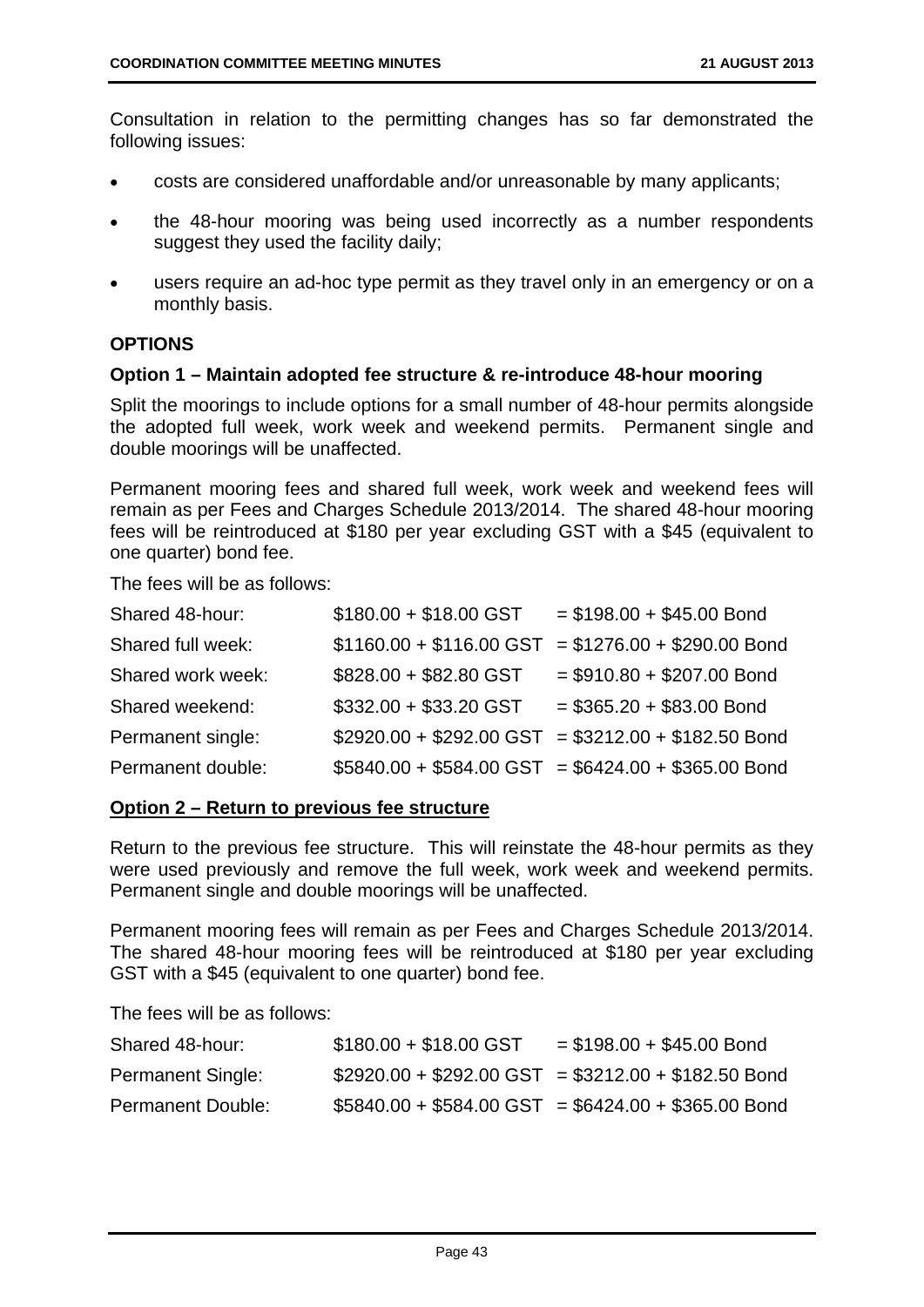#### **Option 3 – Maintain adopted fee structure**

Maintain the fee structure as adopted by Council on 19 June 2013. This will remove 48-hour permits entirely and provide shared mooring options for full week, work week or weekend permits. Permanent single and double moorings will be unaffected.

Fees will remain as per Fees and Charges Schedule 2013/2014.

The fees will be as follows:

| <b>Shared Full Week:</b> |                        | $$1160.00 + $116.00$ GST = \$1276.00 + \$290.00 Bond |
|--------------------------|------------------------|------------------------------------------------------|
| <b>Shared Work Week:</b> | \$828.00 + \$82.80 GST | $= $910.80 + $207.00$ Bond                           |
| <b>Shared Weekend:</b>   | \$332.00 + \$33.20 GST | $= $365.20 + $83.00$ Bond                            |
| <b>Permanent Single:</b> |                        | $$2920.00 + $292.00$ GST = \$3212.00 + \$182.50 Bond |
| <b>Permanent Double:</b> |                        | $$5840.00 + $584.00$ GST = \$6424.00 + \$365.00 Bond |

#### **OFFICER'S/COMMITTEE RECOMMENDATION**

| Moved by:    | <b>Cr M Elliott</b> |
|--------------|---------------------|
| Seconded by: | <b>Cr M Edwards</b> |

**That Council resolve to:** 

- **1. Split the moorings to include options for a small number of 48-hour permits alongside the adopted full week, work week and weekend permits. Permanent single and double moorings will be unaffected; and**
- **2. Retain the permanent mooring fees and shared full week, work week and weekend fees as per Fees and Charges Schedule 2013/2014. The shared 48-hour mooring fees will be reintroduced at \$180 per year excluding GST with a \$45 (equivalent to one quarter) bond fee:**

**The fees will be as follows:** 

| <b>Shared 48-hour:</b>   | $$180.00 + $18.00$ GST   | $= $198.00 + $45.00$ Bond   |
|--------------------------|--------------------------|-----------------------------|
| <b>Shared full week:</b> | \$1160.00 + \$116.00 GST | $= $1276.00 + $290.00$ Bond |
| <b>Shared work week:</b> | \$828.00 + \$82.80 GST   | $= $910.80 + $207.00$ Bond  |
| <b>Shared weekend:</b>   | $$332.00 + $33.20$ GST   | $= $365.20 + $83.00$ Bond   |
| <b>Permanent single:</b> | \$2920.00 + \$292.00 GST | $= $3212.00 + $182.50$ Bond |
| <b>Permanent double:</b> | \$5840.00 + \$584.00 GST | $= $6424.00 + $365.00$ Bond |